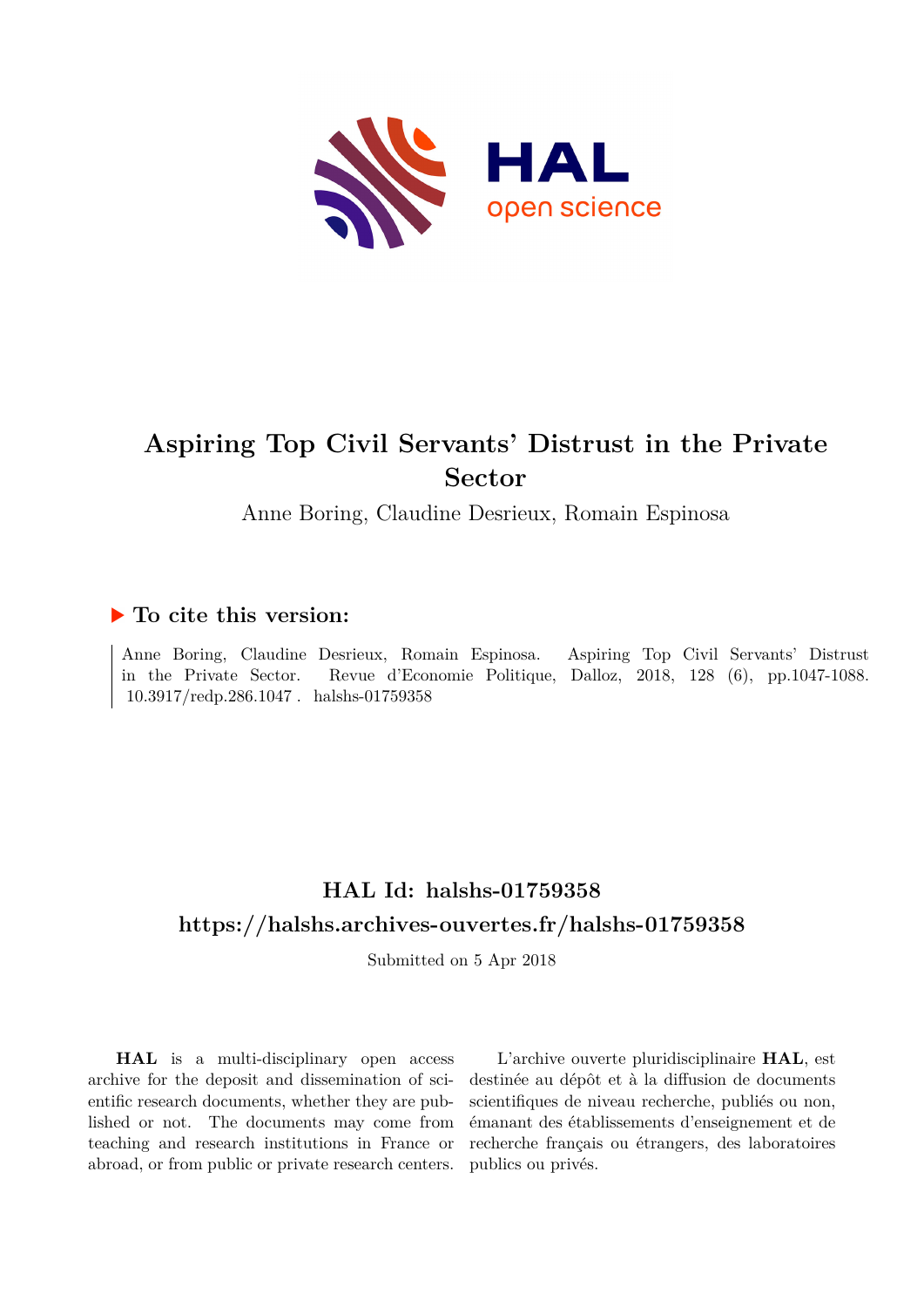## Aspiring top civil servants' distrust in the private sector<sup>∗</sup>

Anne Boring<sup>1</sup>, Claudine Desrieux<sup>2</sup>, and Romain Espinosa<sup>3</sup>

<sup>1</sup>Erasmus University Rotterdam and LIEPP, Sciences Po <sup>2</sup>CRED, Université de Paris II <sup>3</sup>CNRS - CREM, Université de Rennes I

April 5, 2018

#### Abstract

In this paper, we assess the beliefs of aspiring top civil servants towards the private sector. We use a survey conducted in a French university known for training most of the future highranking civil servants and politicians, as well as students who will work in the private sector. Our results show that students aspiring to work in the public sector are more likely to distrust the private sector, to believe that conducting business is easy, and are less likely to see the benefits of public-private partnerships. They are also more likely to believe that private sector workers are self-interested. These results have strong implications for the level of regulation in France, and the cooperation between the public and private sector.

Keywords: Public service motivation, private sector motivation, career choices, civil servants.

## Méfiance envers le secteur privé des aspirants hauts fonctionnaires

#### Abstract

Ce travail étudie les croyances envers le secteur privé des étudiants souhaitant intégrer la haute fonction publique en France. Pour ce faire, nous analysons les données d'un sondage réalisé à Sciences Po, grand établissement français connu pour former une grande partie des hauts fonctionnaires mais aussi des étudiants souhaitant travailler dans le secteur privé. Les résultats indiquent que les étudiants souhaitant travailler dans la fonction publique font preuve d'une plus grande méfiance envers le secteur privé (comparativement aux autres étudiants), pensent davantage que diriger une entreprise est aisé, et perçoivent significativement moins de bénéfices au recours à des partenariats public-privé. Ils déclarent également plus fréquemment que les travailleurs du secteur privé sont motivés par leurs intérêts propres. Ces résultats ont de fortes implications pour comprendre le niveau de la réglementation du secteur privé en France, ainsi que la coopération entre les secteurs public et privé.

Mots clefs : Service public, Secteur privé, choix de carrière, fonction publique.

<sup>∗</sup>The authors are grateful to four anonymous referees for their constructive input.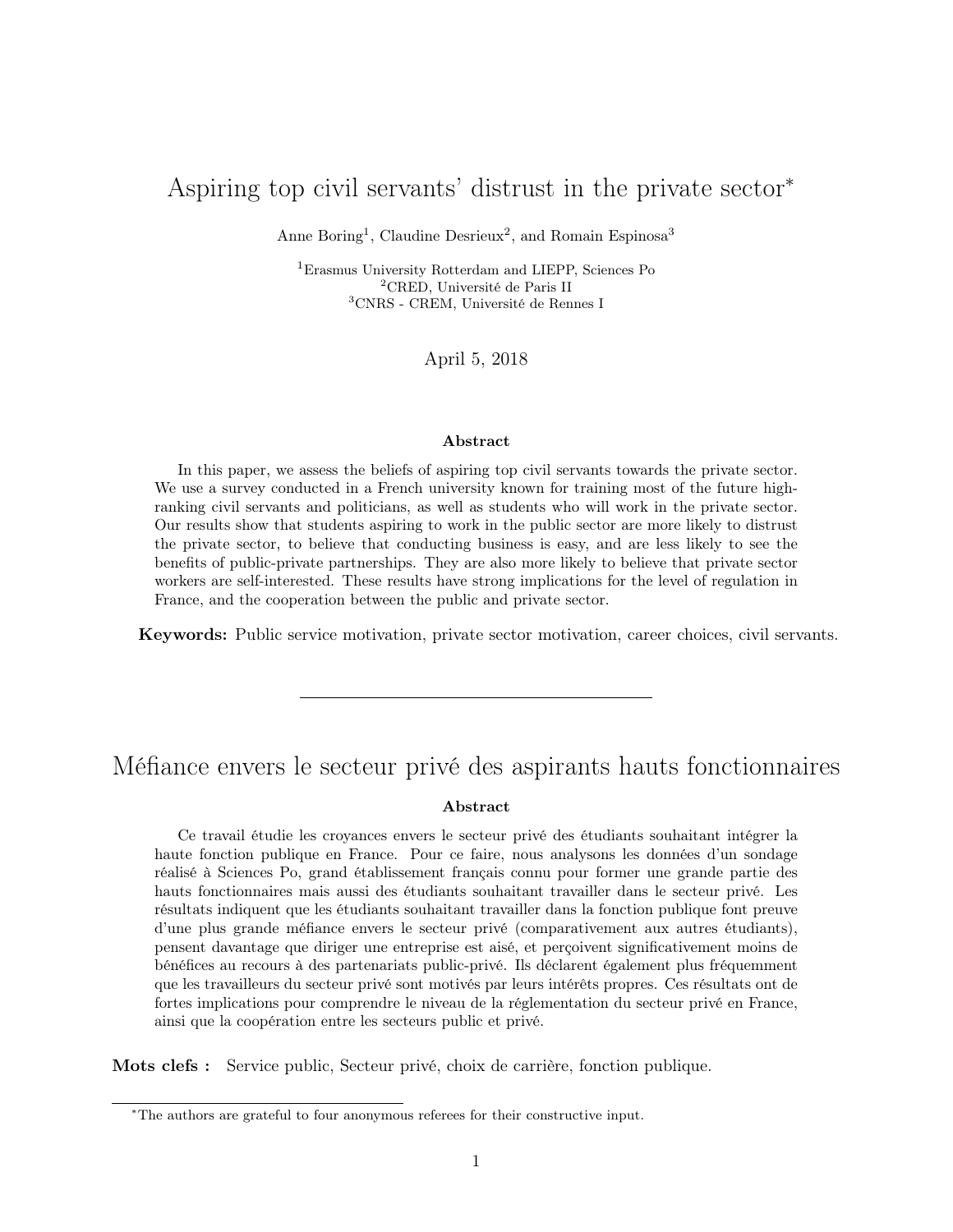## 1 Introduction

Government regulation of the economy is strongly and negatively correlated with trust (Aghion et al., 2010). More distrustful citizens tend to elect politicians who promote higher levels of regulation of the private sector. However, elected officials are not the only ones deciding on levels of regulation. Civil servants, especially high ranking officials, also design and enforce regulations that directly impact the private sector.<sup>1</sup> Civil servants are different from elected officials, because they tend to remain in office when there are political changes. In many countries, and in France in particular, civil servants tend to spend their entire professional careers working in the public sector. The beliefs that these non-elected government officials have regarding the private sector are therefore likely to influence the regulations that apply to the private sector. If high-ranking civil servants have more negative beliefs regarding the private sector, they might promote higher levels of regulation than what the population would vote for through a democratic process.

In this paper, we aim to document French civil servants' beliefs regarding the private sector. To do so, we analyze how students aspiring to high-ranking positions in the public sector differ in their trust in the private sector compared to other students. Analyzing the beliefs of these aspiring civil servants is important given their future influence on the regulation of the private sector. We more specifically study whether these potential top regulators show greater distrust towards the private sector.

Our analysis relies on an original dataset that includes information collected from a survey addressed to students enrolled at Sciences Po, one of the most prestigious universities in France. Sciences Po is known to be the best educational program leading to the highest positions in French higher administration. Since 2005, between  $70\%$  and  $88\%$  of the students admitted to the French National School of Administration (Ecole nationale d'administration or ENA) are former Sciences Po students. While a large share of high ranking civil servants graduated from this university, a majority of *Sciences Po* students choose careers in the private sector. We can therefore compare the beliefs of students who will be the future public sector leaders, with students who will work in the private sector. To measure students' beliefs, the survey includes questions that assess students' level of distrust in the private sector, how they perceive people who choose to work in the private sector, and their views regarding the private provision of public goods. We also collect information on their motivations to aim for a career in the public sector, and their trust in public institutions.

To conduct our analysis, we rely on standard statistical methods (group comparison tests), ordered response models (ordered probit and logit), and principal component analyses. Using ideal point estimation techniques, we also compare students' trust toward the private sector, and their views on how easy they think it is for entrepreneurs or firms to conduct business.

We find that students who aspire to work in the public sector: (i) tend to show more distrust in the private sector, (ii) believe that conducting business is relatively easy, (iii) are less likely to see benefits in public-private partnerships, and (iv) tend to trust public institutions more than the other students. Our results suggest that students who aspire to work in the public sector have a stronger taste for public regulation of economic activities.

These results provide some evidence of a selection bias in career choices: higher administration workers may have more negative beliefs regarding the private sector. This difference may worsen over time, given that civil servants, once in office, have limited experience of the private sector and share their offices with civil servants who hold similar beliefs. These beliefs could also complicate collaborations between the public and the private sector, for instance in the provision of public

<sup>1</sup>For instance, in France, civil servants have a large influence on the law-making process when they write the content of new laws that are debated in Parliament (Chevallier, 2011). They also have power over how new laws are to be interpreted and implemented.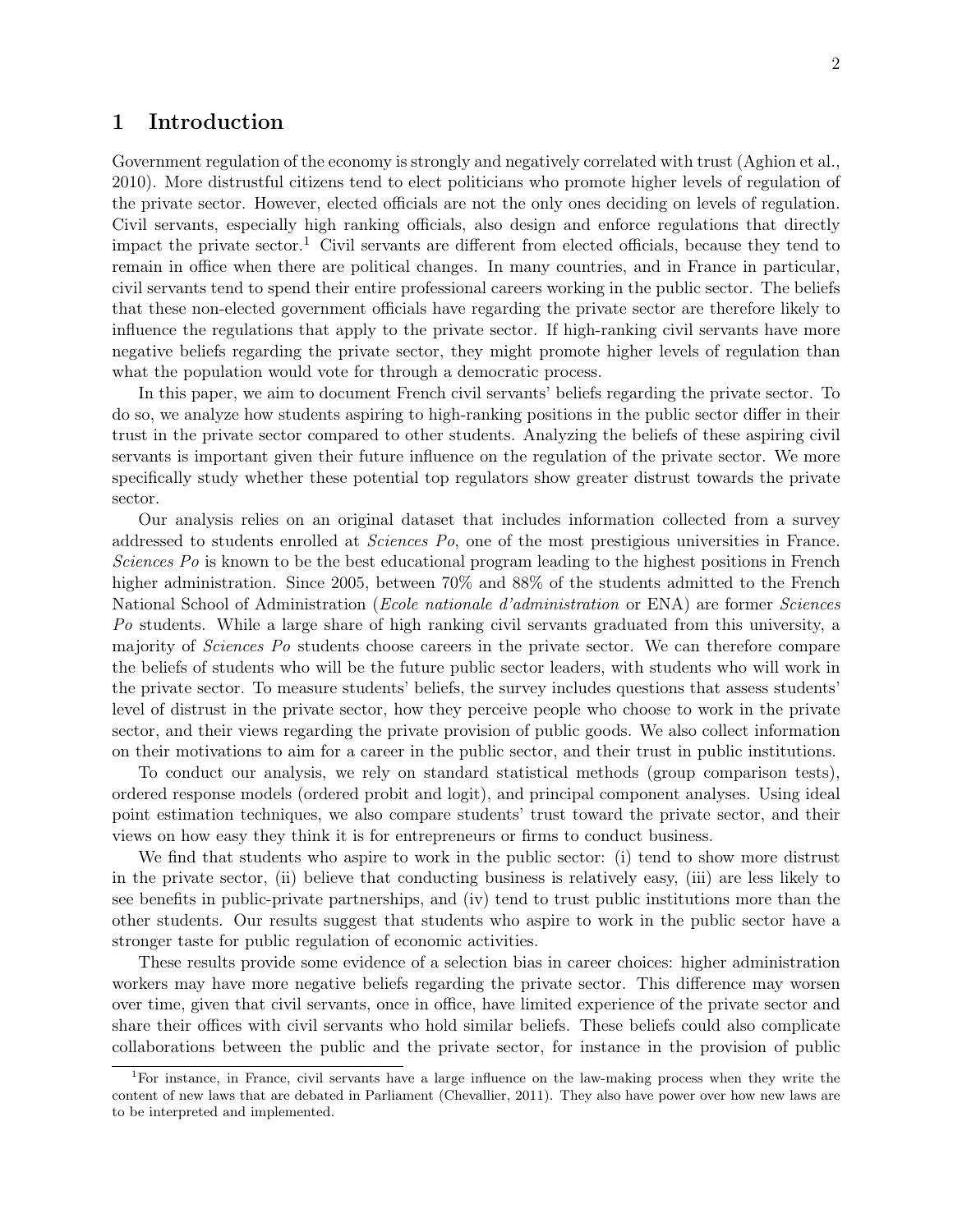services.

The paper is structured as follows. Section 2 relates our work to the existing economics literature. Section 3 describes the survey and students' responses. Section 4 presents our data analyses. We conclude in section 5.

## 2 Literature

Our paper is related to three strands of the economics literature: on the interaction between trust and regulation, on civil servants' characteristics, and on intrinsic versus extrinsic motivation of workers. In this section, we explain how our analysis connects to each of these topics.

First, our paper is inspired by the literature on the relationship between trust and regulation, as developed by Aghion et al. (2010), Cahuc and Algan (2009) and Carlin et al. (2009). The seminal work by Aghion et al. (2010) documents how government regulation is negatively correlated with trust: distrust creates public demand for regulation, and regulation discourages the formation of trust because it leads to more government ineffectiveness and corruption. They therefore show the existence of multiple equilibria, as beliefs shape institutions and institutions shape beliefs. Most of this literature relies on general measures of trust<sup>2</sup>. We adopt a different approach. Indeed, we precisely measure the level of trust towards the private sector of people aspiring to work in the public sector. Our measure is therefore more accurate to address our goal, which is to determine whether civil servants have more or less trust in the private sector than people working in the private sector. As discussed in the introduction, a higher level of civil servants' distrust in the private sector could lead to a risk of over-regulation of the private sector.

Second, our paper is related to the literature on preferences of civil servants. This literature shows that public sector workers are often more pro-social than private sector workers. For instance, Gregg et al. (2011) use data from the British Household Panel Survey to show that individuals in the non-profit sector are more likely to donate their labor (measured by unpaid overtime), compared to those in the for-profit sector. Using the American General Social Surveys, Houston (2006) finds that government employees are more likely to volunteer for charity work and to donate blood, than for-profit employees. However, he finds no difference among public service and private employees in terms of individual philanthropy. Analyzing data from the American National Election Study, Brewer (2003) shows that civil servants report higher participation in civic affairs. Using survey data from the German Socio-Economic Panel Study, Dur and Zoutenbier (2015) also find that public sector employees are significantly more altruistic than observationally equivalent private sector employees, but that they are also lazier. Finally, using revealed preferences, Buurman et al. (2012) show that public sector employees have a stronger inclination to serve others, compared to employees from the private sector.3 All these papers have post-employment choice settings. In our paper, we study beliefs regarding the private and public sectors when students are choosing their professional careers. Within the literature focusing on students, Carpenter et al. (2012) provide evidence showing that students with a strong public service orientation (evaluated by surveys addressed to American students) are more attracted to government jobs. Vandenabeele (2008) uses

<sup>&</sup>lt;sup>2</sup>In surveys, the measure of trust is most often measured with the "generalized trust" question. This question runs as follows: "Generally speaking, would you say that most people can be trusted, or that you can't be too careful when dealing with others?" Possible answers are either "Most people can be trusted" or "Need to be very careful." The same question is used in the European Social Survey, the General Social Survey, the World Values Survey, Latinobarómetro, and the Australian Community Survey. See Algan and Cahuc (2014)

<sup>3</sup>However, when tenure increases, this difference in pro-social inclinations disappears and even reverses later on. Their results also suggest that quite a few public sector employees do not contribute to charity because they feel that they have already been contributing enough to society through work for too small a paycheck.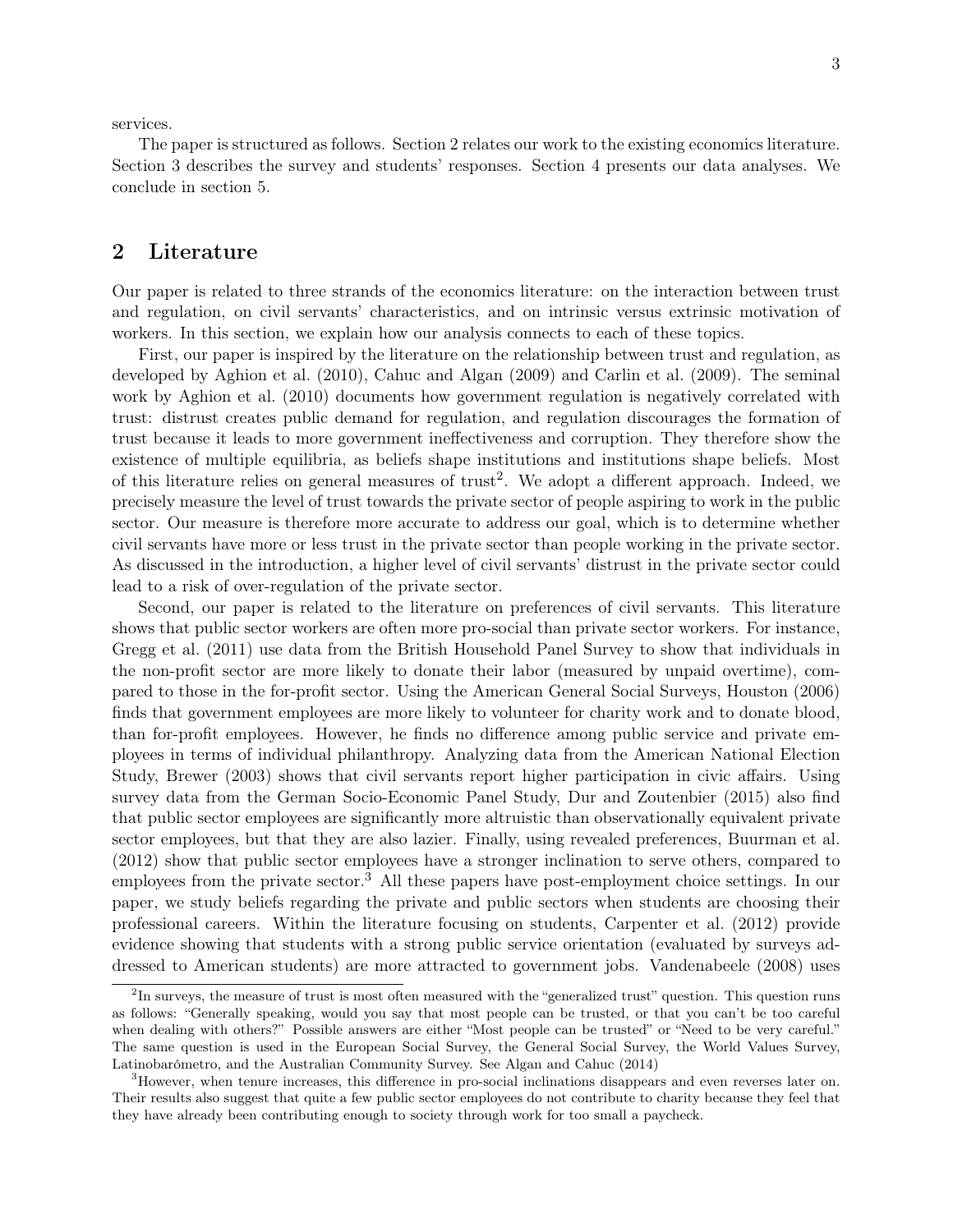data on students enrolled in Flemish Universities to show that students with high pro-social orientation have stronger preferences for prospective public employers. Through experiments conducted on students selected to work for the private and public sectors in Indonesia, Banuri and Keefer (2016) show that prospective entrants into the Indonesian Ministry of Finance exhibit higher levels of pro-social motivation than other students. Our paper adds to this literature, by focusing on the beliefs students have regarding the private sector, instead of measuring pro-social behavior to explain student selection of careers in the public or private sector. Our different approach is important, because individuals interested in working in the public sector may put more value on public services or exhibit more pro-social values, while showing no particular distrust towards the private sector. Alternatively, they can simultaneously show more interest in the public sector and more distrust in the private sector. Our analysis enables us to distinguish between these two possibilities, using a unique French dataset. Very few papers have investigated the possibility of self-selection of civil servants as a consequence of negative beliefs towards the private sector. Papers by Saint-Paul (2007, 2010) are an exception. They a adopt a theoretical approach to explain why individuals who are negatively biased against market economies are more likely to work in the public sector. Our approach is complementary and provides empirical evidence supporting this claim.

Finally, our paper is related to the literature on intrinsic and extrinsic motivation, as defined by Bénabou and Tirole (2003, 2006). Extrinsic motivation refers to contingent monetary rewards, while intrinsic motivation corresponds to an individual's desire to perform a task for its own sake or for the image the action conveys. Many papers have explored the consequences of intrinsic motivation in different contexts, such as on wages (Leete (2000)), knowledge transfers (Osterloh and Frey (2000)), cooperation (Kakinaka and Kotani (2011)), training (DeVaro et al. (2017)), and law enforcement (Benabou and Tirole (2011)). However, there lacks studies that analyze the extent to which values and beliefs regarding professional sectors matter when individuals choose their jobs. Our paper aims to fill this gap by exploring the different arguments that students use to explain their career choices, distinguishing between extrinsic and intrinsic motivations. In addition, we explore the beliefs of students aspiring to work in the public sector regarding the reasons why other students choose to work in the private sector.

### 3 Setting and survey

In this section, we describe the institutional context of our study (subsection 3.1). We also provide information about data collection and respondents (subsection 3.2).

#### 3.1 Careers of graduates

Sciences Po is a prestigious French university that specializes in social sciences. In the cohort of students who graduated in 2013 and who entered the labor market in the year following their graduation, 69% worked in the private sector, 23.5% worked in the public sector, and 7.5% worked in an international organization or a European institution. The university is especially well-known for educating France's high-ranking civil servants: a large share of the top positions in the French administration are held by Sciences Po alumni. Sciences Po is the university students attend when they ambition to get admitted to the ENA or other schools leading to high-ranking civil servant positions, and which are only open through competitive exams (concours). In the cohort of students who passed these competitive exams in 2016-17, 82% of students admitted to the ENA were *Sciences Po* graduates. *Sciences Po* graduates also represented 67\% of those admitted to top administrative positions in the National Assembly, 32% of future hospital directors, and 57% of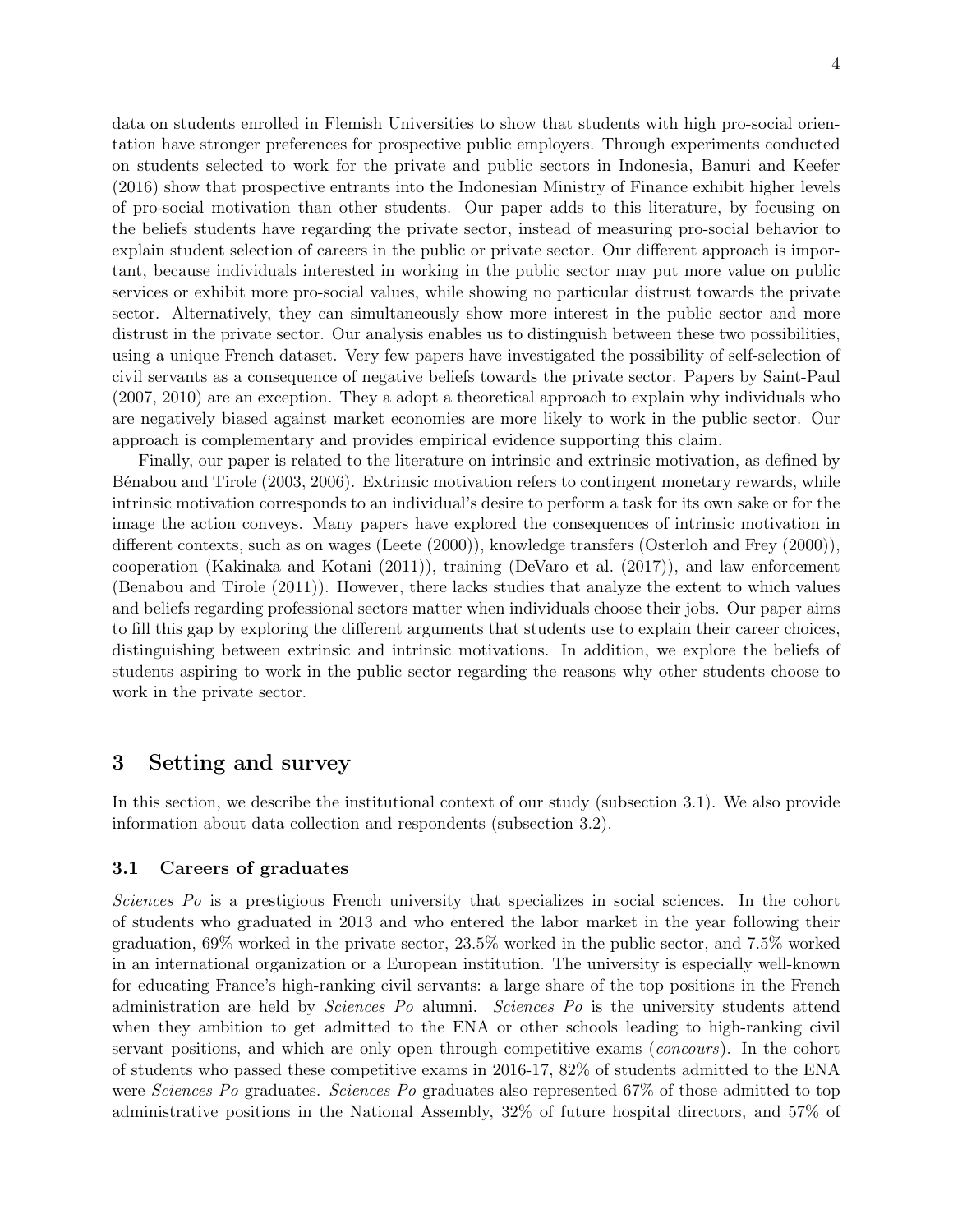future assistant directors of the *Banque de France*.<sup>4</sup> A large majority of top diplomats are also Sciences Po graduates. Sciences Po graduates therefore have a large influence on policy-making and regulation in France.

Students who graduate from this university tend to hold high-ranking positions, whether in the public or private sector. Differences in wage ambitions may partly explain students' preferences for the private sector over the public sector. While wages tend to be high for most of the public sector positions held by Sciences Po graduates, young graduates in private sector areas such as law and banking tend to earn substantially higher wages right after graduation. On the other hand, public sector jobs provide more employment security. Beliefs regarding other characteristics of each sector are likely to have a large influence on students' choices for careers. The goal of our survey is therefore to get a better understanding of how these beliefs may guide students' choices for one sector over another.

#### 3.2 The survey

In order to investigate differences in students' beliefs regarding the private sector, we designed an online survey that was only accessible to students. The survey included questions on students' beliefs regarding (i) the public sector and the private sector; (ii) their classmates' views of both sectors; (iii) social relations at work, more specifically on unions and labor laws; (iv) entrepreneurship and economic regulation; and (v) a case study on public-private partnerships. The survey also included a question on students' choices for future jobs and careers.

The questionnaire was sent by the administration in mid-September 2014, two weeks after the beginning of classes, to the undergraduate and graduate students from the main campus (in Paris) and one of the satellite campuses (in Le Havre), representing a cohort of approximately 10,000 students. A total of 1,430 students completed at least part of the survey (including seven students who were not directly targeted by the survey), with approximately half of these students answering all of the questions (see Table 1 in Appendix A for a description of the sample sizes by year of study). The survey took approximately 15 minutes to complete from start to finish. Answers were recorded as students made progress through the questions, such that we are able to analyze answers to the first parts of the survey for students who did not complete it.

Among the students who completed at least part of the survey, only a few (5%) are from the satellite undergraduate campus. Overall, 62% of respondents are Master's degree students, and 38% are undergraduates. There are also three PhD students and one student preparing administrative admissions' exams who answered the survey. The share of female and male students who answered the survey is representative of the gender ratio in the overall student population (40% of respondents are male students, whereas the overall Sciences Po male student population was 41% in 2014). The share of respondents is similar across Master's degrees (Table 2). For instance, 19.5% of all Master's students were in public affairs in 2014, compared to 20.6% of respondents.

A large share (88%) of respondents are French, leading to an overrepresentation of French students. We therefore decided to drop the non-French students from our original sample. Several reasons motivated our approach. First, including non-French students in the analysis would increase the heterogeneity of respondents. Indeed, the students' answers to the questions are likely to be highly culture-dependent. The size of our dataset and the strong selection effects of foreign students prevent us from any inference from this subsample. Second, our objective is to measure the level of distrust regarding the private sector in France for prospective French civil servants. In this regard, French citizens are more likely to work in France after their graduation. Focusing on these

 $^4$ <http://www.sciencespo.fr/public/fr/actualites/ena-82-des-nouveaux-admis-viennent-de-sciences-po>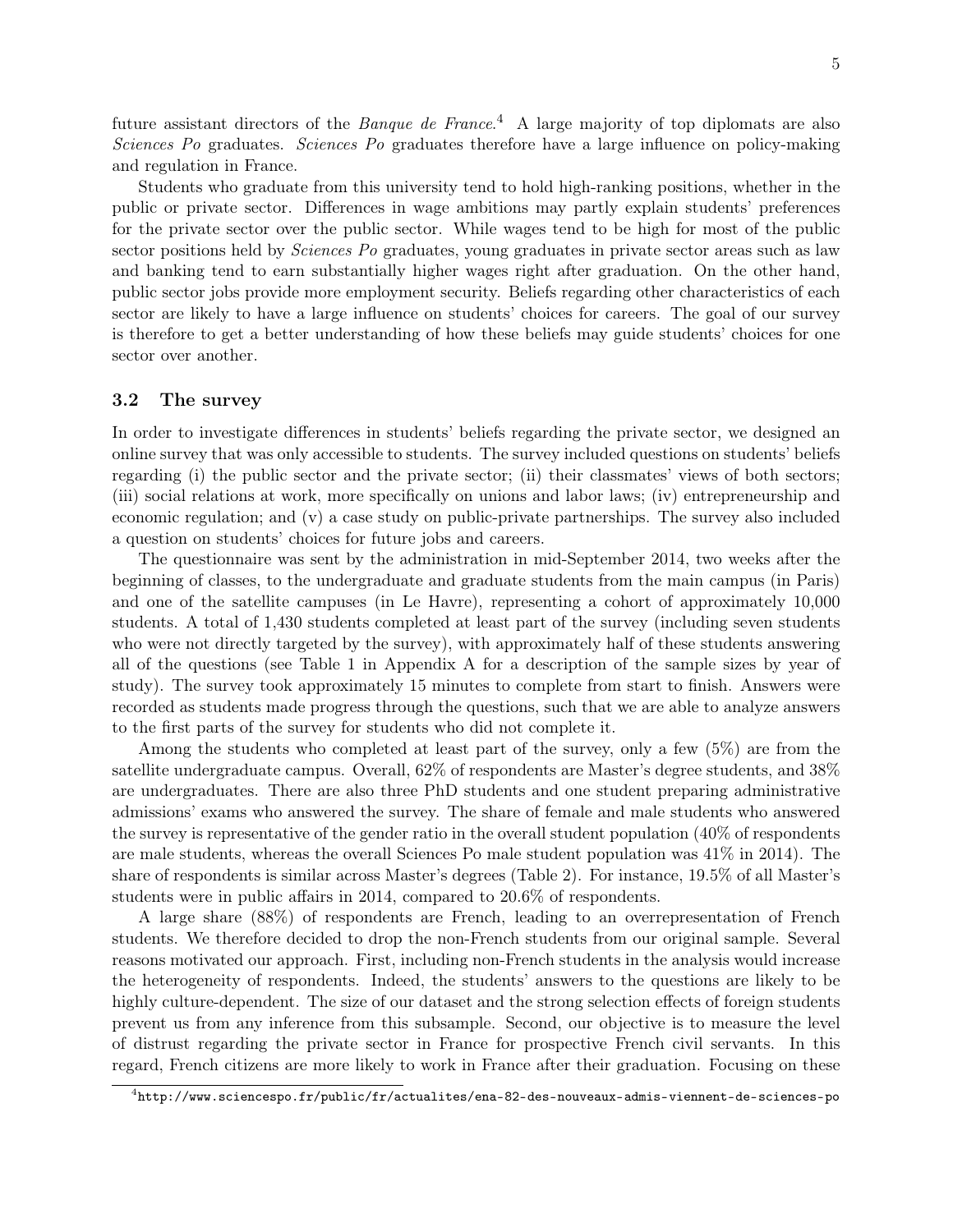students increases the external validity of our study. Third, some questions deal specifically with French institutions, further justifying keeping only the answers submitted by French students. While foreign students may be familiar with some of these institutions (such as the Constitutional Court or the National Assembly), other institutions (such as the Conseil de Prud'hommes i.e. French labor courts), are very unlikely to be known by 20-year old foreign students. Finally, the share of students who went to high school in France and who were admitted as undergraduates (the "undergraduate national" admissions program in Table 2) are overrepresented among respondents. Indeed, they represent 41.7% of all students, but 62.3% of respondents. This overrepresentation mostly disappears when only French students are included. Indeed, 65.1% of all French students were admitted through the undergraduate national admissions procedure, whereas 69.9% of French respondents were admitted through this procedure.

The final dataset therefore includes the answers given by the 1,255 French students who completed at least part of the survey<sup>5</sup>. A total of 740 students answered the question on their professional goals: 41% of these students were considering working in the public sector, and 59% in the private sector. The data suggest that a selection bias of respondents as a function of students' study or admissions program type is unlikely (comparing columns (4) and (5) of Table 2).6

The dataset does not provide any specific information on socioeconomic background. However, 9.8% of the French students who are included in the final dataset were admitted as undergraduates through a special admissions program designed for high school students from underprivileged education zones. These students represent 9.2% of the share of the French students who responded to the survey, suggesting no significant selection bias of respondents according to this criterion.

Finally, we also checked whether our sample was representative of the overall Sciences Po student population by checking for differences in the two other observable characteristics of students, namely age and grades. Regarding age, French students who answered the survey were slightly younger than the overall French Sciences Po student population (20.5 vs. 21.1). The difference is statistically significant for both undergraduate and graduate students, but remains small in size. We checked whether this difference could be explained by the fact that the respondents were better students, and might therefore be younger. While the dataset does not provide any information on high school grades, we use students' first year undergraduate grades to compare French respondents with the overall French student population. Indeed, in the first year of undergraduate studies, the core curriculum is mandatory for all students and similar across campuses, enabling us to compare students. We know the grades of students who were Master's degree students in 2014-15, and who were first year undergraduates in 2011-12. The difference in average grades between the 227 French respondents (13.4) and the 774 French non-respondents (13.2) is weakly significant (t-test  $p\text{-}value=0.09$ <sup>7</sup>. A two-sample Kolmogorov-Smirnov test comparing the distributions of grades between students who answered the survey with the other students yields an exact *p-value* of 0.063. Comparing the distribution of grades for students who completed the question on professional aspirations with the other French students yields an exact  $p-value=0.215$ . The difference in average first year grades between the 253 French Master's students who were first year students in 2010-11, and the other 769 French students, is not statistically significant (13.2 for respondents, compared to 13.1 for the other French students, with a  $p-value=0.40$ .<sup>8</sup>. The two-sample Kolmogorov-Smirnov tests are not statistically significant when comparing the grades of all French students with respondents

<sup>&</sup>lt;sup>5</sup>We included only students who were on the Paris or Le Havre campuses, and who were not in an executive education program. The 1,255 observations include the responses by two students who were post-graduate students.

<sup>&</sup>lt;sup>6</sup>In a robustness check, we further explore the issue of selection through an attrition bias. We find no effect.

<sup>7</sup>The analysis includes all French respondents.

<sup>8</sup>Some Master's students completed their undergraduate studies at another university before being admitted to Sciences Po.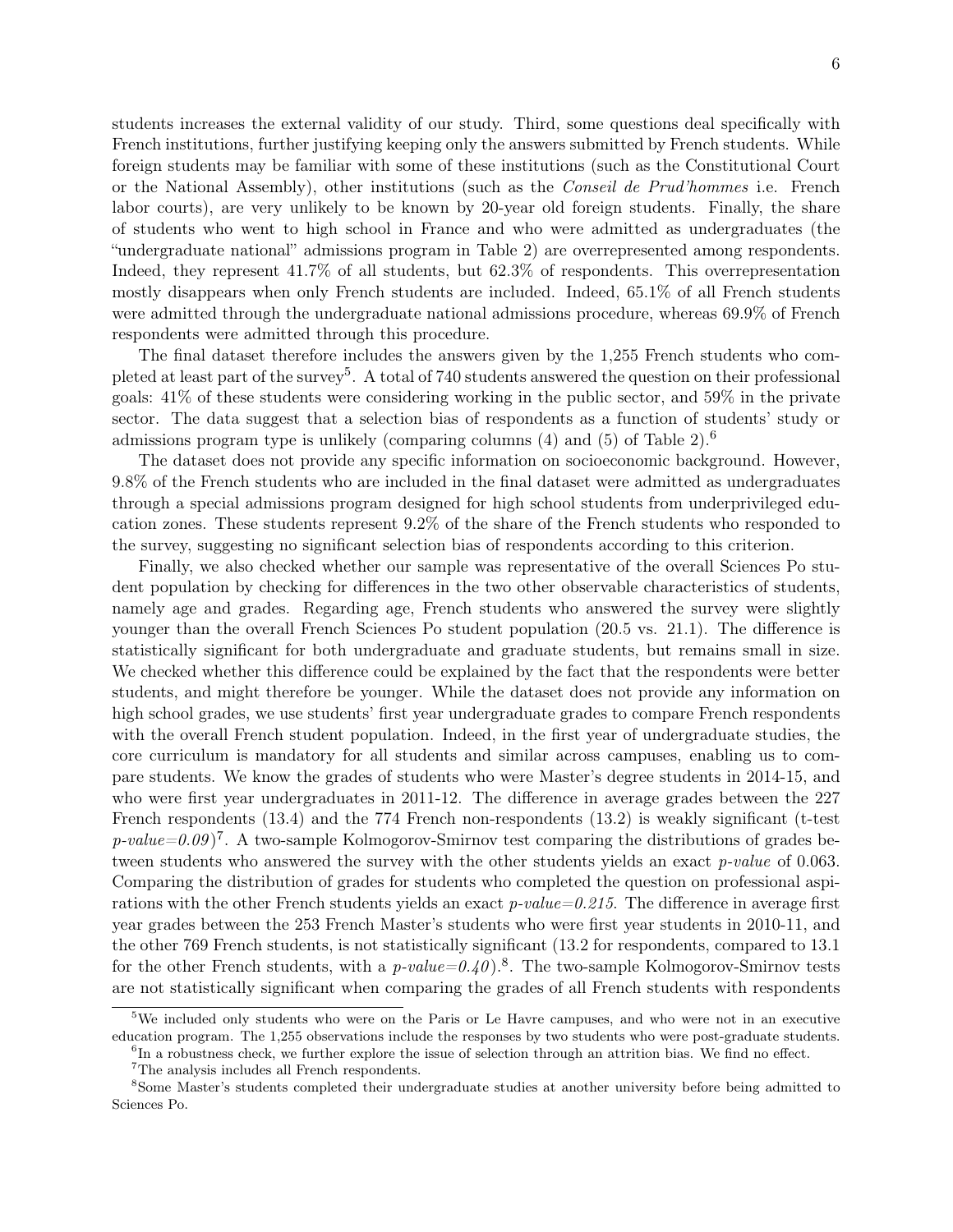$(p-value=0.225)$  nor with the smaller sample of students who completed the question on aspirations  $(p-value=0.198)$ , suggesting no significant difference in the distribution of grades between respondents and non-respondents. Although we do not have the grades of the other respondents, the statistical evidence presented suggests that the respondents are likely to be representative of the overall French Sciences Po student population at the university.

### 4 Results

#### 4.1 Beliefs regarding the private sector

Our survey enables us to investigate aspiring civil servants' perception of the private sector. The survey was addressed to all students, i.e. those aspiring to work in the public sector and those wishing to work in the private sector. This approach allows us to evaluate whether the answers of students aspiring to work in the public sector are different from the answers of the other students. We use three series of questions to evaluate students' beliefs regarding the private sector.

#### 4.1.1 Reasons to work in the private sector

First, the survey asked students to report their perception of the factors that determine their classmates' motivations for careers in the private sector. The suggested motivations were the following: to work with more competent or more motivated teams (*Competence* and *Motivation*), to benefit from more work flexibility and a stronger sense of entrepreneurial spirit (Flexibility and *Entrepreneurship*), and to have the opportunity to earn higher wages ( $Wage$ ). For each of these items, respondents could answer: *Strongly Disagree, Disagree, Neither Agree nor Disagree, Agree,* or Strongly Agree. We ordered these answers and assigned them numerical values from 1 (Strongly Disagree) to 5 (Strongly Agree).

Figure 1 shows the respondents' average perceptions for each of the factors driving other students to work in the private sector, according to the respondents' prospective careers. Table 3 displays the distribution of answers by students' career choices. Table 4 in further shows the results of ordered probit estimations and p-values of two-group mean-comparison tests.

First, we find that students tend to have diverging beliefs regarding the reasons that drive people to work in the private sector (Table 3). Only 28% of the students who want to take a public sector exam (strongly or weakly) agree with the fact students who plan to work in the private sector are attracted by more competent teams, compared to 42% of students who want to work in the private sector. We observe similar differences for more motivated teams (35% vs. 49%) and for entrepreneurial spirit (69% vs. 88%). However, both types of students seem to have similar beliefs regarding the attractiveness of the private sector in terms of the work flexibility (50% vs. 51%) and the higher wages (97% vs. 94%) it offers.

These results are confirmed by univariate analyses (two-group mean comparison tests and ordered probit estimates in Table 4).<sup>9</sup> Students who aspire to become civil servants are indeed less

 $9$ We are interested in the overall difference in the beliefs of the two types of students. We therefore care about the differences between the two groups, regardless of the differences in the composition of the groups. The two groups of students might differ on several dimensions (such as social background, wealth, grades) that might explain their different beliefs regarding the private and public sectors. However, these differences of composition across students will result in differences of composition between public and private workers, which is the object of interest. We therefore estimate by univariate analyses the overall difference between prospective civil servants and private sector workers, regardless of the differences of composition.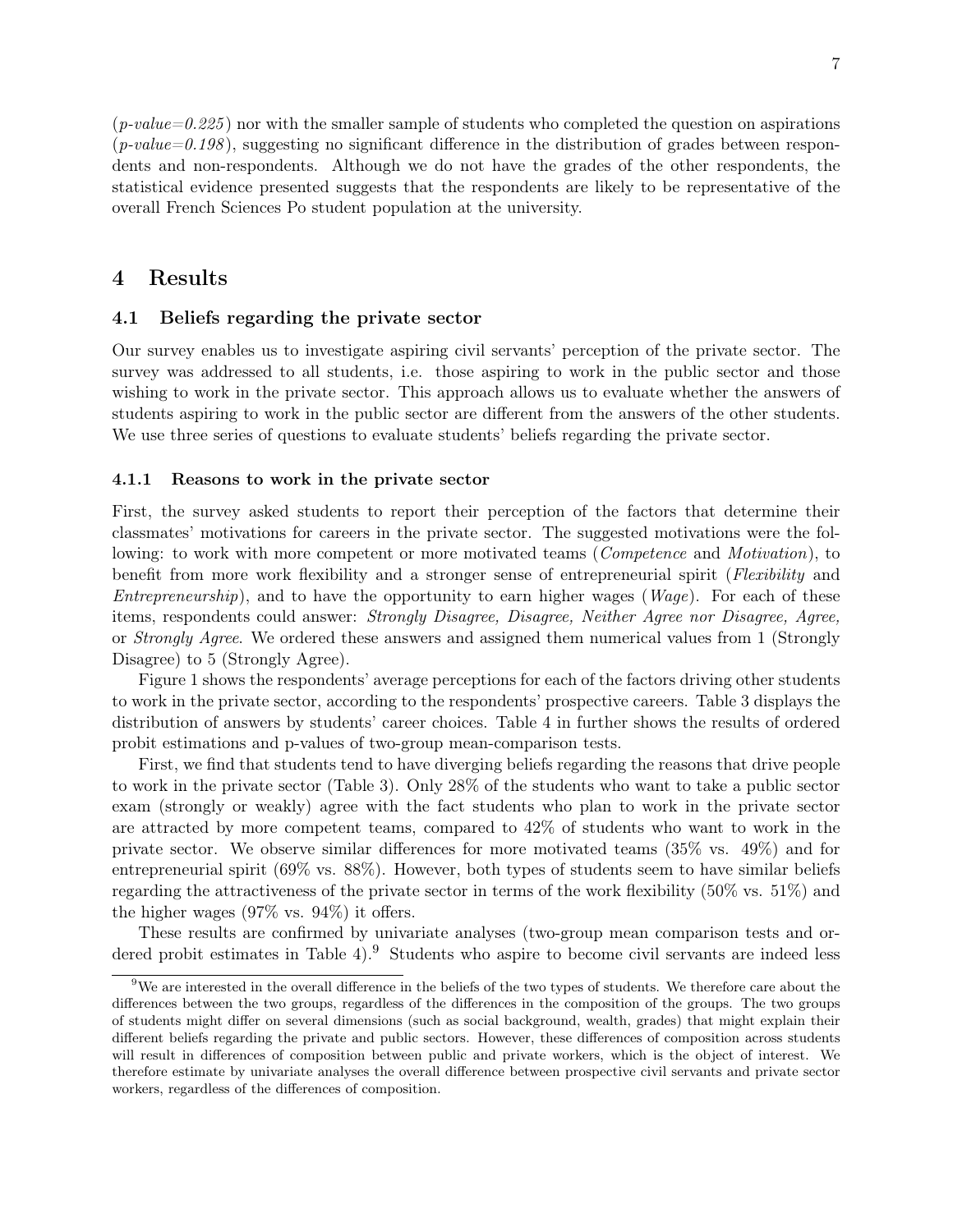



Note: Bars correspond to the average scores of each of the two groups of students for each question. Answers take values from 1 (Strongly Disagree) to 5 (Strongly Agree). The distribution of answers is presented in table 3. Full description of the questions are given in the Online Appendix.

likely to say that other students aspire to work in the private sector because of (i) greater entrepreneurial spirit (*p-values*<0.001), (ii) more competent teams (*p-values*<0.001), and (iii) more motivated teams ( $p-values<0.001$ ). In other words, these students have relatively more negative beliefs regarding the private sector.

To confirm the existence of latent negative beliefs regarding the reasons that drive people towards the private sector, we run a principal component analysis (PCA) on the above dimensions. The first axis of the associated PCA, which explains 38.6% of the variations, is mainly correlated with Competence, Motivation and Entrepreneurship<sup>10</sup>. Students who aspire to become civil servants show statistically higher scores on this first axis than those who want to work in the private sector. This result confirms that students interested in becoming civil servants have a worse underlying perception of the reasons that drive people to choose the private sector.

We can interpret this result in two non-mutually excluding ways. First, it might be that students who plan to become civil servants believe that other reasons than the ones listed in the survey motivate their classmates' choices. However, the list contains the main arguments usually mentioned to explain the choices for preferring the private sector over the public sector. Second, it might be that students who aspire to work in the public sector are less likely to believe that the private sector

<sup>&</sup>lt;sup>10</sup>More specifically, we have:  $\rho = 0.607$  for *Competence*,  $\rho = 0.593$  for *Motivation*,  $\rho = 0.236$  for *Flexibility*,  $\rho = 0.449$  for *Entrepreneurship* and  $\rho = 0.150$  for *Wage*. The two dimensions that are the least correlated with the first axis (i.e., *Wage* and *Flexibility*) do not discriminate between prospective sectors of work.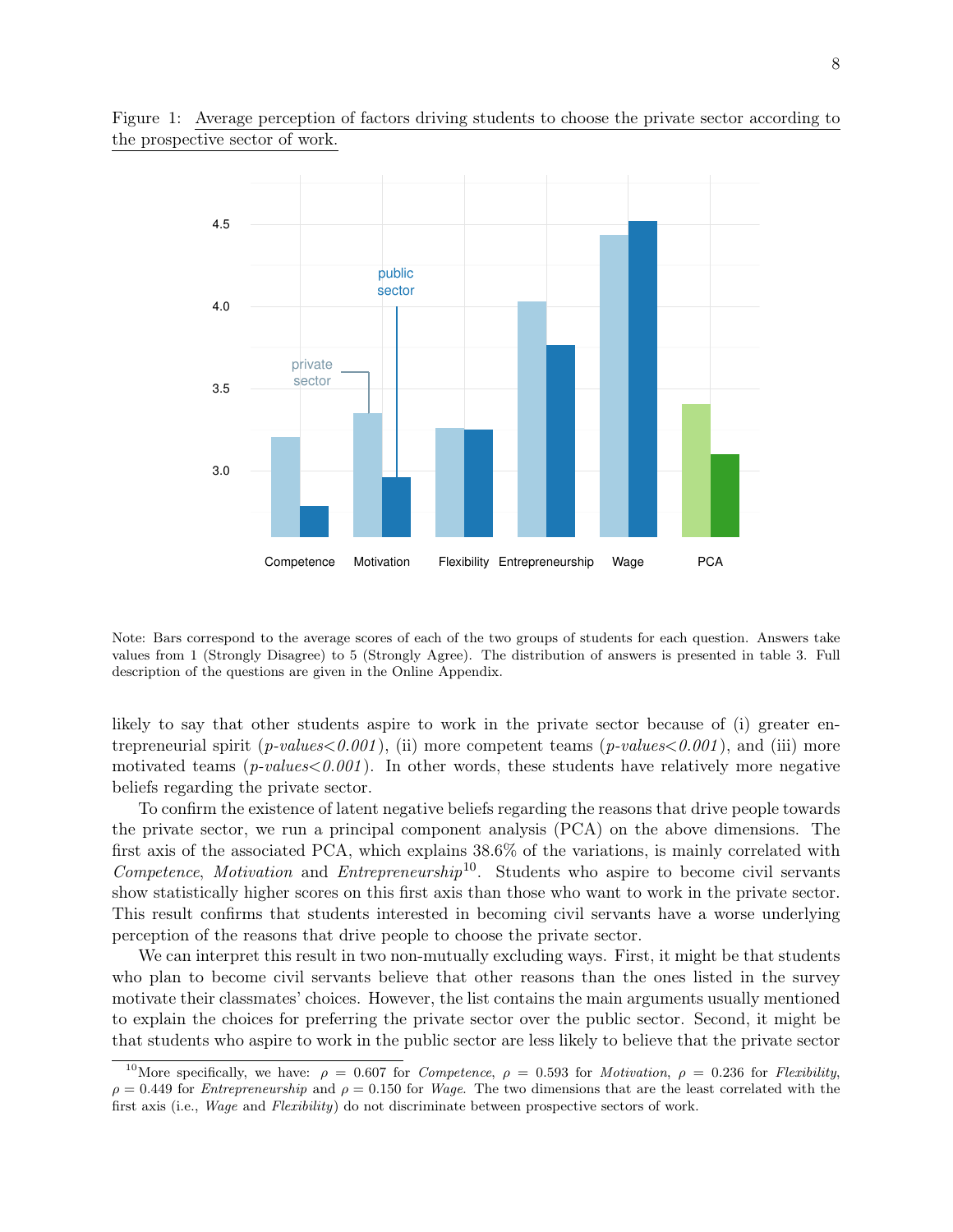allows for more entrepreneurship, more competent and/or more motivated teams.

Result 1 Students who plan to work in the public sector are less likely to see entrepreneurship, competence and motivation as factors that drive other students to choose to work in the private sector.

#### 4.1.2 Preferences towards regulation of the private sector

We now investigate students' preferences towards regulation of the private sector. The survey included a series of questions about the challenges that private sector companies and employees face in France. We group these questions into two dimensions. The first set of questions measures the level of Distrust in companies. We designed the second set of questions to capture students' beliefs regarding the easiness to conduct business in France today (Easy to do business). The questions associated with each set are presented below, together with a positive or negative sign to represent how answers correlate with the associated dimension.

Distrust in companies is associated with students' beliefs on whether:

- union representatives should benefit from extra protection against being fired  $(+)$ ;
- employees should have a stronger role in the company's decision-making process  $(+)$ ;
- controls of labor law enforcement are currently sufficient in France (-);
- thresholds above which union representation becomes mandatory in the company are too high  $(+)$ ;
	- layoffs should be banned when companies make profits  $(+)$ ;
	- the government should legislate to limit employers' excessive remunerations  $(+)$ .

Easy to do business is associated with students' beliefs on whether:

- procedures to fire an employee should be made easier for the employer (-);
- procedures to create a new business should be made easier (-);
- procedures to hire an employee should be simplified (-);
- labor costs are contributing to high unemployment in France  $(-)$ ;
- it is currently easy to create a company in France  $(+)$ ;
- it is currently easy to find funds to open a business in France  $(+)$ ;

• it is currently easy for a young entrepreneur in France to obtain legal advice and support to start a business  $(+)$ .

Descriptive Statistics Tables 5 and 6 in the appendix show the distribution of answers to the questions associated with the two dimensions (Distrust in Companies and Easy to Conduct Business respectively). First, we observe that students who plan to work in the public sector have a higher tendency to distrust the private sector (Table 5). For instance, 31% of these students think that the government should legislate to limit employers' excessive remunerations, against 24% for their classmates who want to work in the private sector. Similarly, students who aspire to become civil servants are more likely to believe that controls on the enforcement of labor regulations are currently insufficient in France (52% vs. 45%). They are also more likely to believe in a strong support of higher levels of protection for union representatives in firms  $(18\% \text{ vs. } 12\%)$ .

Second, students who plan to work in the public sector are more likely to believe that conducting business in France is easy (table 6). For instance, 47% of these students weakly or strongly oppose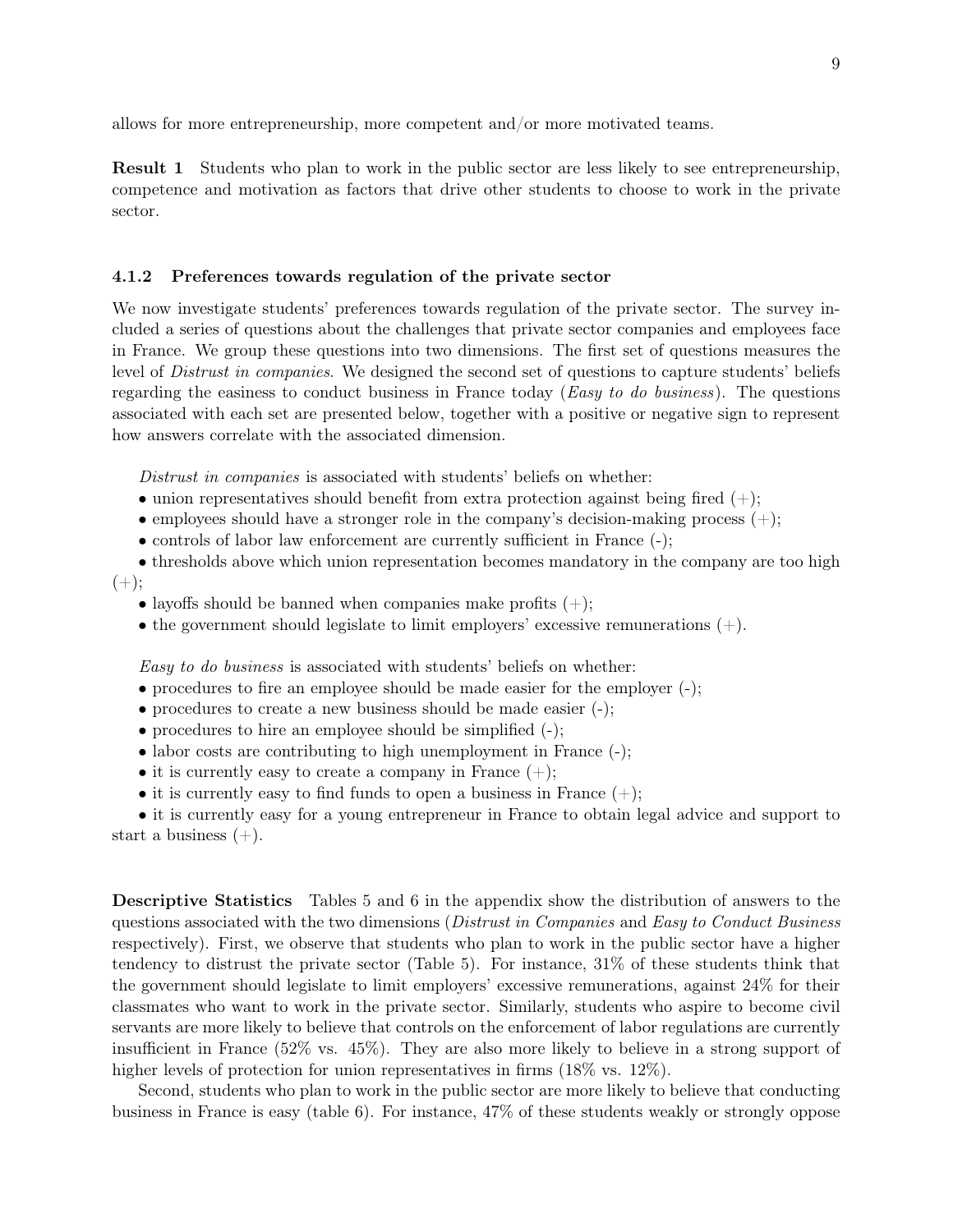reforms that would facilitate laying off employees, against 35% for their classmates who aspire to work in the private sector. Similarly, they are: (i) less likely to disagree with the statement that creating a business in France is easy (55% vs. 60%), (ii) more likely to believe that procedures to hire new employees should not be facilitated  $(10\% \text{ vs. } 5\%)$ , and (iii) more likely to believe that finding funds to open a business is easy (29% vs. 24%).

Ideal points To further investigate differences in beliefs between the two groups of students, we propose to locate students on the two dimensions *(Distrust in companies* and *Easy to conduct* business), using an augmented version of the graduated response model often used in ideal point estimations. Our method departs from PCA in two ways. First, we use the above definition of the dimensions to constrain the sign of the correlation between the questions and their associated dimension. For instance, we assume that a stronger support for the protection of union representatives against being laid off cannot be negatively correlated with the level of distrust in companies on the entire sample. The correlation can be either positive or null. Second, we do not consider the answers as continuous but as ordered variables. The estimation of ideal points takes into account this information to generate the two dimensions.

More specifically, we estimate the following logistic model:

$$
y_{ij} = \alpha_j \theta_i + u_{ij} \tag{1}
$$

where  $\alpha_j$  is a discrimination parameter associated to question j,  $\theta_i$  is individual i's score on the estimated dimension, and  $u_{ij}$  is an idiosyncratic logistic random term. The parameter  $\alpha_j$  represents the correlation between the question at stake and the dimension we aim to capture. The signs of the  $\alpha_j$  are constrained by the above definition of the axes. Parameters  $\theta_i$  represent students' opinions on the associated dimension. Higher scores for the first dimension are associated with stronger distrust in the private sector. Individuals who display higher  $\theta$ s are more likely to believe that conducting business is easy. The full methodology of the estimation of the two dimensions is presented in Appendix B.

For robustness purposes, we also run PCA for each of the two dimensions, and we obtain identical results. The correlation coefficient between the first axis of the PCA and our first dimension is greater than  $0.99^{11}$  It is equal to 0.975 for the second dimension.<sup>12</sup>

Figure 2 represents the average individual scores on the two dimensions (i.e.,  $\theta_i$ ) according to the students' willingness to work in the public sector. Table 7 in Appendix A shows the results of two-group mean-comparison tests. We find that students who plan to work in the public sector display a stronger distrust in the private sector  $(p-value=0.088)$ , and are more likely to think that conducting business in France is currently relatively easy  $(p-value=0.017)$ . Considering that our questions deal with regulation issues related to the private sector, this result implies that students who aspire to work in the public sector have a stronger taste for public regulation of economic activities.

Result 2 Students who plan to work in the public sector have a higher level of distrust in the private sector, and are more likely to believe that doing business is easy. Overall, they have a

 $11$ The first axis of the PCA explains 38.7% of the total variations. It is positively correlated with all dimensions, except for the controls on labor law enforcement, as our ideal point estimation assumes.

<sup>&</sup>lt;sup>12</sup>The first axis of the PCA associated with the second set of variables explains  $31\%$  of the variations. The sign of the correlations between the first axis and the associated variables corresponds to the signs assumed in the ideal point estimation.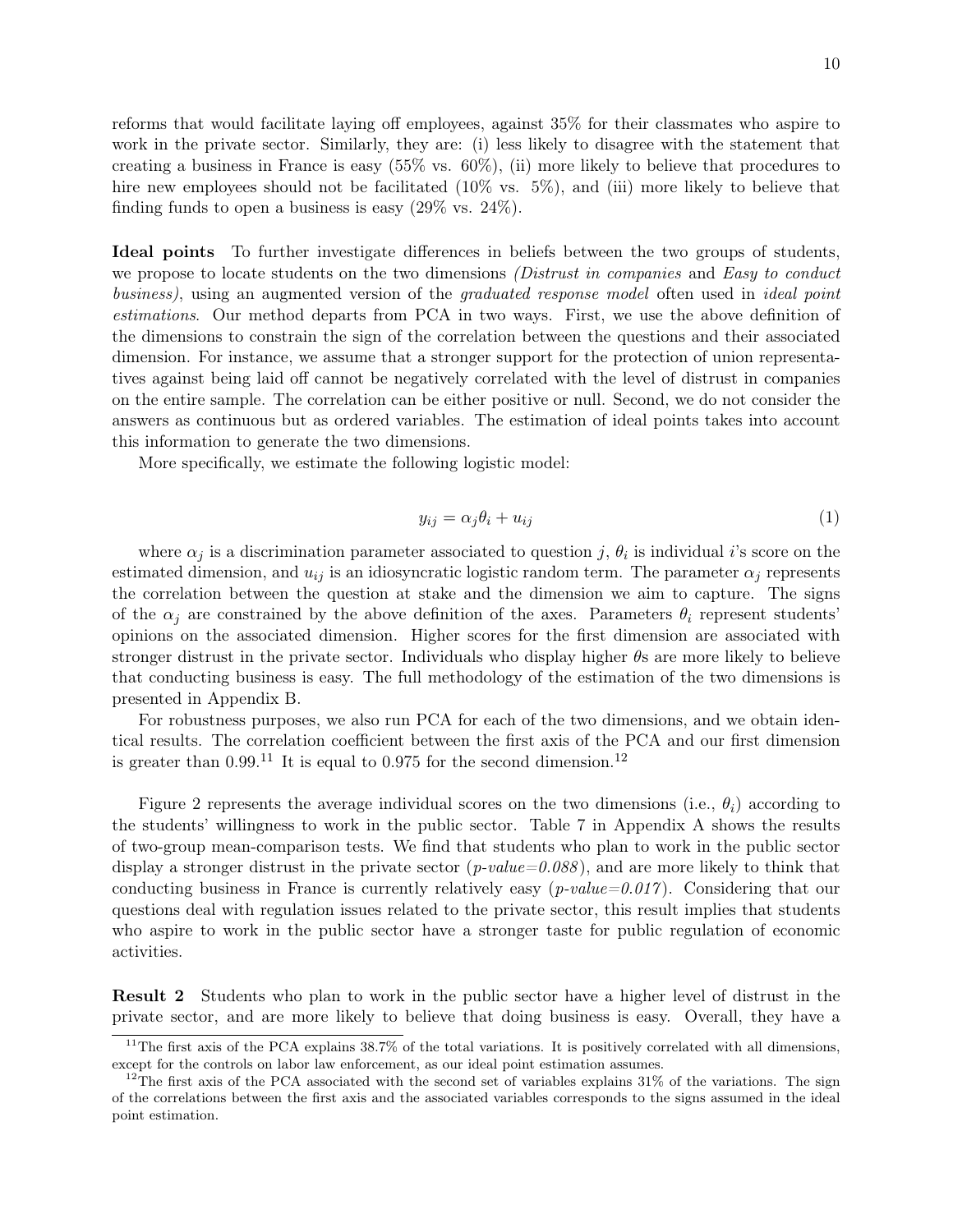

Figure 2: Average attitudes towards the private sector according to the prospective sector of work.

Note: Bars correspond to the average scores of each of the two groups of students for the two dimensions. The mean of each group is presented in table 7. Full description of the questions are given in the Online Appendix.

stronger taste for public regulation of economic activities.

#### 4.1.3 Perception of public-private partnerships

The survey included a case study about public-private partnerships. The questions relate to students' beliefs regarding the benefits of the private provision of public goods. The questions reflect the perception of the relative advantages of the private and public sectors. The first question asked students whether they perceived delegated management of public goods as a good tool per se (Delegated Management).<sup>13</sup> The three following questions asked students whether delegating management is a good tool to reduce management costs, to foster innovation, and to improve the quality of the services (*Cost Reduction, Innovation, Quality Improvement*, respectively). The following question described a conflict between the contracting public authority and its private partner, and investigated whether students perceived the public authorities' decision to expropriate the private firm as legitimate (Legitimate Expropriation). Students were then asked about the extent to

<sup>&</sup>lt;sup>13</sup>In our context, delegated management refers to the decision of a public authority to contract out the management of a public service to a private company for a given period a time.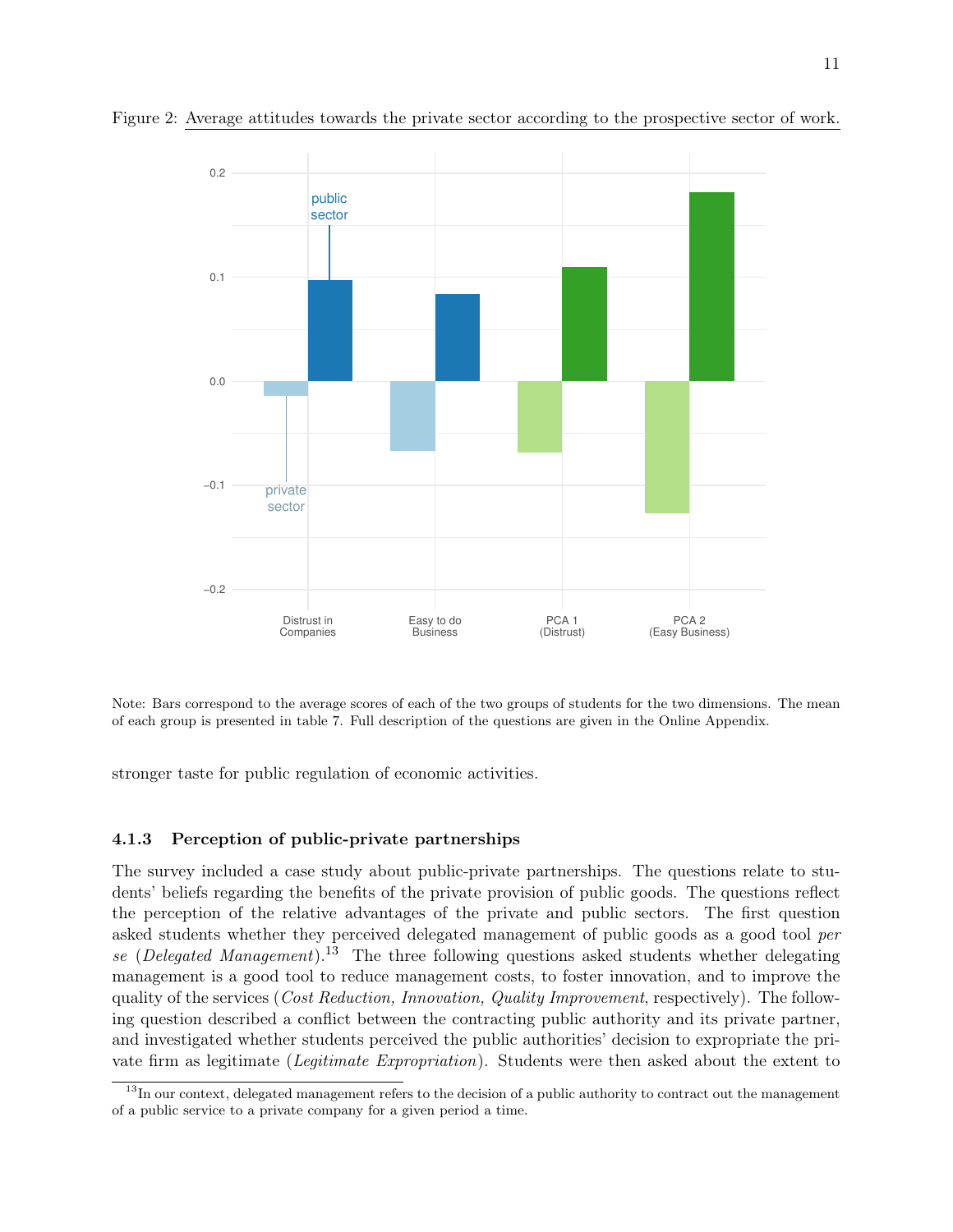which the State should compensate the firm for the expropriation (*Damages*).

The final set of questions analyzed the answers to a case about arbitration aimed at solving the conflict (instead of litigation by national courts). Students answered questions about the extent to which the arbitration decision should take into account the following arguments: the state must stick to its contractual commitments towards the firm (Commitments), the state must be allowed to nationalize sectors it considers as essential for economic growth (Nationalization), the fact that water is a vital good justifies that the state can override the contractual agreements (Necessary Good), and devaluation is a legitimate motive for the firm to increase prices (*Devaluation*). Finally, we run a PCA, and explain the scores on the first dimension, which represents an overall positive perception of private provision of public goods $^{14}$ .

Figure 3 shows the average scores for the two groups of students. Table 8 shows the distribution of answers for the questions about the relative advantages of the private provision of public goods. Table 9 in Appendix A presents the associated estimates of regression estimations and *p-values* of two-group mean-comparison tests for all items.

First, we observe a general trend: students who plan to work in the public sector are less enthusiastic about the use of public-private partnerships than their classmates who plan to work in the private sector. For instance, they are only 21% to strongly agree with the fact that publicprivate partnerships can foster innovation, against 30% of their classmates. Similarly, only 16% strongly believe that public-private partnerships can improve the quality of the provision (vs. 25% for students who want to work in the private sector). They are also slightly less likely to strongly believe that delegated management is a good thing (12% vs. 15%) and that it helps reduce costs (30% vs. 33%).

The statistical analysis confirms these findings. Students who want to become civil servants are statistically less likely to see delegated management as improving the quality of services ( $p$ value=0.012) or as fostering innovation (p-value=0.010). Moreover, they are more likely to consider expropriation as legitimate ( $p-value=0.020$ ). Third, students who plan to work in the public sector are also more likely to consider that the state must be allowed to nationalize key sectors  $(p-value=0.002)$ .

Finally, we run a PCA on all items associated to the public-private partnerships. Results show that students who aspire to become civil servants have more negative beliefs regarding the overall benefits of the private provision of public goods. The first axis of the PCA, which can be viewed as a pro-business preference for the provision of public goods<sup>15</sup>, and which explains  $30\%$  of the variations, is indeed significantly higher for students who plan to work in the private sector.

Result 3 Students who aspire to become civil servants are less likely to see benefits in the private provision of public goods, and are thus more likely to support the government in case of publicprivate partnerships.

#### 4.2 Beliefs regarding the public sector

The above results suggest that students aspiring to work in the public sector tend to distrust the private sector to a greater extent. This greater distrust can either result from a general distrust in society or can be specifically targeted against the private sector. If future civil servants are more

 $14$ The first dimension is positively correlated with all variables except *Legitimate Expropriation*, *Nationalization*, and Necessary Good.

 $15$ The first axis of the PCA is indeed positively correlated with all dimensions except *Legitimate Expropriation*, Nationalization and Necessary Good.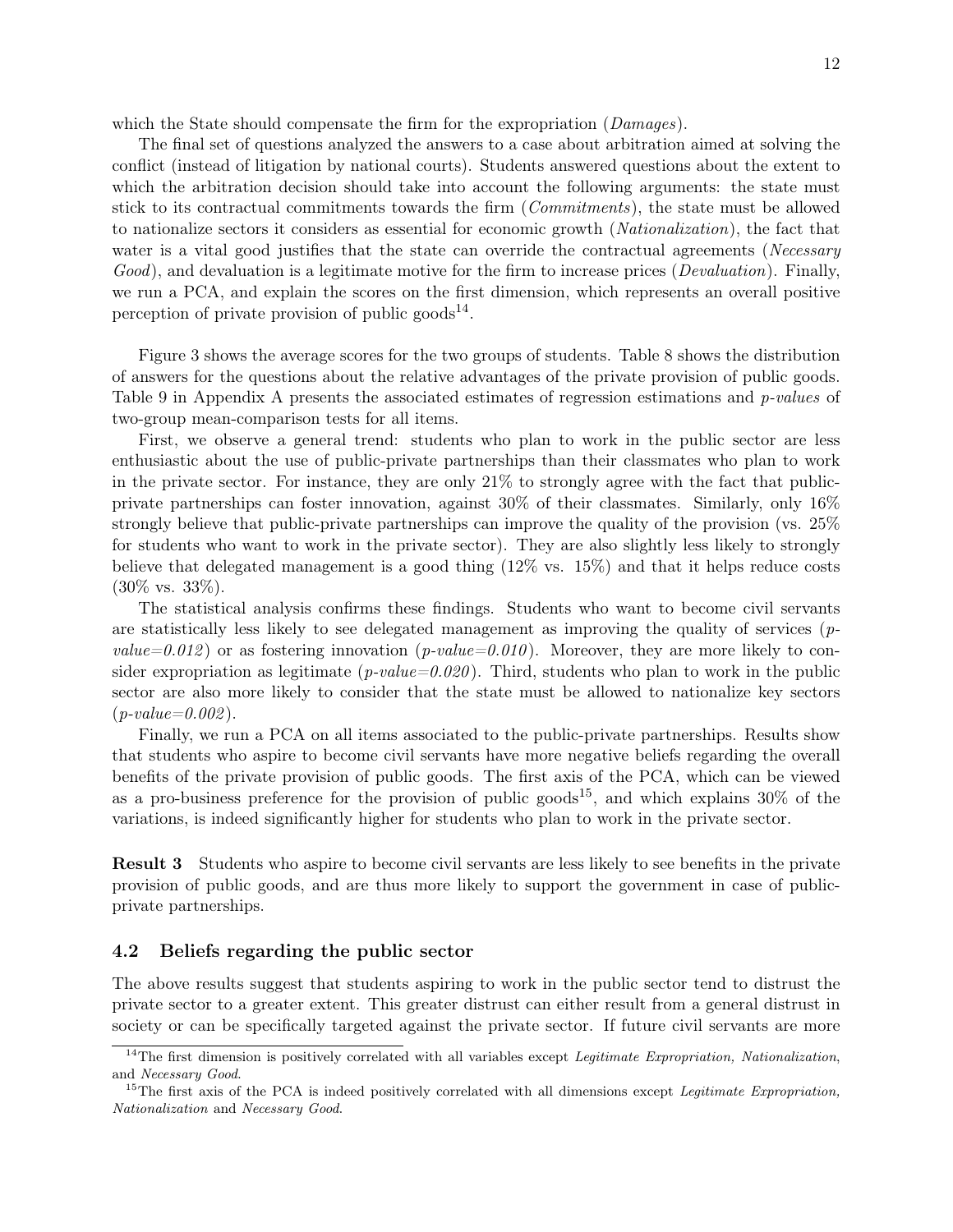

Figure 3: Average perception of the private provision of public goods according to the prospective sector of work.

Note: Bars correspond to the average scores of each of the two groups of students for each question. Answers take values from 1 to 4 (for all items). The distribution of answers is presented in table 8. Full description of the questions are given in the Online Appendix.

distrustful in general, they may not necessarily increase the level of regulation by the state, because distrust in both sectors would offset each other. However, if they trust the public sector more than the other students, we would expect higher levels of government regulation of the private sector. Our survey therefore included questions designed to evaluate students' beliefs regarding the public sector. These questions enable us to investigate whether the relative distrust of students who aspire to become civil servants is generalized or targeted against the private sector only. We therefore investigate how students perceive the public sector, including by asking them which factors explain their choice to work as civil servants.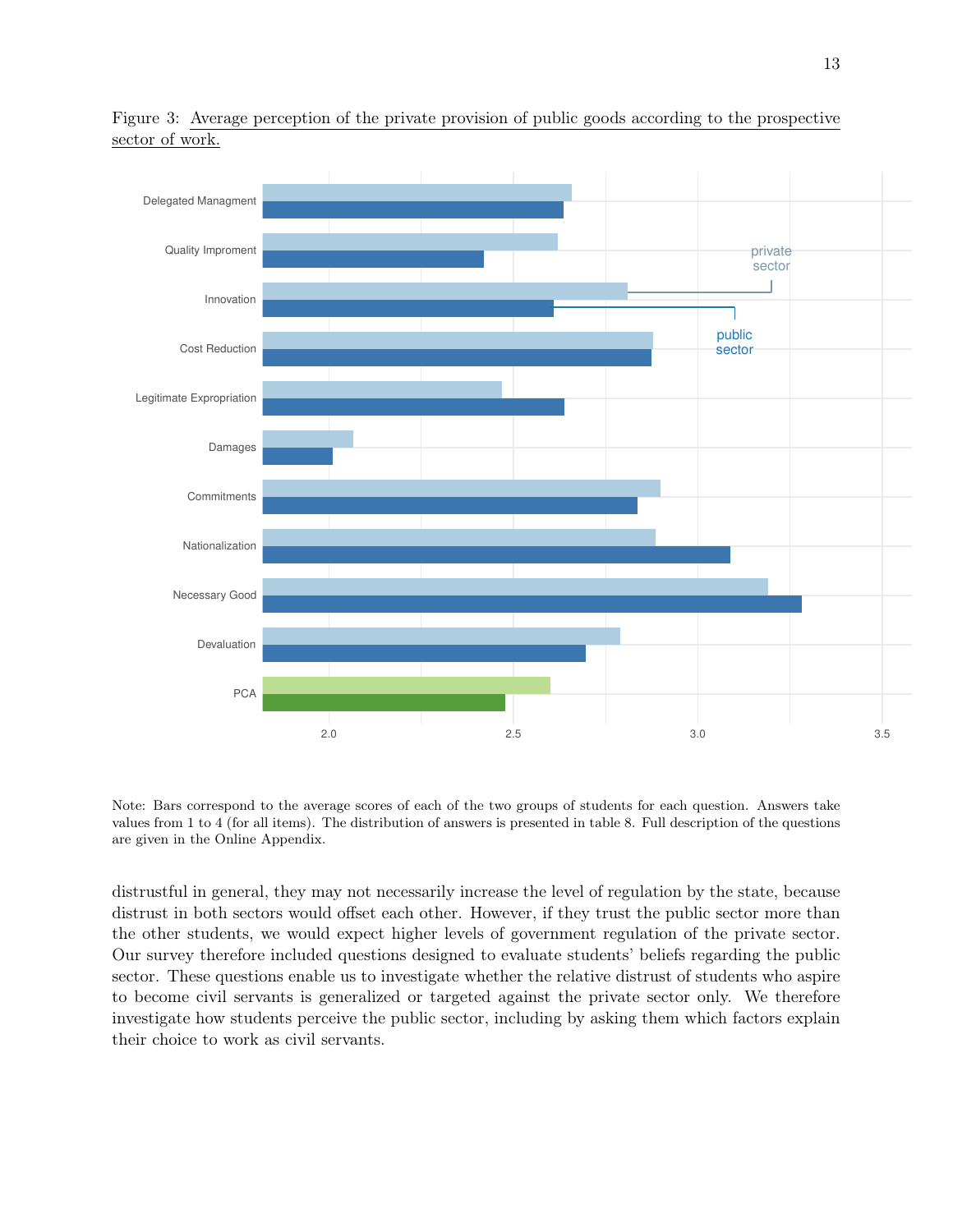#### 4.2.1 Trust in institutions

Students were asked to report their level of trust on an 11-point scale (from 0-no trust to 10-total trust) for a list of seven public institutions: the Upper Chamber (Senate), the Lower Chamber (*National Assembly*), the police (*Police*), the legal system in general (*Legal System*), judges in general (Judges), the French Constitutional Court (Constit. Council), and the French Administrative Supreme Court (Conseil d'Etat). Figure 4 graphs the average level of trust for both types of students (i.e. those aspiring to work in the public sector, and those preferring the private sector). The two columns on the right-hand side of the graph show the average scores for the first dimension of a PCA, which represents the generalized level of trust in public institutions.16 Table 10 in Appendix A displays the summary statistics associated with these questions together with the  $p$ -value associated with the two-group mean comparison test for each variable.





Note: Bars correspond to the average scores of each of the two groups of students for each question. Answers take values from 0 to 10. The distribution of answers is presented in table 10. Full description of the questions are given in the Online Appendix.

First, we find that judicial institutions benefit from the highest levels of trust (Legal System, Judges, Constitutional Council and Conseil d'Etat). Political institutions and the police benefit from significantly lower levels of trust. Although this dichotomy holds for both kinds of students under scrutiny, we observe systematic higher scores for students who plan to become civil servants

<sup>&</sup>lt;sup>16</sup>The PCA's first dimension is positively correlated with all answers (National Assembly:  $\rho = 0.3558$ ; Senate:  $ρ = 0.3663$ ; Legal System:  $ρ = 0.4101$ ; Police:  $ρ = 0.3103$ ; Judges:  $ρ = 0.3811$ ; Constitutional Council:  $ρ = 0.3981$ ; Supreme Administrative Court:  $\rho = 0.4136$ . The first dimension explains 54.23% of the total variations.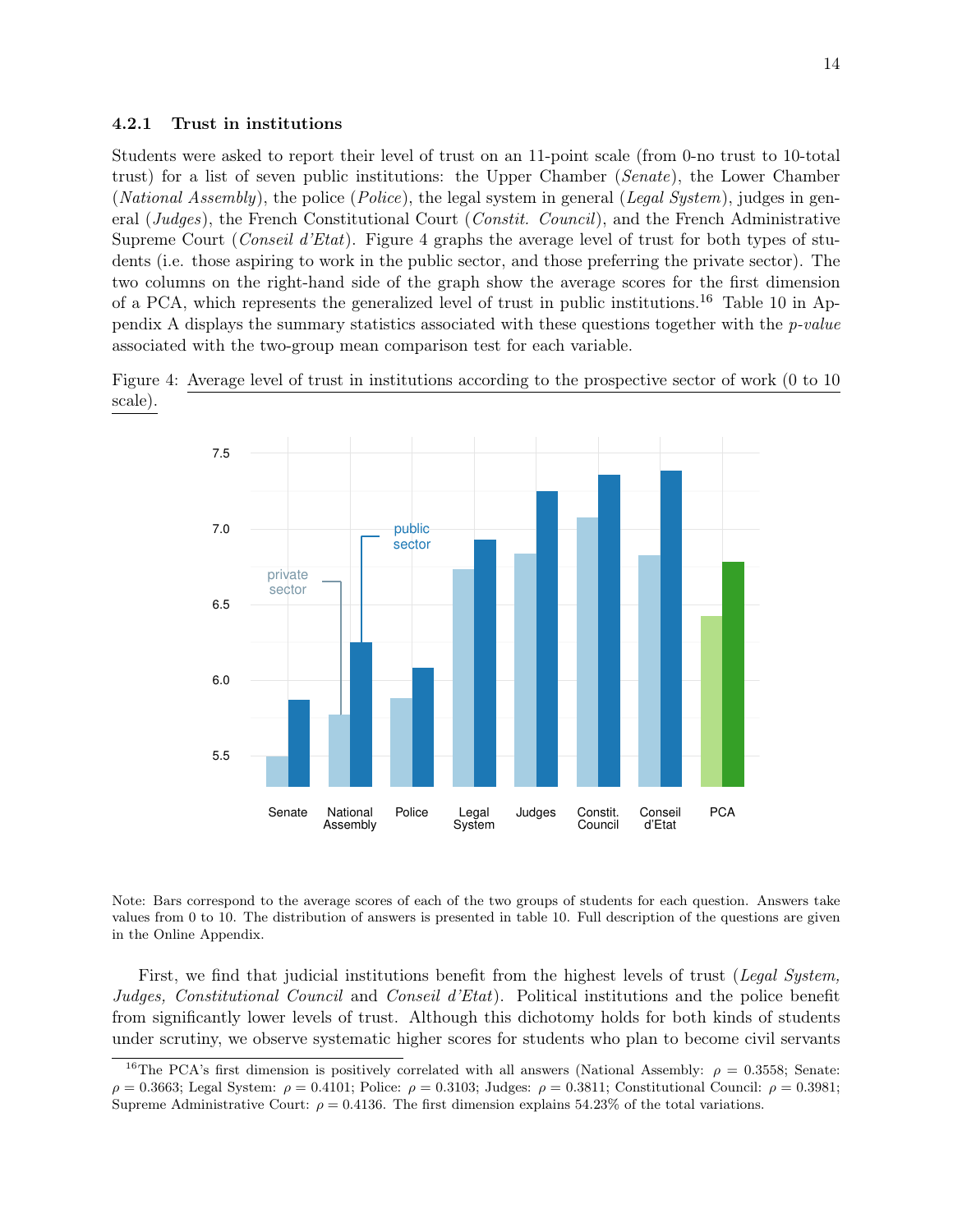than those who aspire to careers in the private sector. Students who want to work as civil servants have higher levels of trust in the Senate (5.87 vs 5.49), the National Assembly (6.25 vs. 5.77), the Police (6.08 vs 5.88), the Legal System in general (6.93 vs. 6.73), Judges (7.25 vs. 6.84), the Constitutional Council (7.36 vs. 7.08), and the Administrative Supreme Court (7.39 vs. 6.83). The differences are statistically significant for the Lower Chamber ( $p-value=0.002$ ), the Upper Chamber  $(p-value=0.022)$ , Judges  $(p-value=0.005)$ , the Constitutional Council  $(p-value=0.078)$ , and the Administrative Supreme Court (*p-value*  $< 0.001$ ). The first dimension of the PCA, which represents the generalized level of trust in institutions, is also significantly higher for prospective civil servants  $(p-value=0.001)$ . Although beliefs regarding the legal system in general and the police are not statistically different across students, the students aspiring to become civil servants still display a higher average level of trust. These results show that students who plan to work in the public sector do not have a generalized distrust towards society, but show distrust targeted against the private sector.

Result 4 Students who plan to become civil servants display a higher level of trust in public institutions.

#### 4.2.2 Reasons to become a civil servant

To complete our analysis, we asked students about their beliefs regarding the factors that explain why individuals aspire to work in the public sector. More precisely, students were asked to report their beliefs regarding the factors that determine their classmates' choices to become civil servants. We included a list of potential benefits of being a civil servant, related to both extrinsic and intrinsic motivation. Among the extrinsic motivation factors, we suggested a lower workload (Lower *Workload*), a more convenient family life (*Easy Family*), and greater job security (*Greater Security*). For intrinsic motivation, we suggested the following factors: a source of social gratification (Social Gratification), more opportunities to change society (Change Society), and personal satisfaction of being involved in public affairs (Satisfaction).

Figure 5 shows the average scores for each group of students, ranking the answers from 1 (Strongly Disagree) to 5 (Strongly Agree). Table 11 shows the distribution of answers according to career aspirations. Table 12 presents the results of ordered probit estimations and the p-values of two-group mean-comparison tests.

Students who aspire to become civil servants are more likely to believe that pro-social reasons are driving their classmates' choices for the public sector. The estimations indicate that students who aspire to work in the public sector are more likely to believe that their classmates choose to become civil servants (i) for the satisfaction of being involved in public affairs (84% mildly or strongly agree vs. 73% for students who want to work in the private sector, *p-values*  $\lt 0.001$ , and (ii) for the opportunities they have to change society  $(74\% \text{ vs. } 63\%, \text{ p-values} < 0.001)$ . On the contrary, students who do not plan to become civil servants are more likely to believe that their classmates are interested in working in the public sector for self-concerned reasons, i.e. the lower workload (19% vs. 13%, *p-values*  $\lt$  0.001), and the convenience to organize family life (only 33%) disagree vs. 43% of future civil servants disagree,  $p-value=0.105$  for the ordered probit estimation, and *p-value=0.085* for the two-group mean-comparison test).

Finally, we run a PCA on these six dimensions. The first axis, which explains 35% of the variations, is positively correlated with the pro-social motivations to choose the public sector (i.e. Satisfaction ( $\rho = 0.392$ ), Social Gratification ( $\rho = 0.36$ ), Change Society ( $\rho = 0.386$ )), depicted in blue in Figure 5, and negatively with the *self-concerned* motivations (i.e. *Greater Job Security*  $(\rho = -0.247)$ , Lower Workload ( $\rho = -0.516$ ), More Convenient Family Life ( $\rho = -0.49$ )), depicted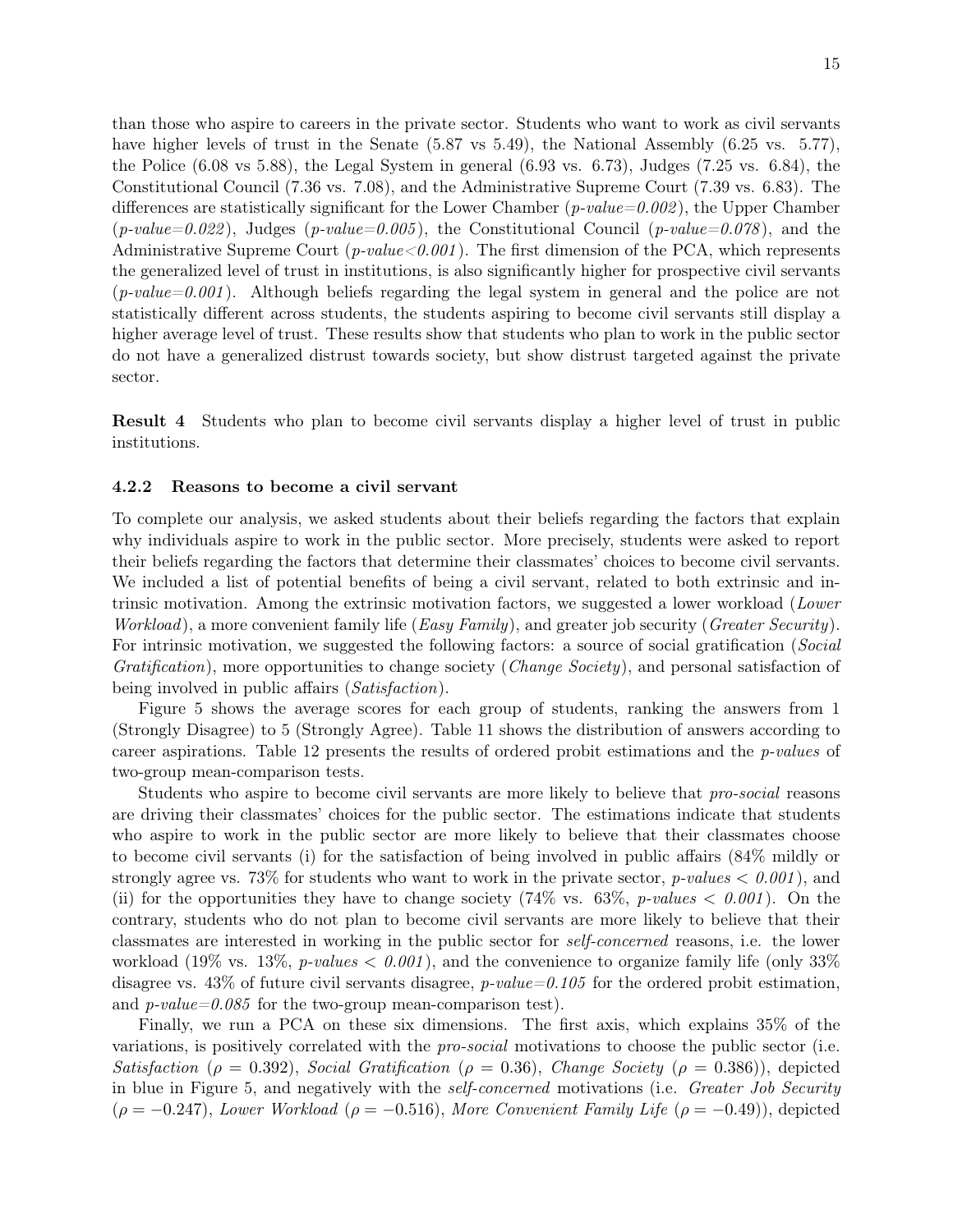



Note: Bars correspond to the average scores of each of the two groups of students for each question. Answers take values from 1 (Strongly Disagree) to 5 (Strongly Agree). The distribution of answers is presented in table 11. Full description of the questions are given in the Online Appendix.

in red in Figure 5. The comparison of the PCA scores of the two types of students shows that, on average, students aspiring to a career in the public sector are more likely than their classmates to think that students aspire to become civil servants for pro-social reasons  $(p\text{-value} < 0.001)$ .

Result 5 Both types of students recognize that people aspiring to work in the public sector generally do so for pro-social reasons (i.e. the satisfaction of being involved in public affairs, and the opportunity to change society). However, this result is stronger for students who want to become public servants. Students who plan to work in the private sector are more likely to believe that their classmates aspire to careers in the public sector for self-concerned reasons (i.e. lower workload, more convenient family life).

### 4.3 Robustness Checks

The survey contained questions about the perception of the public and the private sectors, and students' aspiration to work in the public sector after graduation. The fact that both the dependent and the independent variables were obtained from the same survey might generate some methodological concerns, usually referred to as the Common Source Bias (CSB). In our case, we are not able to rule out the possibility that participants sought to reduce cognitive dissonance or to improve / protect self-image by aligning their answers. Nevertheless, the impact of the CSB is limited by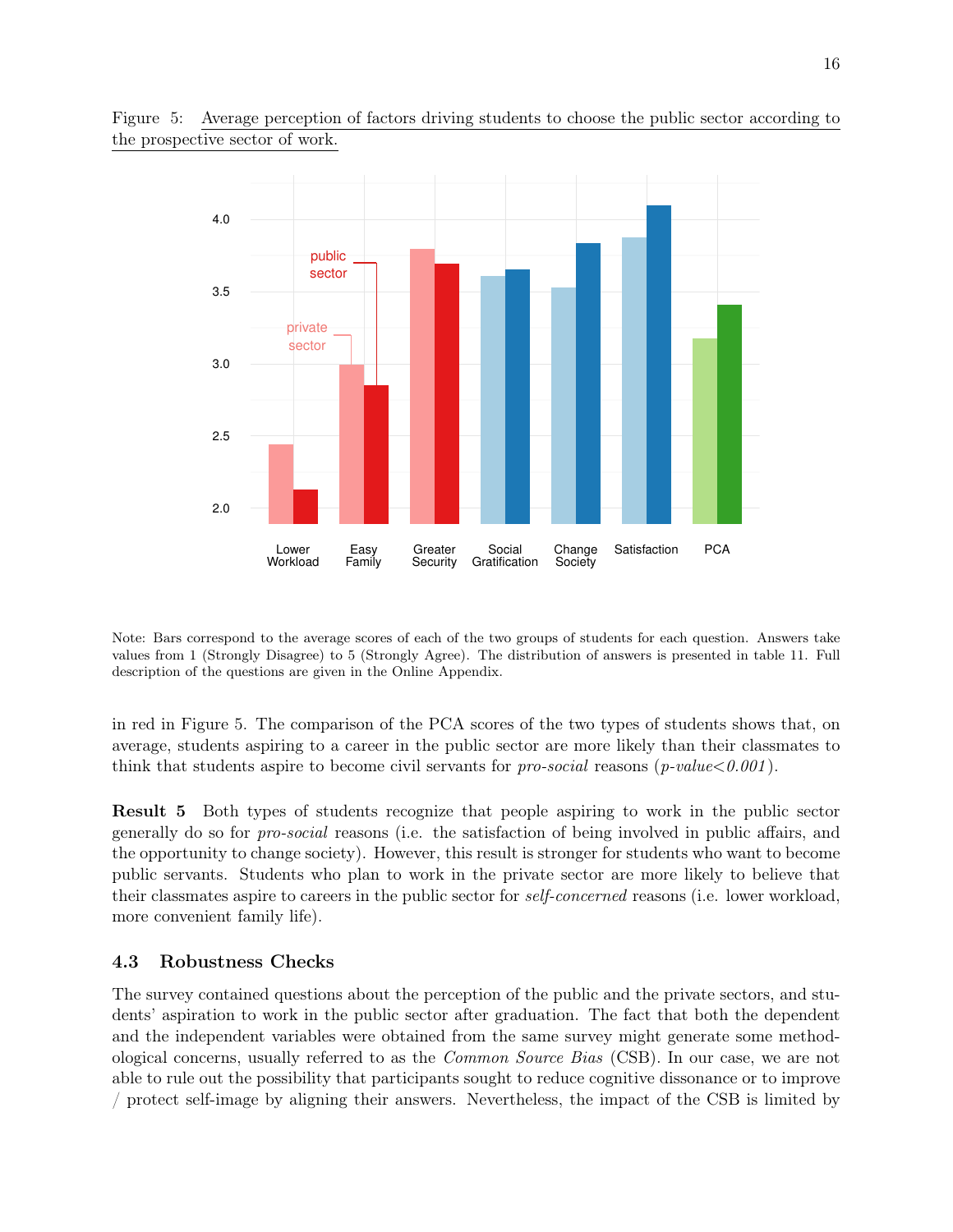the fact that questions were asked on successive screens, and that half of the dimensions discussed above were explored before participants were asked about their personal professional aspirations. Moreover, the aspiration to work in the public sector was obtained by asking whether participants intended to take exams to enter the public sector. Given the long preparation that these exams require, it seems unlikely that previous declarations about the attractiveness of each sector affected participants' declaration about their intention to take these exams.

In order to test the robustness of our results to the CSB, we use respondents' identifier to retrieve the Master's program of graduate students. We then associate to each graduate student the average proportion of students registered in his/her graduate school who ended up working in the private sector (based on the post-graduation employment survey of students who graduated in 2015). This measure reflects the average ex-post propensity to really work in the private sector, and is not subject to the CSB. We observe that this variable is highly correlated with the individual declarations in the survey ( $\hat{\rho} = 0.468$ ,  $p < 0.001$ ). We run all the previous estimations replacing the potentially biased self-declaration by this exogenous measure. We cluster observations at the graduate school level given the level of aggregation of information. The new results, displayed in table 13, lose in statistical significance, mostly because of the reduction in the variance in the explanatory variable and in the degrees of freedom, but confirm the above results. Indeed, individuals with higher chances of working in the public sector trust public institutions (National Assembly, Senate, Judges, Administrative Supreme Court) significantly more, are more likely to believe that public servants work in the public sector for noble reasons (Gratification, Change) and less likely to believe they do so for the potentially lower workload (Workload). They are also less likely to believe that students who want to work in the private sector plan to do so because of greater entrepreneurial spirit. They are also more likely to believe that unionists should be more protected against employers. Moreover, in the case of public-private partnerships, they are more likely to find that government intervention is legitimate, and they are more likely to accept nationalization.

Attrition Bias The survey included five successive sections. A non-negligible proportion of respondents answered only part of it. Students who did not complete the survey may represent a specific subset of the population, such that students who answered the last set of questions may not be representative of the set of students who started the survey but quit before the end. To investigate whether attrition in the survey changed the composition of respondents over the different sections, we regress each of our dependent variables on the number of sections the respondents completed. Should an attrition bias on the dependent variable emerge, we would observe a significant coefficient associated with the number of screens. For instance, if the least trustful students stopped answering first, we would observe that the level of trust in public institutions (first screen of the survey) significantly increases with the number of screens completed.

Implementing this strategy over 25 dependent variables, we obtain only three significant relationships (two at  $10\%$  and one at  $1\%$ ). Assuming that there is no attribution effect (i.e., that the dependent variables are not correlated with the number of completed screens), the probability to have at least 3 out of 25 regressions in which the coefficient is significant at  $10\%$  equals  $20.5\%$ .<sup>17</sup> Therefore, we are not able to reject the hypothesis of no attrition effect regarding the dependent variables.

<sup>&</sup>lt;sup>17</sup>The probability of no significant relationship is  $(\frac{9}{10})^{25}$ . The probability of one significant relationship is  $(\frac{25!}{(25-1)!}\frac{1}{10}(\frac{9}{10})^{24}$ . The probability of two significant relationships is  $\frac{25!}{(25$ three significant relationships at 10% equals 1 minus the sum of these three probabilities, which is  $p = 20.5\%$ .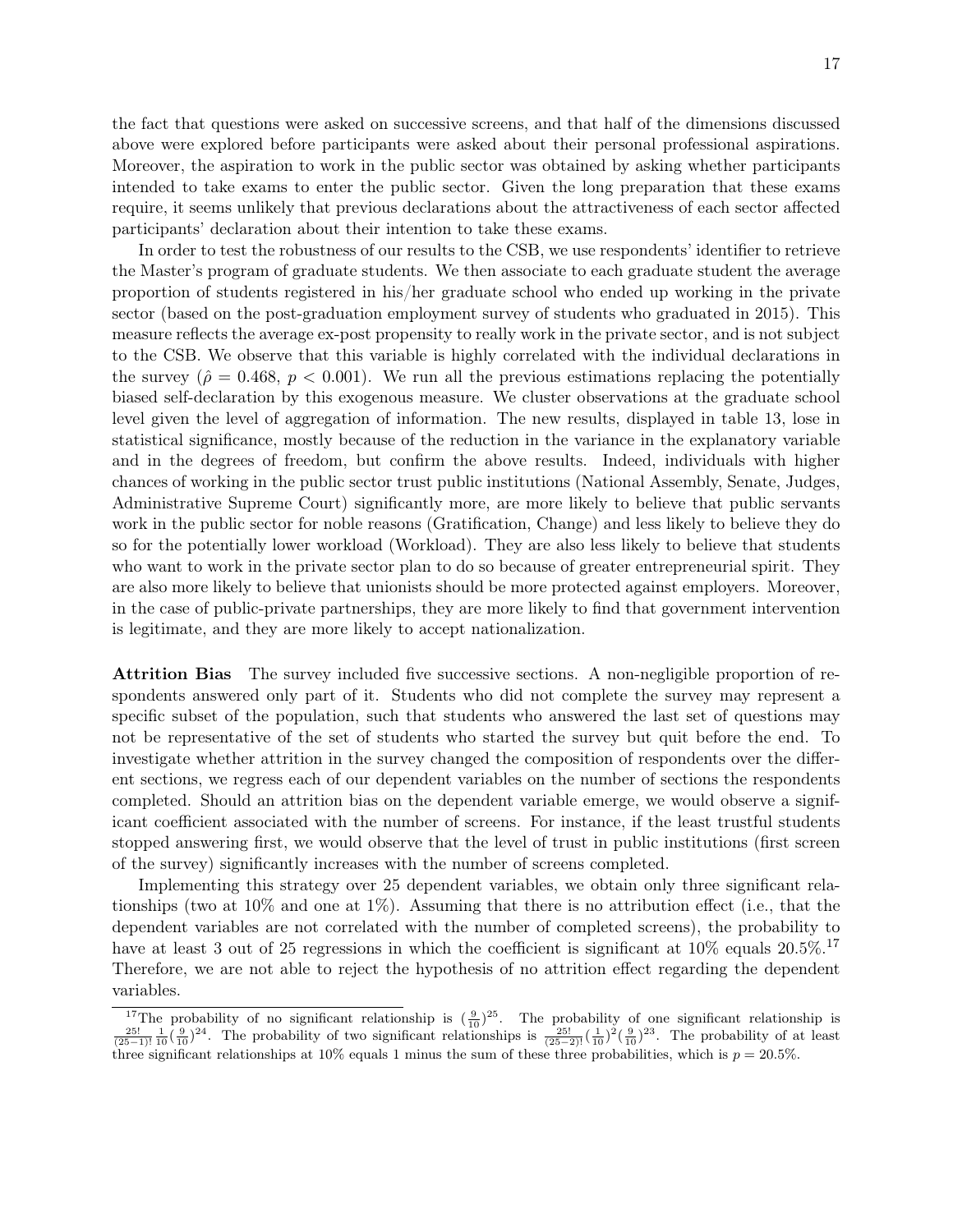### 5 Conclusion

Our results suggest that future civil servants distrust the private sector to a greater extent than the other students. They also believe that conducting business is relatively easy, and are less likely to see benefits in public-private partnerships. These results provide some evidence of a selection effect in career choices: individuals working in the public sector hold more negative beliefs regarding the private sector. Our evidence also suggests that this distrust is more specifically targeted towards the private sector and is not generalized: future civil servants show high level of trust regarding public institutions.

Civil servants' distrust towards the private sector has strong implications in terms of political economy. First, civil servants are in charge of the design and implementation of regulation. Their distrust of the private sector may lead to its over-regulation, therefore generating difficulties in conducting business. The 2018 Doing Business report edited by the World Bank provides evidence of these difficulties. This report provides objective measures of business regulations and their enforcement across 190 economies. It captures several important dimensions of the regulatory environment as it applies to local firms.<sup>18</sup> The global indicator that accounts for this regulatory environment is called "Ease of Doing Business". Each country is evaluated through its distance to frontier (DTF), which measures the distance of each economy to the "frontier" representing the best performance observed on each of the indicators across all economies in the Doing Business sample since 2005. An economy's DTF is represented on a scale from 0 to 100, where 0 represents the lowest performance and 100 represents the frontier. The ease of doing business ranking ranges from 1 to 190. France ranks  $31^{st}$ , and performs lower than the average score of OECD Countries.<sup>19</sup> Our results suggest that a possible explanation for the large regulation of private business may come from the relatively greater distrust of public sector workers towards the private sector.

This distrust may also have a negative impact on the judiciary. Most judges in French courts are civil servants. Cahuc and Carcillo (2012) show that judges distrust business and free market economy more than the rest of the population. Our results confirm this distrust of top civil servants against private business. They can also shed a new light on a regular debate concerning the identity of judges. In some particular courts (such as labor or commercial courts in France), judges are lay judges (i.e. they are not civil servants but representatives of employees and/or employers nominated by their peers).<sup>20</sup> In many others countries, labor or commercial courts are composed of both lay and professional judges, or even only professional judges. An argument supporting lay judges could be to avoid the distrust of professional judges (who are civil servants) towards the private sector.

Third, the distrust of public sector workers towards the private sector could have a negative impact on cooperative projects such as public-private partnerships. These contracts aim at organizing a cooperation between public and private sector actors to build infrastructures and provide public services. Public-private partnerships combine the skills and resources of both the public and private sectors by sharing risks and responsibilities. Yet, the success of such partnerships depends on the ability of the two sectors to cooperate. For this reason, the World Bank has identified the cooperation and good governance between public and private actors as a key to successful public-

<sup>&</sup>lt;sup>18</sup>More precisely, it provides quantitative indicators on regulation for starting a business, dealing with construction permits, getting electricity, registering property, obtaining loans, protecting minority investors, paying taxes, trading across borders, enforcing contracts, and resolving insolvency. Doing Business also measures features of labor market regulations.

<sup>&</sup>lt;sup>19</sup>For comparison, Germany ranks  $20^{th}$  and the UK is  $7^{th}$ .

Source: http://www.doingbusiness.org/data/exploreeconomies/france

 $^{20}$ For debates about judges' preferences in French labor courts, see Espinosa (2017); Desrieux and Espinosa (2017, 2018).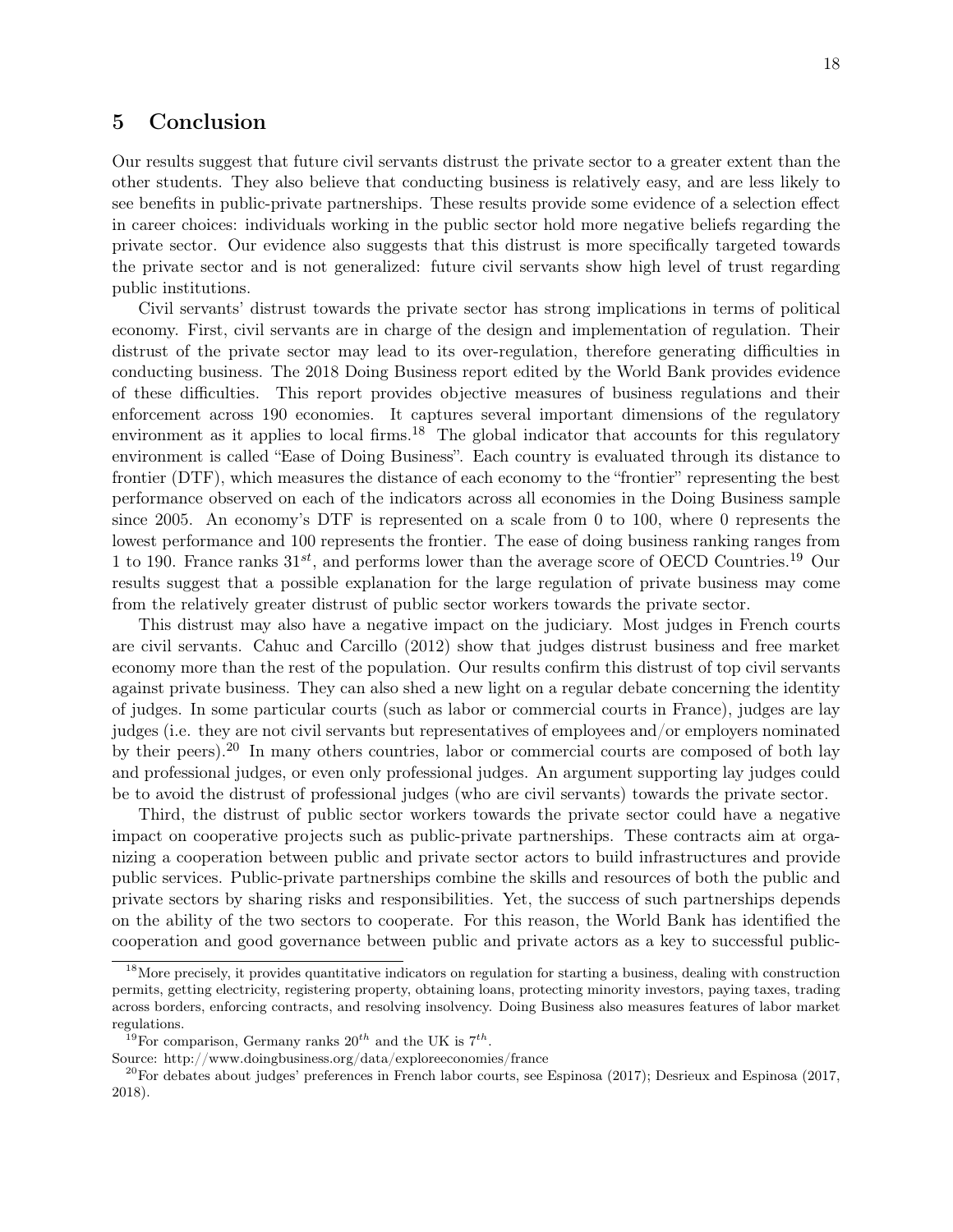private partnerships.21 As a consequence, distrust towards public-private partnerships could hurt such projects.

Finally, the results presented in this paper can also be read in an optimistic manner: students who propose to work in the public sector display the highest levels of trust in the public sector. Despite the lower wages proposed by the public sector, prospective civil servants devote their career to the public affairs because they believe that they can be useful to society in doing so. Overall, the strong motivation of prospective civil servants and their beliefs in their mission are two factors that might contribute to the well-functioning of the State.

 $\overline{{}^{21}\text{http://blogs.worldbank.org/ppps/good-decisions-successful-ppps}}$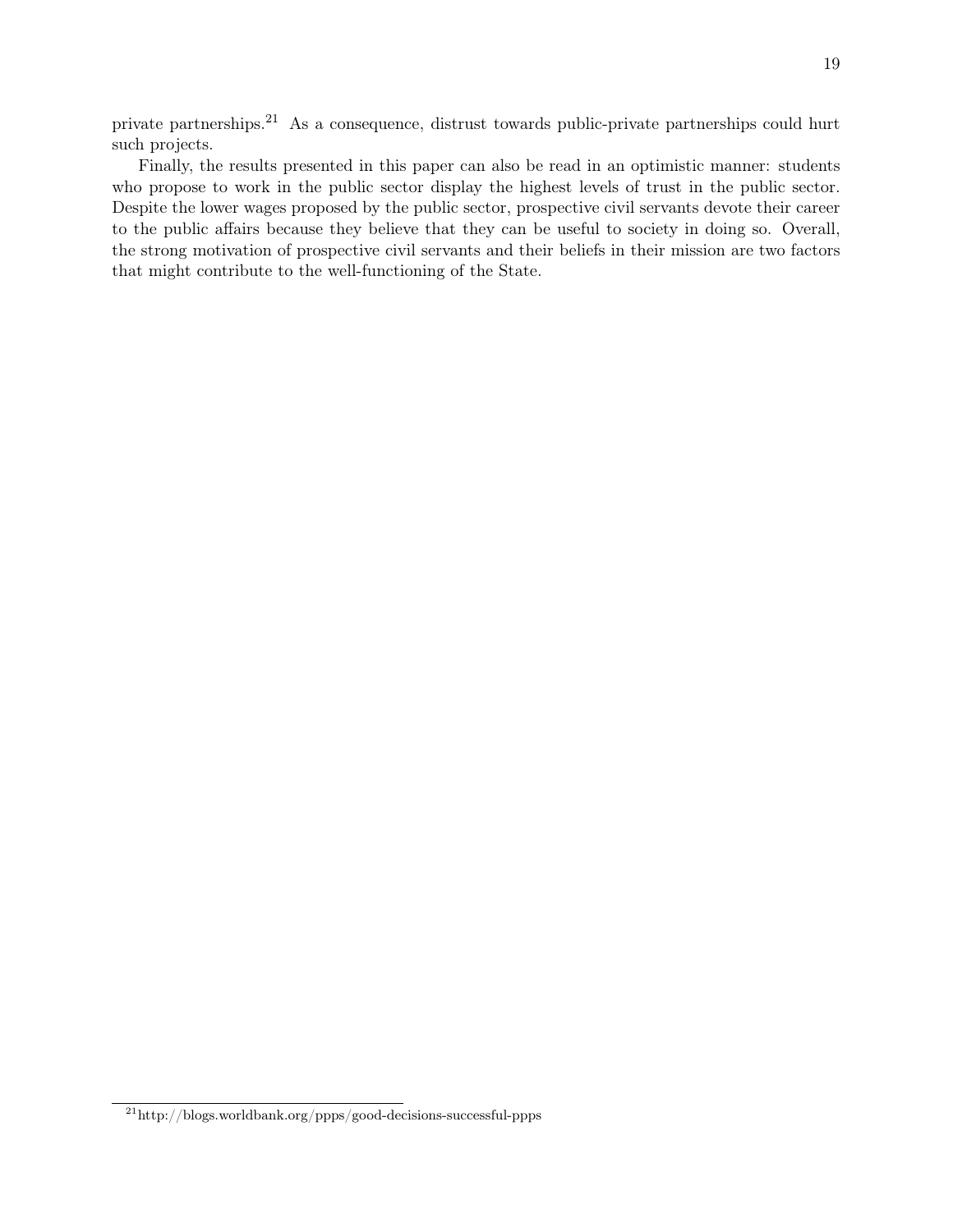## References

- Aghion, P., Algan, Y., Cahuc, P., and Shleifer, A. (2010). Regulation and distrust. The Quarterly Journal of Economics, 125(3):1015–1049.
- Algan, Y. and Cahuc, P. (2014). Trust, Well-Being and Growth: New Evidence and Policy Implications. In Aghion, P. and Durlauf, S., editors, The Handbook of Economic Growth, pages 49–120. Elsevier Science.
- Bafumi, J., Gelman, A., Park, D. K., and Kaplan, N. (2005). Practical issues in implementing and understanding bayesian ideal point estimation. Political Analysis, 3:171–197.
- Banuri, S. and Keefer, P. (2016). Pro-social motivation, effort and the call to public service. European Economic Review, 83(C):139–164.
- Bénabou, R. and Tirole, J. (2003). Intrinsic and extrinsic motivation. The Review of Economic Studies, 70(3):489–520.
- Bénabou, R. and Tirole, J. (2006). Incentives and prosocial behavior. American Economic Review, 96(5):1652–1678.
- Benabou, R. and Tirole, J. (2011). Laws and Norms. Nber working papers, National Bureau of Economic Research, Inc.
- Brewer, G. (2003). Building social capital: Civic attitudes and behavior of public servants. Journal of Public Administration Research and Theory, 13:5–26.
- Buurman, M., Delfgaauw, J., Dur, R., and Van den Bossche, S. (2012). Public sector employees: Risk averse and altruistic? Journal of Economic Behavior & Organization, 83(3):279–291.
- Cahuc, P. and Algan, Y. (2009). Civic Virtue and Labor Market Institutions. American Economic Journal: Macroeconomics, 1(1):111–145.
- Cahuc, P. and Carcillo, S. (2012). Les juges et l'économie: une défiance française. Technical report, Institut Montaigne.
- Carlin, B., Dorobantu, F., and Viswanathan, S. (2009). Public trust, the law, and financial investment. Journal of Financial Economics, 92(3):321–341.
- Carpenter, J., Doverspike, D., and Miguel, R. (2012). Public service motivation as a predictor of attraction to the public sector. Journal of Vocational Behavior, 80:509–523.
- Chevallier, J. (2011). La place de l'administration dans la production des normes. Droit et société,  $(3):623-636.$
- Desrieux, C. and Espinosa, R. (2017). Enjeux et perspective de l'analyse économique des conseils de prud'hommes. Revue Française d'Économie, 23:137–168.
- Desrieux, C. and Espinosa, R. (2018). Case Selection and Judicial Decision-Making: Evidence from French Labor Courts . Working Paper.
- DeVaro, J., Maxwell, N., and Morita, H. (2017). Training and intrinsic motivation in nonprofit and for-profit organizations. Journal of Economic Behavior and Organization, 139(Supplement  $C$ :196 – 213.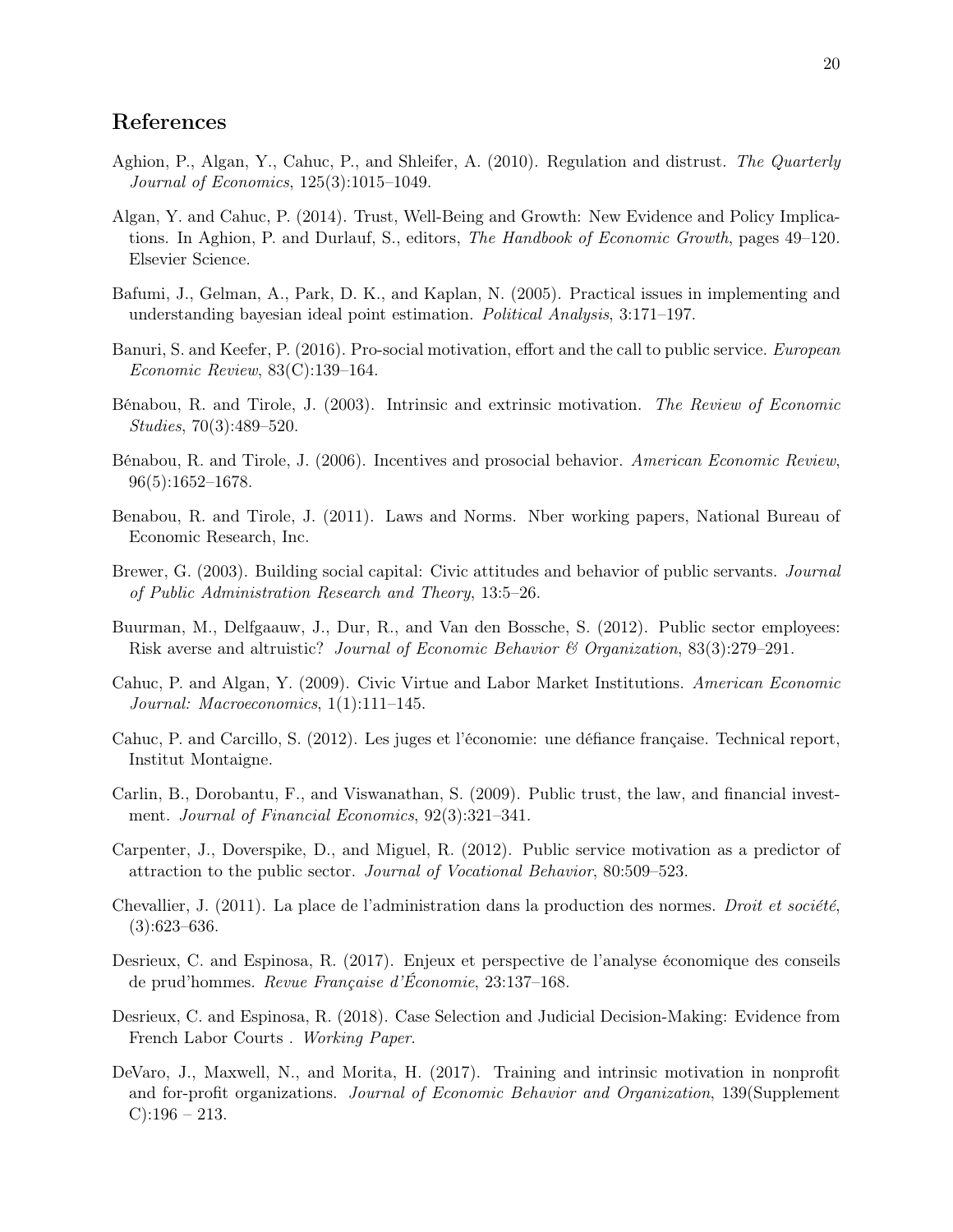- Dur, R. and Zoutenbier, R. (2015). Intrinsic Motivations of Public Sector Employees: Evidence for Germany. German Economic Review, 16(3):343–366.
- Espinosa, R. (2017). Constitutional Judicial Behavior: Exploring the Determinants of the Decisions of the French Constitutional Council. Review of Law and Economics, 13(2).
- Gregg, P., Grout, P. A., Ratcliffe, A., Smith, S., and Windmeijer, F. (2011). How important is prosocial behaviour in the delivery of public services? Journal of Public Economics, 95(7-8):758–766.
- Houston, D. (2006). "Walking the Walk" of Public Service Motivation: Public Employees and Charitable Gifts of Time, Blood, and Money. Journal of Public Administration Research and Theory, 16:67–86.
- Kakinaka, M. and Kotani, K. (2011). An interplay between intrinsic and extrinsic motivations on voluntary contributions to a public good in a large economy. Public Choice,  $147(1/2):29-41$ .
- Leete, L. (2000). Wage equity and employee motivation in nonprofit and for-profit organizations. Journal of Economic Behavior and Organization, 43(4):423 – 446.
- Martin, A. D. and Quinn, K. M. (2002). Dynamic ideal point estimation via markov chain monte carlo for the u.s. supreme court, 1953-1999. Political Analysis, 10:134–153.
- Martin, A. D., Quinn, K. M., and Epstein, L. (2005). The median justice on the united states supreme court. North Carolina Law Review, 5:1275–1320.
- Osterloh, M. and Frey, B. S. (2000). Motivation, knowledge transfer, and organizational forms. Organization Science, 11(5):538–550.
- Saint-Paul, G. (2007). Le Rôle des Croyances et des Idéologies dans l'Économie Politique des Réformes. Revue d'Économie Politique, 117(4):577–592.
- Saint-Paul, G. (2010). Endogenous Indoctrination: Occupational Choices, the Evolution of Beliefs and the Political Economy of Reforms. The Economic Journal, 120:325–353.
- Vandenabeele, W. (2008). Government calling: Public service motivation as an element in selecting government as an employer of choice. Public Administration, 86:1089–1105.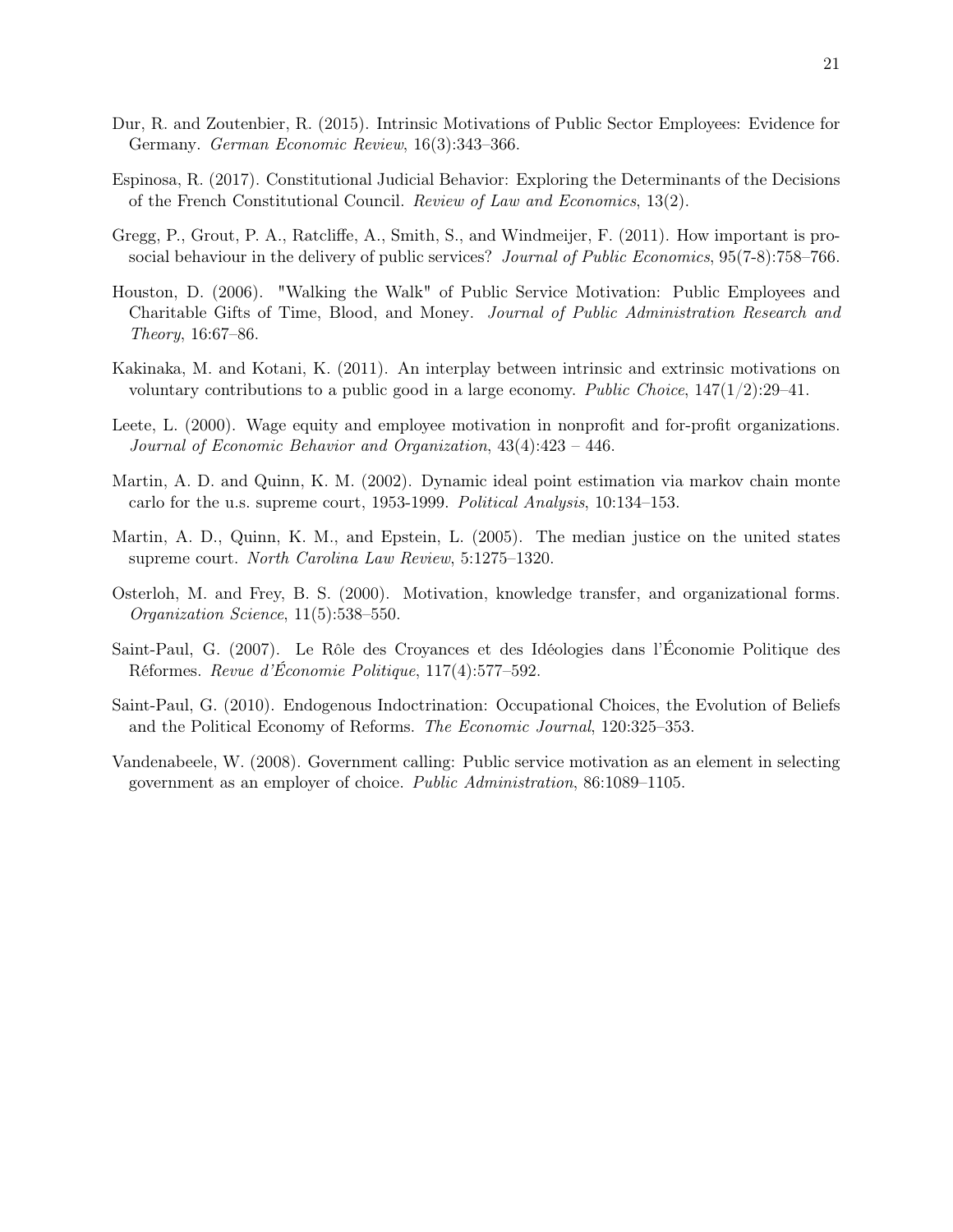## A Tables

All students Only French students Overall Respondents Overall Respondents All Career specified  $(1)$   $(2)$   $(3)$   $(4)$   $(5)$ 1st year students 933 287 794 261 155 2nd year students 2,587 243 831 228 131 3rd year students 1,046 2 940 0 0 4th year students 2,711 438 1,726 372 203 5th year students 2,755 453 2,027 392 249 Other students  $10$  0 5 0 0 Observations 10,042 1,423 6,323 1,253 738

Table 1: Sample size of respondents vs. overall student population.

Note: The table only includes students from the Le Havre and Paris campuses, and only College or Master's students. Third year students participate in a mandatory study abroad program, which explains why they did not participate in the survey. "Other students" includes Master's students who had a special status, and who were not registered in a specific year.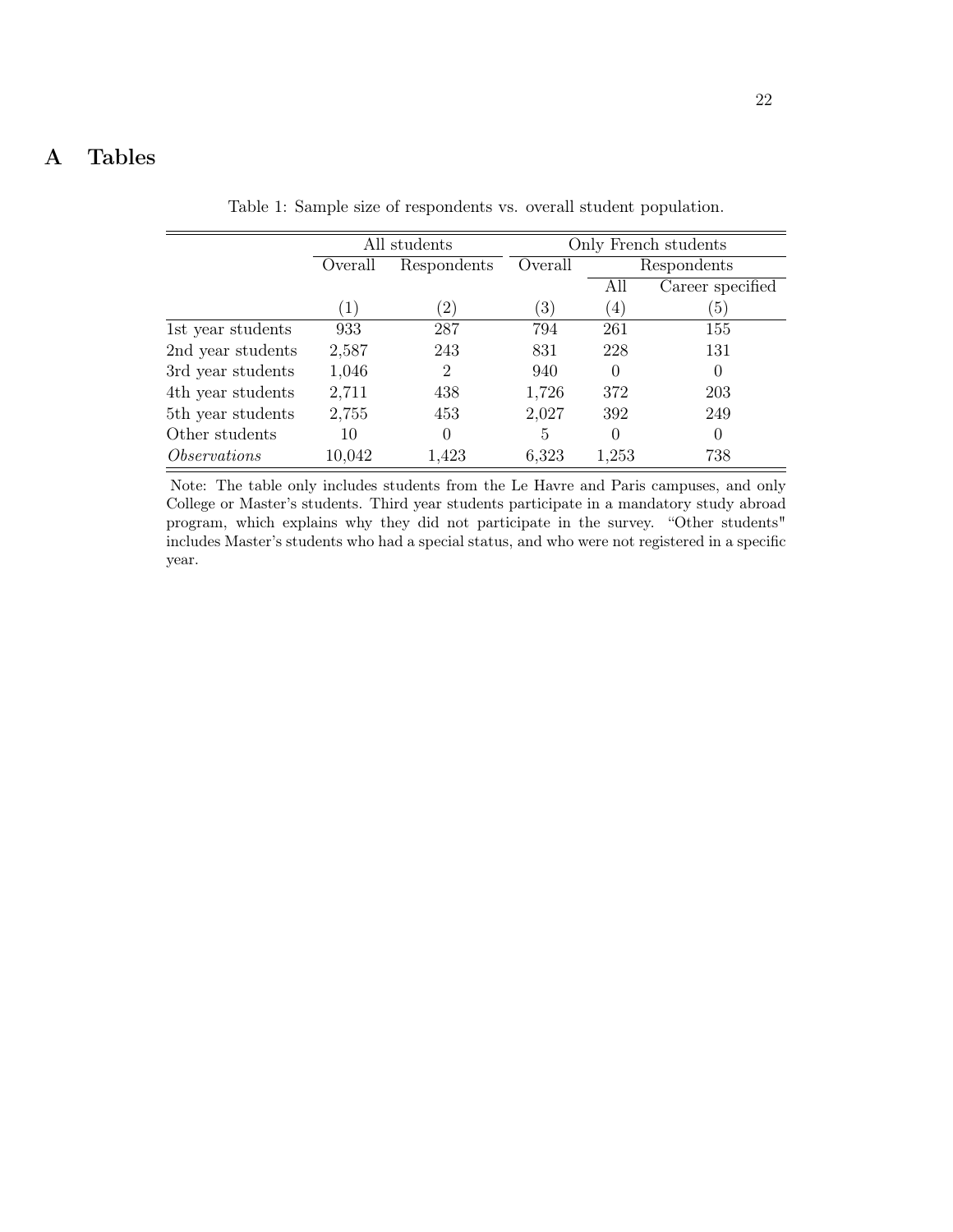Table 2: Descriptive statistics of respondents vs. overall student population, by Master's degree and admissions program.

|                                                            |          | All students | Only French students |                  |                  |  |  |  |
|------------------------------------------------------------|----------|--------------|----------------------|------------------|------------------|--|--|--|
|                                                            | Overall  | Respondents  | Overall              |                  | Respondents      |  |  |  |
|                                                            |          |              |                      | $\overline{All}$ | Career specified |  |  |  |
|                                                            | (1)      | (2)          | (3)                  | (4)              | (5)              |  |  |  |
| Panel A: Field of Master's degree (graduate students only) |          |              |                      |                  |                  |  |  |  |
| <b>Business</b>                                            | 12.64%   | 13.13%       | 15.49%               | 13.87%           | 13.27%           |  |  |  |
| Economics & finance                                        | 15.39%   | 15.26%       | 16.03%               | 15.05%           | 17.26%           |  |  |  |
| Environment                                                | 1.77%    | 2.47%        | 1.70%                | 2.49%            | 2.21%            |  |  |  |
| European affairs                                           | 4.58%    | 3.37%        | 3.84%                | 2.62%            | 3.10%            |  |  |  |
| History                                                    | 0.81%    | 1.80%        | 1.14%                | 1.96%            | 1.55%            |  |  |  |
| International Affairs                                      | 20.27%   | 18.52%       | 11.82%               | 14.53%           | 11.73%           |  |  |  |
| Journalism                                                 | 1.66%    | 1.80%        | 2.07%                | 1.83%            | $0.66\%$         |  |  |  |
| Law                                                        | 8.65%    | 9.88%        | 10.28%               | 9.82%            | 10.18%           |  |  |  |
| Other                                                      | $6.08\%$ | $0.00\%$     | 0.47%                | $0.00\%$         | $0.00\%$         |  |  |  |
| Political science                                          | 2.18%    | 3.03%        | 2.37%                | 3.40%            | 3.1%             |  |  |  |
| Public Affairs                                             | 19.47%   | 20.65%       | 26.18%               | 23.82%           | 26.11%           |  |  |  |
| Sociology                                                  | 0.61%    | 1.35%        | $0.90\%$             | 1.44%            | 1.99%            |  |  |  |
| Urban                                                      | 5.89%    | 8.75%        | $7.71\%$             | 9.16%            | 8.85%            |  |  |  |
| Total                                                      | 100.00%  | 100.00%      | 100.00%              | 100.00%          | 100.00%          |  |  |  |
| <i>Observations</i>                                        | 4,696    | 891          | 2,997                | 764              | 452              |  |  |  |
| Panel B: Admissions program (all students)                 |          |              |                      |                  |                  |  |  |  |
| Undergraduate national                                     | 41.73%   | 62.33%       | 65.10%               | 69.91%           | 71.54%           |  |  |  |
| Undergraduate international                                | $9.28\%$ | 9.49%        | 5.80%                | 5.59%            | 4.47%            |  |  |  |
| Undergraduate priority                                     | 6.45%    | 8.29%        | 9.77%                | 9.18%            | 8.94%            |  |  |  |
| International exchange                                     | 18.65%   | 0.07%        | $0.60\%$             | $0.00\%$         | $0.00\%$         |  |  |  |
| Master's national                                          | 10.50%   | 12.02%       | 15.42%               | 13.01%           | 12.60%           |  |  |  |
| Master's international                                     | 10.58%   | 6.89%        | 2.56%                | 2.08%            | 2.17%            |  |  |  |
| Other                                                      | 2.81%    | 0.91%        | 0.74%                | 0.24%            | 0.27%            |  |  |  |
| Total                                                      | 100.00%  | 100.00%      | 100.00%              | 100.00%          | 100.00%          |  |  |  |
| <i>Observations</i>                                        | 10,042   | 1,423        | 6,323                | 1,253            | 738              |  |  |  |

Note: Panel A includes Master's degree students only. "Respondents" refers to students who at least started completing the survey. Some Master's level students were admitted as undergraduates, whereas others were admitted as undergraduates. "Career specified" refers to those students who completed the survey at least to the point where they indicated their intention to work in the public sector or not. Panels A and B do not include information on four French students who answered the survey: two were postgraduate students (one PhD and one preparing administrative exams), one was an undergraduate student on a campus that did not receive the survey, and one was an executive education student. Hence the total of French respondents is 1,253 students.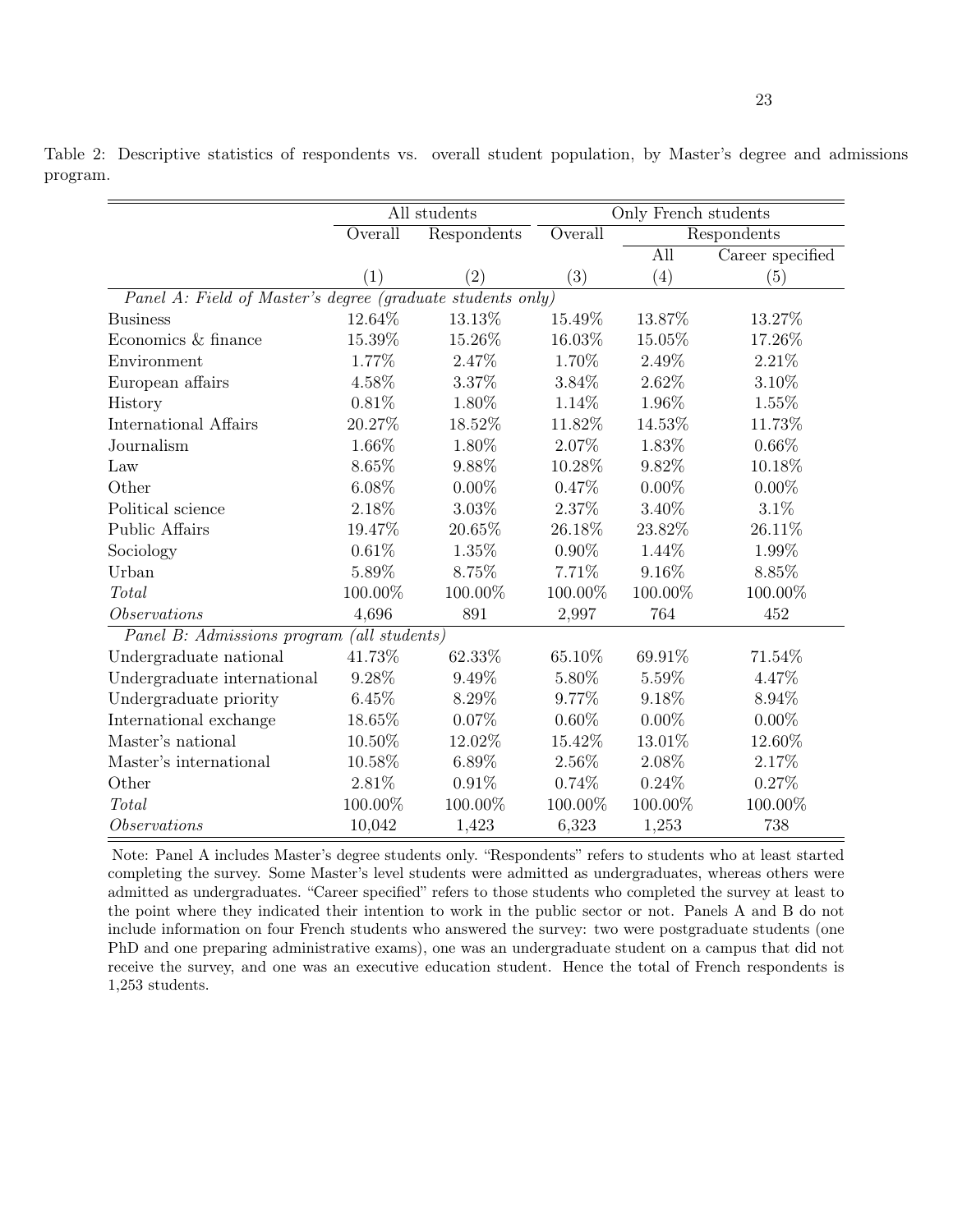| Want to take<br>public exams? | Reason           | Strongly<br>Disagree | Disagree | Indifferent | Agree | Strongly<br>Agree |
|-------------------------------|------------------|----------------------|----------|-------------|-------|-------------------|
|                               | Competence       | 10%                  | 33%      | 29%         | 23%   | $5\%$             |
|                               | Motivation       | 10%                  | 25\%     | 30%         | 28\%  | $7\%$             |
| Yes                           | Flexibility      | $3\%$                | 26\%     | 20%         | 42\%  | 8%                |
|                               | Entrepreneurship | $1\%$                | 10%      | 20%         | 49%   | 20%               |
|                               | Wage             | $0\%$                | $1\%$    | $2\%$       | 40\%  | 57%               |
|                               | Competence       | $3\%$                | 28\%     | 27%         | 29%   | 13%               |
|                               | Motivation       | $3\%$                | 20%      | 28\%        | 35%   | 14\%              |
| No                            | Flexibility      | $3\%$                | 31\%     | 15%         | 38%   | 13%               |
|                               | Entrepreneurship | $1\%$                | $6\%$    | 15%         | 45\%  | 33%               |
|                               | Wage             | $1\%$                | $3\%$    | $3\%$       | 39\%  | 55%               |

Table 3: Descriptive statistics of reasons driving students to choose the private sector.

Note: The sample of students consists of 304 respondents who declared their intention to become civil servants, and 435 who said the opposite.

Table 4: Perception of the factors driving students to choose the private sector according to the prospective sector of work.

| Reason           | Ordered Probit   | Mean comparison |         |         |
|------------------|------------------|-----------------|---------|---------|
|                  | Estimated Effect | $t$ -stat       | p-value | p-value |
| Wage             | .111             | 1.247           | .212    | .107    |
| Flexibility      | $-.029$          | $-.361$         | .718    | .931    |
| Entrepreneurship | $-.322$          | $-3.981$        | < 0.001 | < 0.001 |
| Competence       | $-.416$          | $-5.268$        | < 0.001 | < 0.001 |
| Motivation       | $-.39$           | -4.951          | < 0.001 | < 0.001 |
|                  |                  |                 |         |         |

The dependent variables are the listed reasons to work in the private sector. The independent variable is a dummy variable equal to 1 if the student plans to take a public sector exam.

Note: The sample of students consists of 304 respondents who declared their intention to become civil servants, and 435 who said the opposite.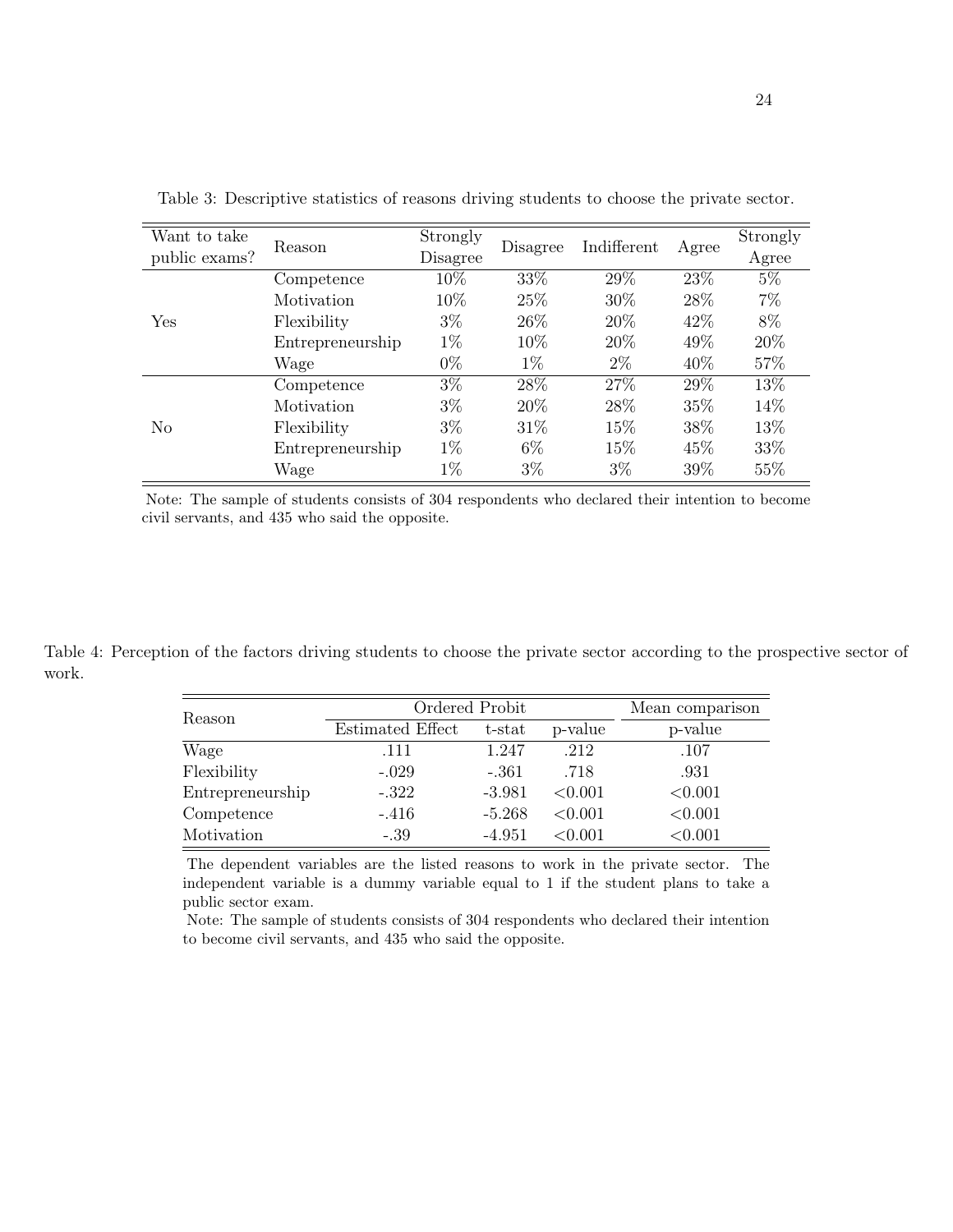| Want to take   |                                                                                                    | Strongly |          |             |        | Strongly |
|----------------|----------------------------------------------------------------------------------------------------|----------|----------|-------------|--------|----------|
| public exams?  | Reason                                                                                             | Disagree | Disagree | Indifferent | Agree  | Agree    |
|                | Union representatives should benefit from<br>extra protection against being fired.                 | 14\%     | $24\%$   | $8\%$       | $35\%$ | $18\%$   |
|                | Employees should have a stronger role in<br>the company's decision-making process.                 | $2\%$    | $9\%$    | 11\%        | 44%    | $35\%$   |
|                | Controls of labor law enforcement are cur-<br>rently sufficient in France.                         | 13%      | $39\%$   | $21\%$      | $22\%$ | $5\%$    |
| Yes            | Thresholds above which union representa-<br>tion becomes mandatory in the company<br>are too high. | 13\%     | 25\%     | 30%         | 25%    | $8\%$    |
|                | Layoffs should be banned when companies<br>make profits.                                           | 16\%     | $30\%$   | 12%         | 31%    | 11\%     |
|                | The government should legislate to limit<br>employers' excessive remunerations.                    | $7\%$    | 20%      | 10%         | 32%    | $31\%$   |
|                | Union representatives should benefit from<br>extra protection against being fired.                 | 14\%     | $27\%$   | 12\%        | 35\%   | 12\%     |
|                | Employees should have a stronger role in<br>the company's decision-making process.                 | $2\%$    | $8\%$    | 11\%        | 45%    | $33\%$   |
|                | Controls of labor law enforcement are cur-<br>rently sufficient in France.                         | $9\%$    | $36\%$   | $28\%$      | $23\%$ | $4\%$    |
| N <sub>o</sub> | Thresholds above which union representa-<br>tion becomes mandatory in the company<br>are too high. | 10%      | $25\%$   | $33\%$      | 24\%   | $8\%$    |
|                | Layoffs should be banned when companies<br>make profits.                                           | 20%      | $30\%$   | 13%         | 28%    | $8\%$    |
|                | The government should legislate to limit<br>employers' excessive remunerations.                    | 12%      | 16%      | 15%         | $33\%$ | 24%      |

Table 5: Descriptive statistics of questions associated with Distrust in Companies

Note: The sample of students consists of 304 respondents who declared their intention to become civil servants, and 435 who said the opposite.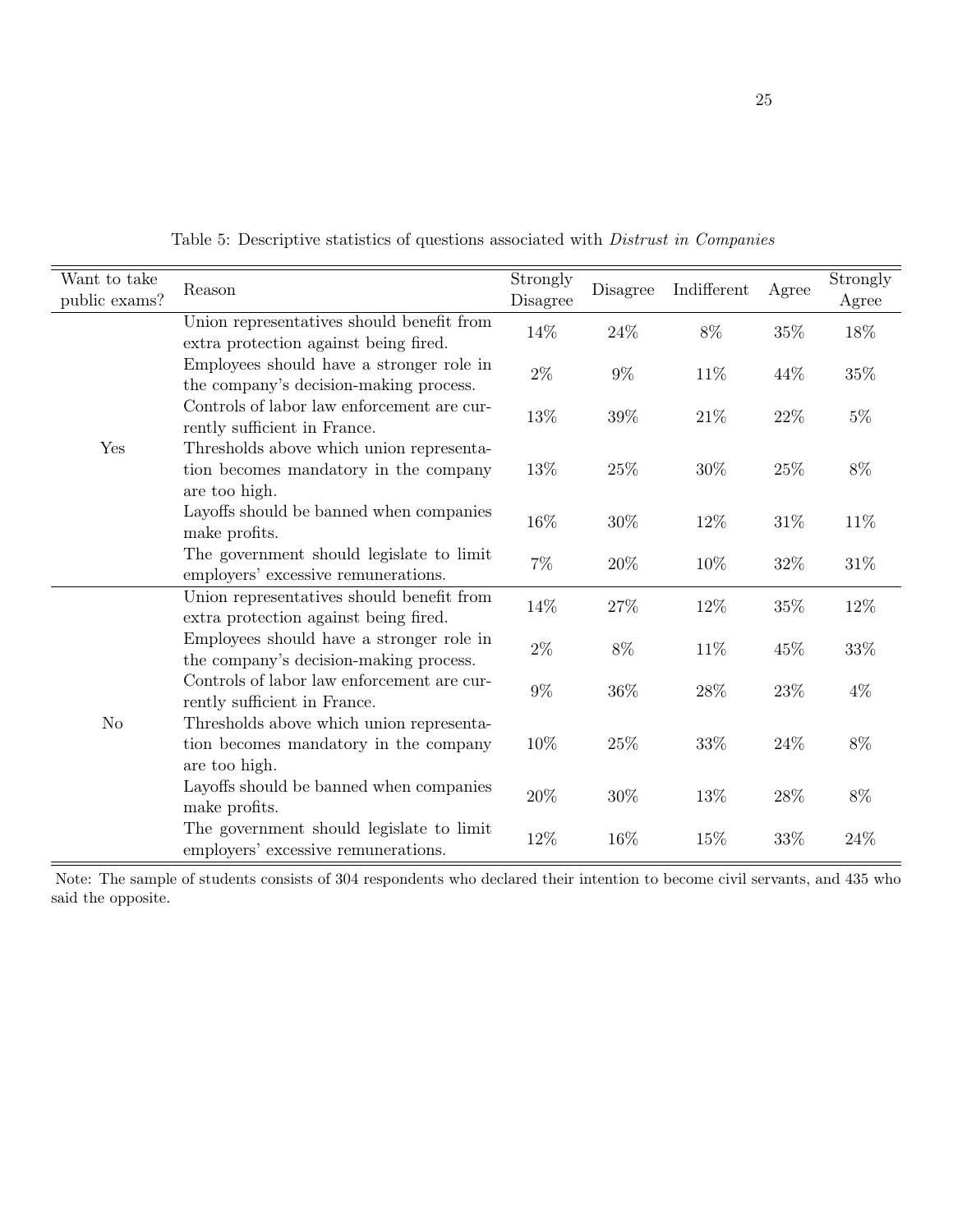| Want to take<br>public exams? | Reason                                                                                                                  | Strongly<br>Disagree | Disagree | Indifferent | Agree  | Strongly<br>Agree |
|-------------------------------|-------------------------------------------------------------------------------------------------------------------------|----------------------|----------|-------------|--------|-------------------|
|                               | Procedures to fire an employee should be<br>made easier for the employer.                                               | 16%                  | 31\%     | 14%         | $31\%$ | $9\%$             |
|                               | It is currently easy to create a company in<br>France.                                                                  | 12%                  | 43%      | 16%         | 25\%   | $4\%$             |
|                               | Procedures to create a new business<br>should be made easier.                                                           | $1\%$                | $6\%$    | 17%         | 43\%   | 33%               |
| Yes                           | Procedures to hire an employee should be<br>simplified.                                                                 | $1\%$                | 9%       | 11%         | 46\%   | $33\%$            |
|                               | Labor costs are contributing to high un-<br>employment in France.                                                       | $8\%$                | $27\%$   | $9\%$       | $38\%$ | 19%               |
|                               | It is currently easy to find funds to open a<br>business in France.                                                     | $9\%$                | 42\%     | $20\%$      | $25\%$ | $4\%$             |
|                               | It is currently easy for a young en-<br>trepreneur in France to obtain legal advice<br>and support to start a business. | $4\%$                | 40%      | 21\%        | 32%    | $2\%$             |
|                               | Procedures to fire an employee should be<br>made easier for the employer.                                               | $9\%$                | 26%      | $20\%$      | 32%    | 12%               |
|                               | It is currently easy to create a company in<br>France.                                                                  | 16%                  | 44%      | 13%         | 23%    | $5\%$             |
|                               | Procedures to create a new business<br>should be made easier.                                                           | $1\%$                | $3\%$    | $15\%$      | 43%    | 38%               |
| N <sub>o</sub>                | Procedures to hire an employee should be<br>simplified.                                                                 | $0\%$                | $5\%$    | 15%         | 46%    | 33%               |
|                               | Labor is too costly, which currently con-<br>tributes to high unemployment in France.                                   | $7\%$                | $22\%$   | 10%         | 40\%   | $21\%$            |
|                               | It is currently easy to find funds to open a<br>business in France.                                                     | $9\%$                | 48\%     | $19\%$      | $21\%$ | $3\%$             |
|                               | It is currently easy for a young en-<br>trepreneur in France to obtain legal advice<br>and support to start a business. | $6\%$                | $39\%$   | 26%         | 26\%   | $3\%$             |

Table 6: Descriptive statistics of questions associated with Easy to Conduct Business

Note: The sample of students consists of 304 respondents who declared their intention to become civil servants, and 435 who said the opposite.

 $\equiv$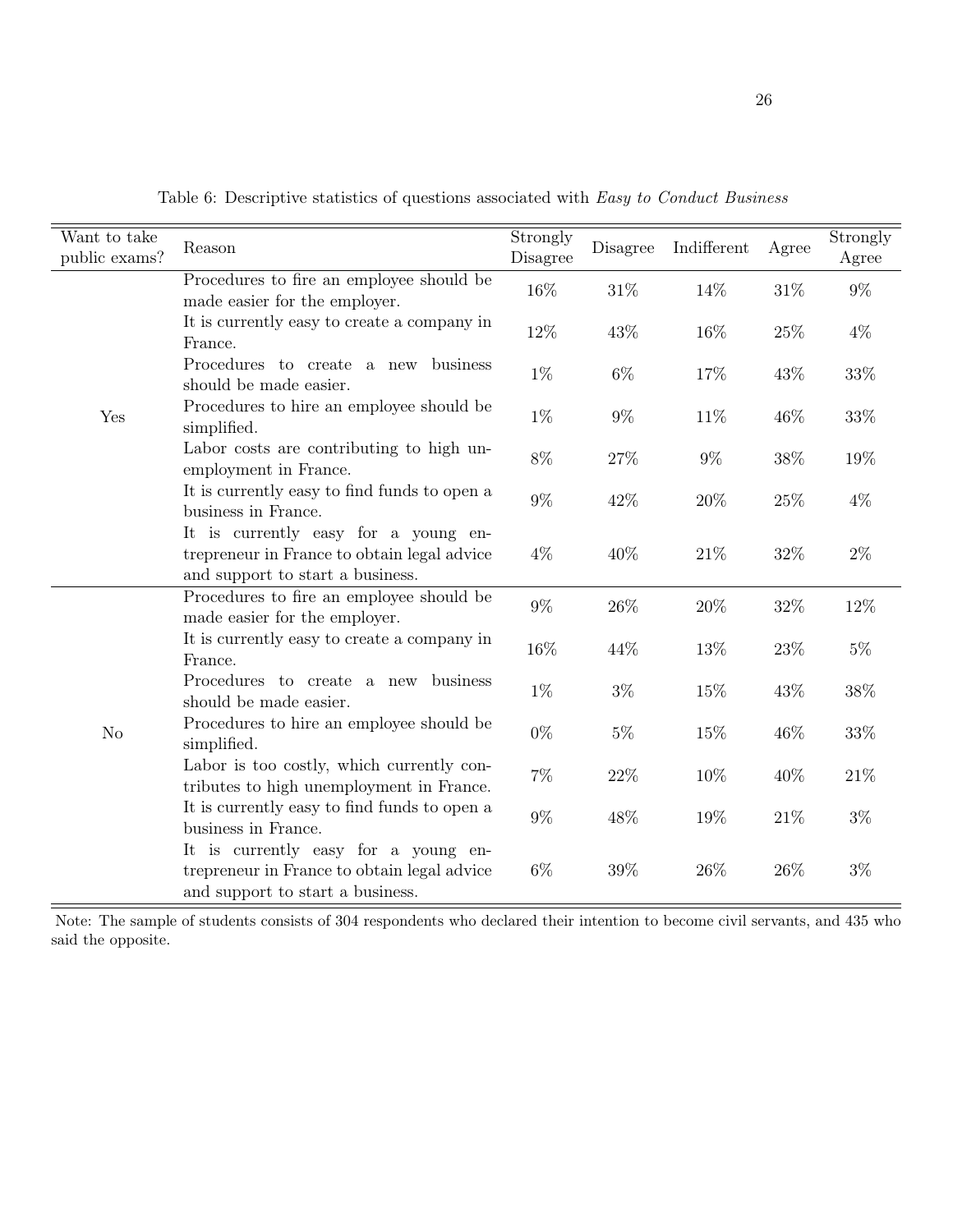| Dimension                | Private Sector Public Sector |        | p-value |
|--------------------------|------------------------------|--------|---------|
| Distrust in companies    | $-.014$                      | .097   | .088    |
|                          | (.041)                       | (.05)  |         |
| Easy to conduct business | $-.067$                      | .084   | .017    |
|                          | (.039)                       | (.051) |         |

Table 7: Attitudes towards the private sector according to the prospective sector of work.

Means in plain text, standard errors in parentheses. The p-value corresponds to a two-group mean comparison test.

Note: The sample of students consists of 304 respondents who declared their intention to become civil servants, and 435 who said the opposite.

| Want to take<br>public exams? | Reason               | Never | Sometimes | Most often | Always |
|-------------------------------|----------------------|-------|-----------|------------|--------|
|                               | Delegated Management | $9\%$ | 31\%      | 48\%       | 12 %   |
| Yes                           | Cost Reduction       | $9\%$ | 24%       | 37%        | 30%    |
|                               | Innovation           | 14%   | 31\%      | 34\%       | 21\%   |
|                               | Quality Improvement  | 18%   | 38\%      | 29%        | 16%    |
|                               | Delegated Management | 10%   | 29\%      | 46\%       | 15%    |
|                               | Cost Reduction       | 12%   | 22\%      | 34\%       | 33%    |
| N <sub>o</sub>                | Innovation           | 10%   | 29%       | 30%        | 30%    |
|                               | Quality Improvement  | 16%   | 30\%      | 29%        | 25\%   |

Table 8: Descriptive statistics of questions associated with Provision of public goods.

Note: The sample of students consists of 277 respondents who declared their intention to become civil servants, and 385 who said the opposite.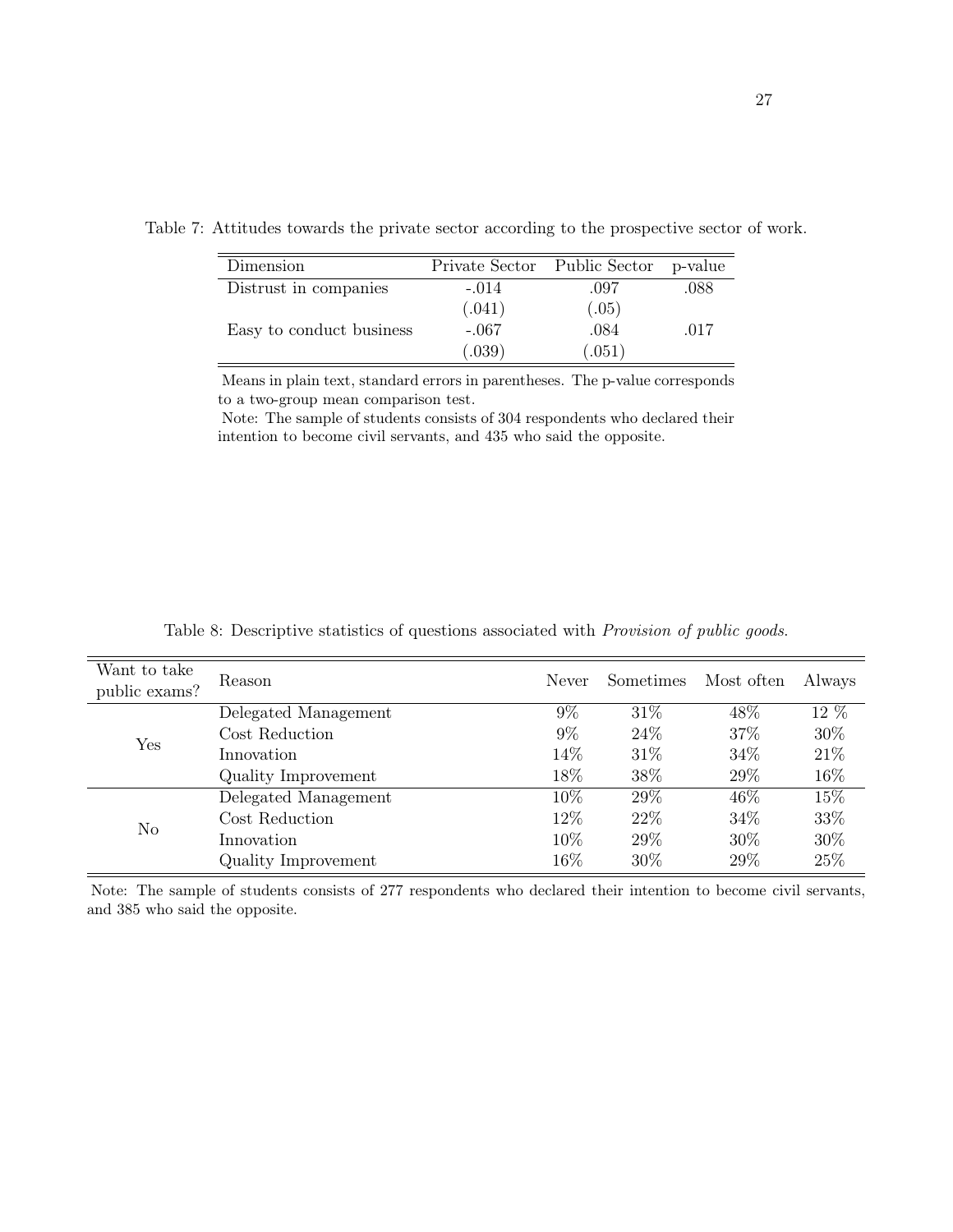| Arguments for/against PPP  | Ordered Probit   |           |         | Mean comparison |
|----------------------------|------------------|-----------|---------|-----------------|
|                            | Estimated Effect | $t$ -stat | p-value | p-value         |
| Delegated Management       | $-.032$          | $-.381$   | .703    | .745            |
| Reduce Cost                | $-.01$           | $-.121$   | .903    | .956            |
| Foster Innovation          | $-.224$          | $-2.651$  | .008    | .010            |
| Service Quality            | $-.209$          | $-2.479$  | .013    | .012            |
| Legitimate Expropriation   | .212             | 2.544     | .011    | .020            |
| Expropriation Compensation | $-.109$          | $-1.313$  | .189    | .239            |
| Engagements                | $-.204$          | $-1.067$  | .286    | .286            |
| <b>Nationalize</b>         | .682             | 3.163     | .002    | .002            |
| Vital Good                 | .301             | 1.446     | .148    | .149            |
| Devaluation                | $-.312$          | $-1.455$  | .146    | .146            |
| <b>PCA</b>                 | $-.43$           | $-3.193$  | .001    | .001            |

Table 9: Perception of private provision of public goods according to the prospective sector of work.

The dependent variables are the listed arguments in favor or against the use of Public-private partnerships (PPP). The independent variable is a dummy variable equal to 1 if the student plans to take a public exam.

Note: The sample of students consists of 304 respondents who declared their intention to become civil servants, and 435 who said the opposite.

Table 10: Descriptive statistics of levels of trust in institutions according to the prospective sector of work.

|                              | Intend to take exams for civil servants? |        |       |        |            |  |
|------------------------------|------------------------------------------|--------|-------|--------|------------|--|
| Institution                  |                                          | No     |       | Yes    | p-value    |  |
| National Assembly            | 5.771                                    | (.099) | 6.25  | (.115) | .002       |  |
| Senate                       | 5.493                                    | (.104) | 5.868 | (.126) | .022       |  |
| Legal System                 | 6.734                                    | (.094) | 6.928 | (.107) | .179       |  |
| Police                       | 5.878                                    | (.103) | 6.079 | (.119) | .207       |  |
| Judges                       | 6.835                                    | (.097) | 7.247 | (.104) | .005       |  |
| Constitutional Council       | 7.078                                    | (.105) | 7.359 | (.117) | .078       |  |
| Administrative Supreme Court | 6.826                                    | (.103) | 7.385 | (.104) | ${<}0.001$ |  |
| PCA                          | 6.423                                    | (.076) | 6.783 | .079)  | .001       |  |

Means in plain text, standard errors in parentheses.

Note: The sample of students consists of 304 respondents who declared their intention to become civil servants, and 436 who said the opposite.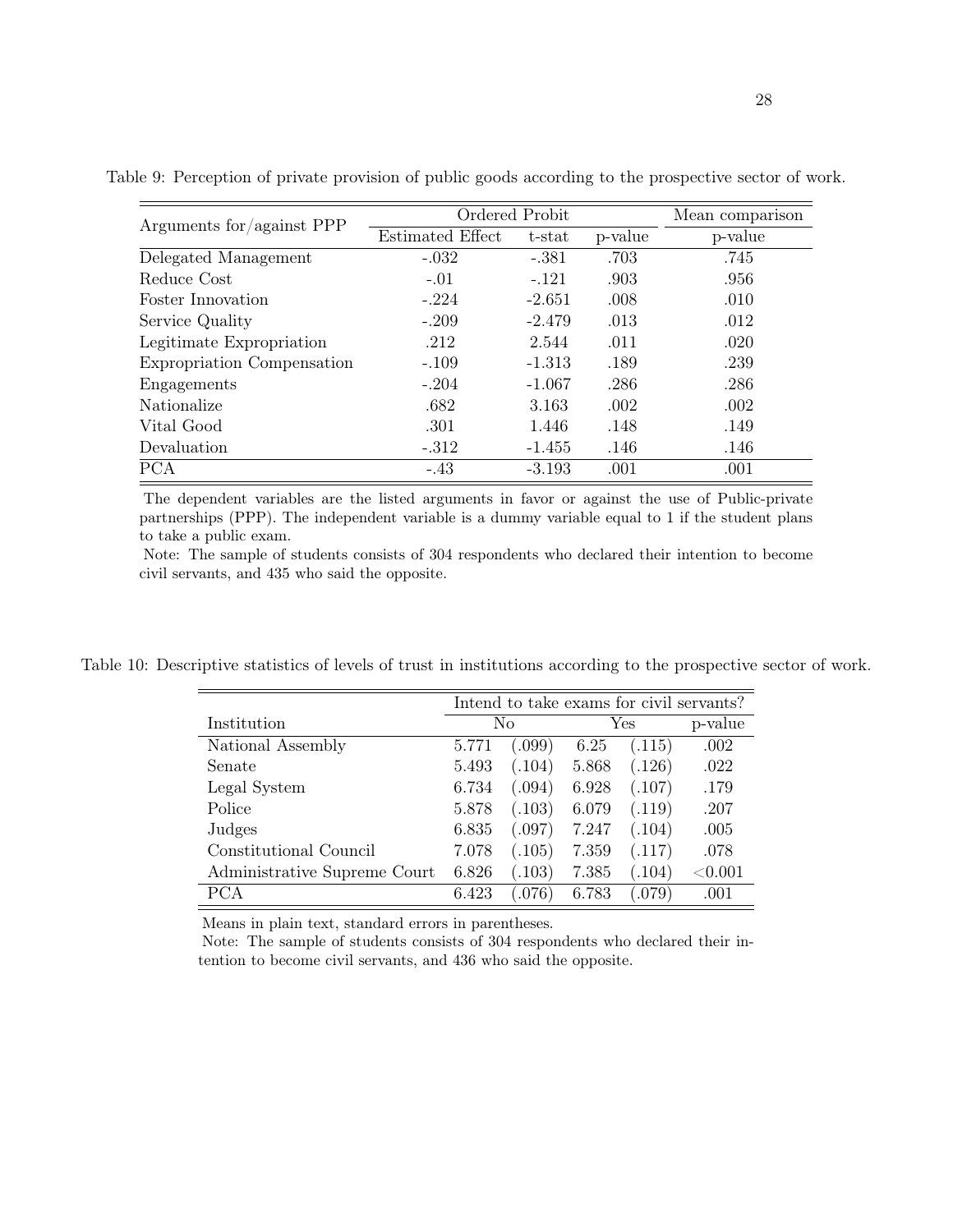| Want to take<br>public exams? | Reason               | Strongly<br>Disagree | Disagree | Indifferent | Agree | Strongly<br>Agree |
|-------------------------------|----------------------|----------------------|----------|-------------|-------|-------------------|
|                               | Lower Workload       | 29%                  | 45\%     | 14%         | 11%   | $2\%$             |
|                               | Easy Family          | 13%                  | 30\%     | 22\%        | 29%   | 6\%               |
| Yes                           | Greater Security     | $4\%$                | 13\%     | 15%         | 46\%  | 22\%              |
|                               | Social Gratification | $2\%$                | 14\%     | 20%         | 43\%  | 21\%              |
|                               | Change Society       | $2\%$                | 12\%     | 13\%        | 48\%  | 26\%              |
|                               | Satisfaction         | $0\%$                | $4\%$    | 12%         | 53%   | 31\%              |
|                               | Lower Workload       | 18%                  | 41\%     | 22\%        | 16%   | $3\%$             |
|                               | Easy Family          | 10\%                 | 23\%     | 32\%        | 29%   | $6\%$             |
| N <sub>0</sub>                | Greater Security     | $3\%$                | 11\%     | 13\%        | 49%   | 24\%              |
|                               | Social Gratification | $2\%$                | 13\%     | 23\%        | 45\%  | 17%               |
|                               | Change Society       | $4\%$                | 17%      | 17%         | 48\%  | 15%               |
|                               | Satisfaction         | $1\%$                | 7%       | 18%         | 51%   | 22\%              |

Table 11: Descriptive statistics of reasons driving students to choose the public sector.

Note: The sample of students consists of 304 respondents who declared their intention to become civil servants, and 436 who said the opposite.

Table 12: Perception of the factors driving students to choose the public sector according to the prospective sector of work.

| Reason                             | Ordered Probit | Mean comparison |         |         |
|------------------------------------|----------------|-----------------|---------|---------|
| Estimated Effect                   |                | $t$ -stat       | p-value | p-value |
| Lower Workload                     | $-.329$        | $-4.098$        | < 0.001 | < 0.001 |
| Easy Family                        | $-.127$        | $-1.619$        | .105    | .085    |
| Greater Security                   | $-.103$        | $-1.284$        | .199    | .178    |
| Social Gratification               | .063           | .795            | .427    | .519    |
| Change Society                     | .334           | 4.142           | < 0.001 | < 0.001 |
| <b>Public Affairs Satisfaction</b> | .291           | 3.54            | < 0.001 | < 0.001 |

The dependent variables are the listed arguments in favor or against the use of Public-private partnerships (PPP). The independent variable is a dummy variable equal to 1 if the student plans to take a public exam.

Note: The sample of students consists of 304 respondents who declared their intention to become civil servants, and 436 who said the opposite.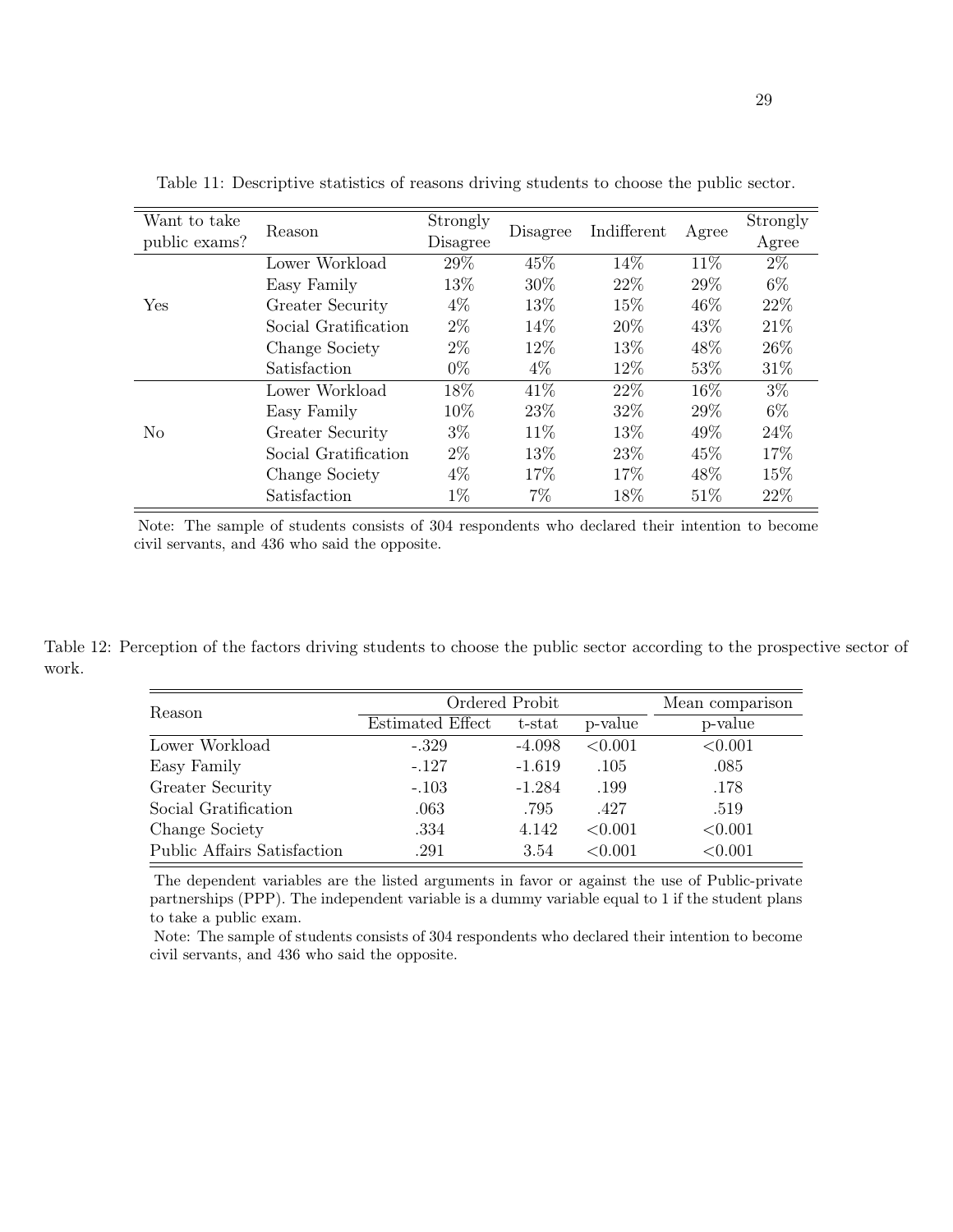Table 13: Robustness check for the Common Source Bias: Results of regressions of the dependent variable (first column) on the proportion of students in the Master's program who end up working in the public sector.

| Dependent Variable           | Coefficient | T-stat   | P-value |
|------------------------------|-------------|----------|---------|
| Competent Teams              | $-.0042$    | $-.985$  | 0.324   |
| Motivation                   | $-.0022$    | $-.479$  | 0.632   |
| Flexibility                  | .0038       | 1.009    | 0.313   |
| Entrepreneurship             | $-.0048$    | $-1.668$ | 0.095   |
| Higher Wage                  | .0051       | 1.595    | 0.111   |
| Protection of unionists      | .0082       | 2.521    | 0.040   |
| Participation of employees   | .0045       | .674     | 0.522   |
| Controls of law enforcement  | .0019       | .631     | 0.548   |
| Representation threshold     | $-.0023$    | $-.378$  | 0.717   |
| Limited firing if profits    | .0007       | .077     | 0.941   |
| Limitation of remuneration   | .0079       | .844     | 0.426   |
| Facilitation of firing       | $-.0092$    | $-1.509$ | 0.175   |
| Easy to create new firm      | .0027       | 1.318    | 0.229   |
| Facilitation of new firms    | .0013       | .42      | 0.687   |
| Facilitation of hiring       | .0026       | 1.693    | 0.134   |
| Labor is too costly          | $-.0044$    | $-.767$  | 0.468   |
| East to get funds            | .0044       | .969     | 0.365   |
| Easy to get counsel          | .0024       | .901     | 0.398   |
| Delegated Management         | .0019       | .36      | 0.719   |
| Service Quality              | $-.002$     | $-.298$  | 0.765   |
| Foster Innovation            | $-.0017$    | $-.332$  | 0.740   |
| Reduction of Costs           | .0007       | .143     | 0.886   |
| Legitimate Expropriation     | .0117       | 2.124    | 0.034   |
| Commitments                  | $-.0078$    | $-.683$  | 0.516   |
| Nationalize                  | .026        | 2.505    | 0.041   |
| Vital Good                   | .0186       | 1.667    | 0.140   |
| Devaluation                  | .01         | .695     | 0.509   |
| National Assembly            | .022        | 3.408    | 0.011   |
| Senate                       | .0251       | 4.158    | 0.004   |
| Legal System                 | .0173       | 1.781    | 0.118   |
| Police                       | .0121       | 1.331    | 0.225   |
| Judges                       | .0202       | 2.444    | 0.045   |
| Constitutional Council       | .0199       | 1.622    | 0.149   |
| Administrative Supreme Court | .0368       | 2.61     | 0.035   |
| <b>Greater Security</b>      | .0012       | .457     | 0.648   |
| Public Affairs Satisfaction  | .0132       | 5.601    | 0.648   |
| Social Gratification         | .0084       | 3.229    | 0.001   |
| Change Society               | .0108       | 5.89     | 0.000   |
| Lower Workload               | $-.0105$    | $-1.867$ | 0.062   |
| Easy Family                  | .0015       | .337     | 0.736   |

The coefficients correspond to the estimated difference between students who plan to work in the public sector relatively to those who want to work in the private sector. The econometric specification is either a linear model or an ordered choice model, depending on the nature of the dependent variable.

Note: Standard errors are clustered at the graduate school level.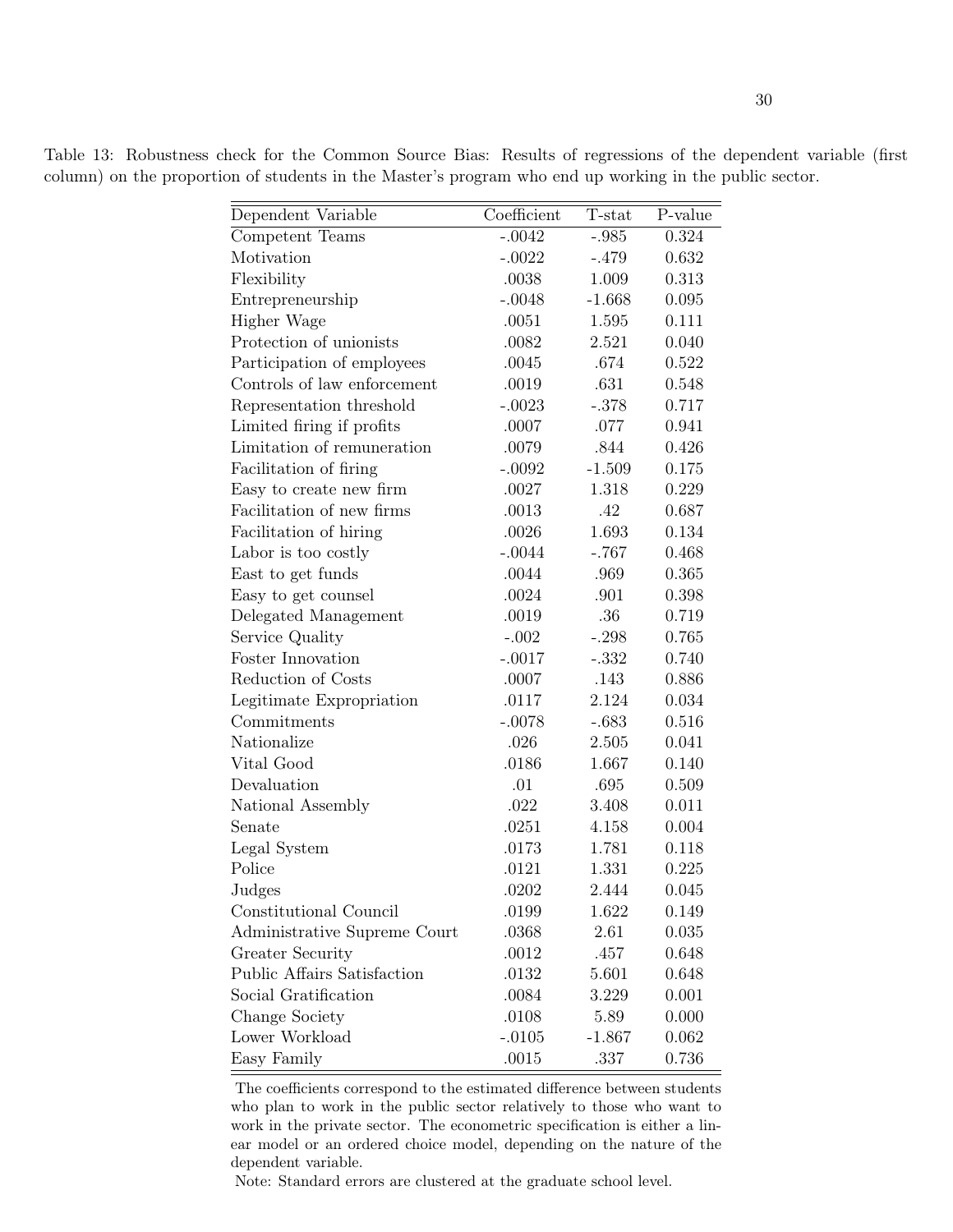## B Ideal Points Estimates

The Bayesian estimation of ideal points is usually referred to as the *one dimensional item response* theory. Such models were originally aimed at measuring students' performance on a test, and to locate them on a unique dimension. The original objective consisted in estimating three sets of parameters:  $(i)$  an ability parameter for each student,  $(ii)$  a difficulty parameter for each question of the test, and (iii) a discrimination parameter for each question. Bayesian methods were developed to discriminate students according to their ability, by taking into account questions' difficulty level, and by estimating their "relevance" to correctly discriminate students.<sup>22</sup>

These models have since been used in the political science literature, especially in the case of Supreme Court voting (Bafumi et al. (2005), Martin and Quinn (2002), Martin et al. (2005)), where researchers located Justices on a liberal-conservative dimension.

Our goal consists in estimating students' preferences on two dimensions (Distrust in Companies and *Easy to do Business*). To do so, we use the students' answers described in subsection 4.1.2. The possible answers to these questions had the following ordering: strongly disagree, slightly disagree, indifferent, slightly agree, strongly agree.

The model is defined by a logistic utility model, where the latent utility depends on both the questions' and students' parameters:

$$
y_{ij}^* = \alpha_j \theta_i + u_{ij}
$$

where  $\alpha_j$  is the discrimination parameter of question j,  $\theta_i$  is the score of individual i on the estimated dimension, and  $u_{ij}$  is a random component.

Given that we have five possible ordered answers, the associated observed choices are given by:

$$
y_{ij} = 1 \text{ if } y_{ij}^* \le \phi_{1j}
$$
  
\n
$$
y_{ij} = 2 \text{ if } y_{ij}^* > \phi_{1j} \text{ et } y_{ij}^* \le \phi_{2j}
$$
  
\n:  
\n
$$
y_{ij} = 5 \text{ if } y_{ij}^* > \phi_{4,j}
$$

where  $\phi_j$  is the vector of thresholds for the ordinal choice model.

The hyperpriors are set as follows:

$$
\alpha_j \sim N(\mu_\alpha, \sigma_\alpha^2)
$$

$$
\phi_j \sim N(\mu_\phi, \sigma_\phi^2)
$$

$$
\theta_i \sim N(0, 1)
$$

$$
\mu_{\alpha} \sim N(0, 1)
$$
 and  $\sigma_{\alpha} \sim Exp(0.1)$   
\n $\mu_{\phi} \sim N(0, 1)$  and  $\sigma_{\phi} \sim Exp(0.1)$ 

 $^{22}$ Researchers anticipated the possibility that some questions could be correctly answered by low-skilled students and wrongly answered by high-skilled students.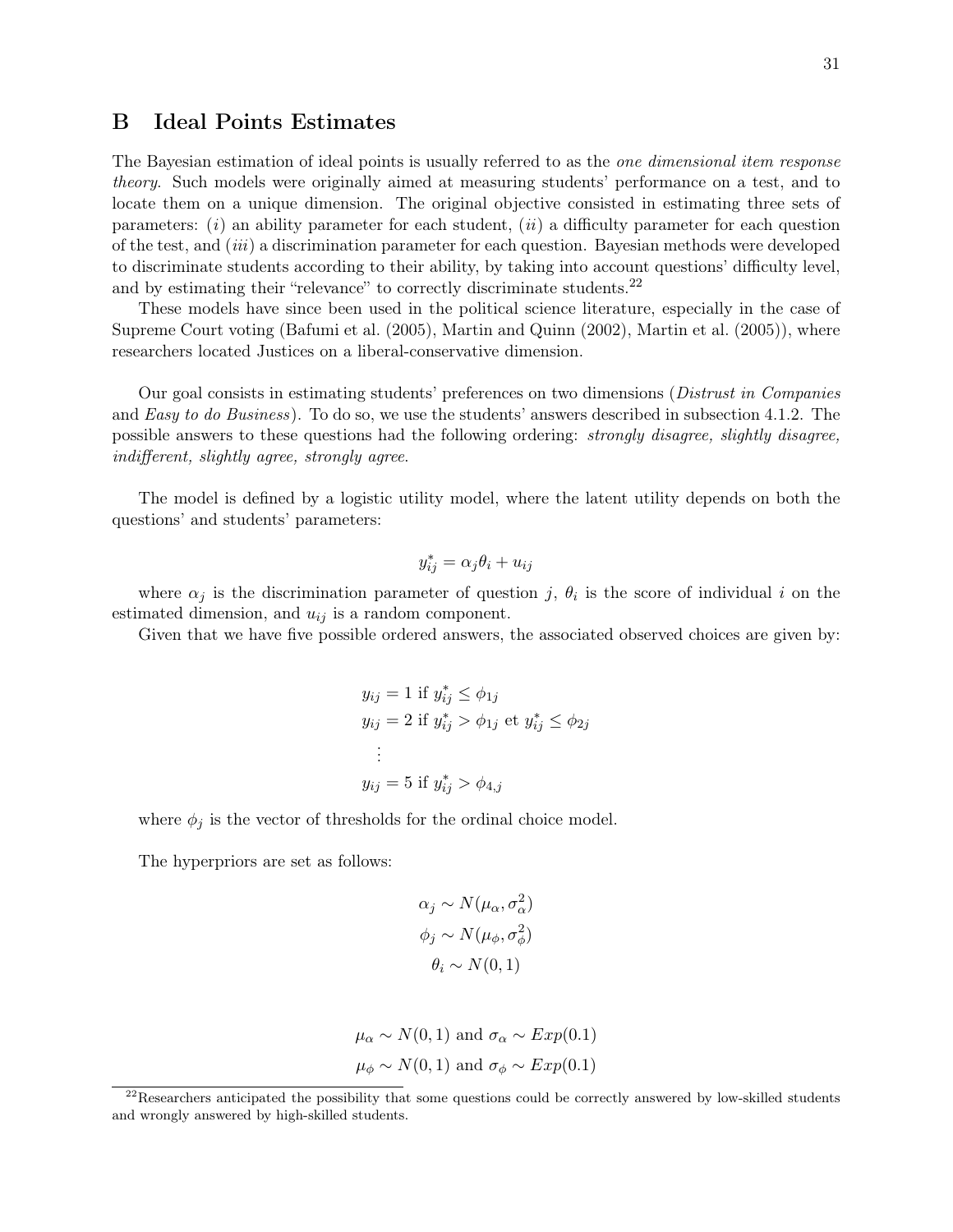Given that we know a priori the correlation of the answers with the desired axes, we are able to reverse the order of the answers for the questions that are negatively correlated (see section 4.1.2). We use this information and overidentify the model by setting:

$$
ln(\alpha_j) \sim N(\mu_\alpha, \sigma_\alpha^2)
$$

.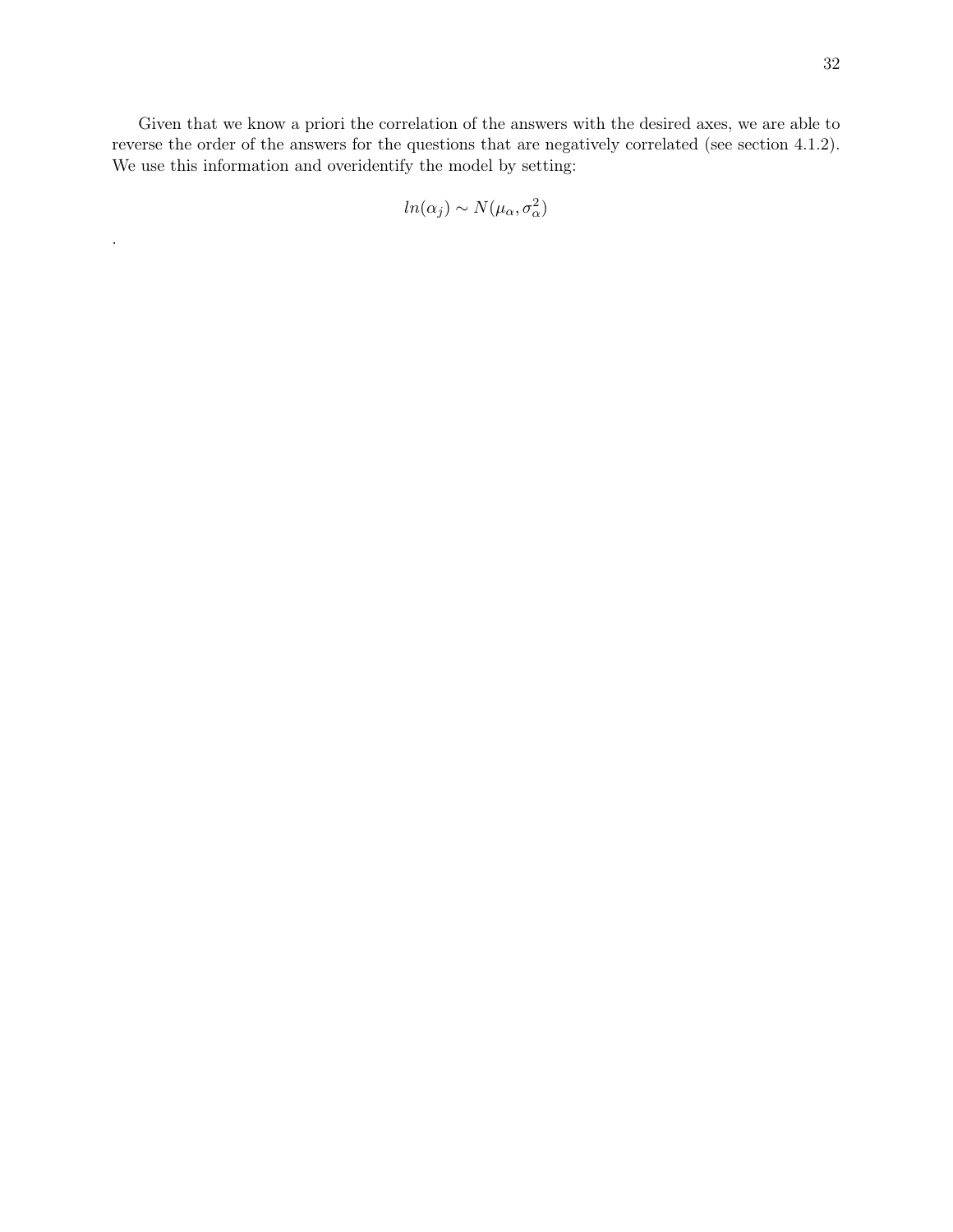## Aspiring top civil servants' distrust in the private sector

A. Boring, C. Desrieux and R. Espinosa

### Online Appendix Questionnaire

## Partie 1 : Service public et secteur privé

- 1. Sur une échelle de zéro à dix, quel est votre niveau de confiance dans les institutions suivantes ? [0 : aucune confiance, 10 : confiance totale]
	- l'Assemblée Nationale ;
	- le Sénat ;
	- le système légal ;
	- la police ;
	- les juges ;
	- le Conseil Constitutionnel ;
	- le Conseil d'État.
- 2. Parmi les arguments suivants, quels sont ceux qui, à votre avis, motivent les individus à s'engager dans une carrière publique ? [1 : pas du tout d'accord ; 2 : plutôt pas d'accord, 3 : indifférent, 4 : plutôt d'accord, 5 : tout à fait d'accord]
	- Une plus grande sécurité de l'emploi ;
	- Une plus grande satisfaction vis-à-vis de soi-même de s'occuper des affaires publiques ;
	- Une plus grande gratification vis-à-vis d'autrui de s'occuper des affaires publiques ;
	- La possibilité de changer la société ;
	- Une charge de travail moins importante ;
	- Une organisation facilitée de la vie familiale.
- 3. Parmi les arguments suivants, quels sont ceux qui, à votre avis, motivent les individus à exercer une activité dans le secteur privé ? [1 : pas du tout d'accord ; 2 : plutôt pas d'accord, 3 : indifférent, 4 : plutôt d'accord, 5 : tout à fait d'accord]
	- Un salaire plus élevé ;
	- Une plus grande flexibilité du travail ;
	- Un meilleur esprit d'entrepreneuriat ;
	- Des équipes plus compétentes ;
	- Des équipes plus motivées dans leur travail.
- 4. Parmi les autres étudiants inscrits dans votre master et de destinant à la fonction publique, quels sont selon vous les facteurs déterminant ce choix de carrière ? (Veuillez indiquer les trois facteurs les plus importants par ordre d'importance.)
	- Le salaire ;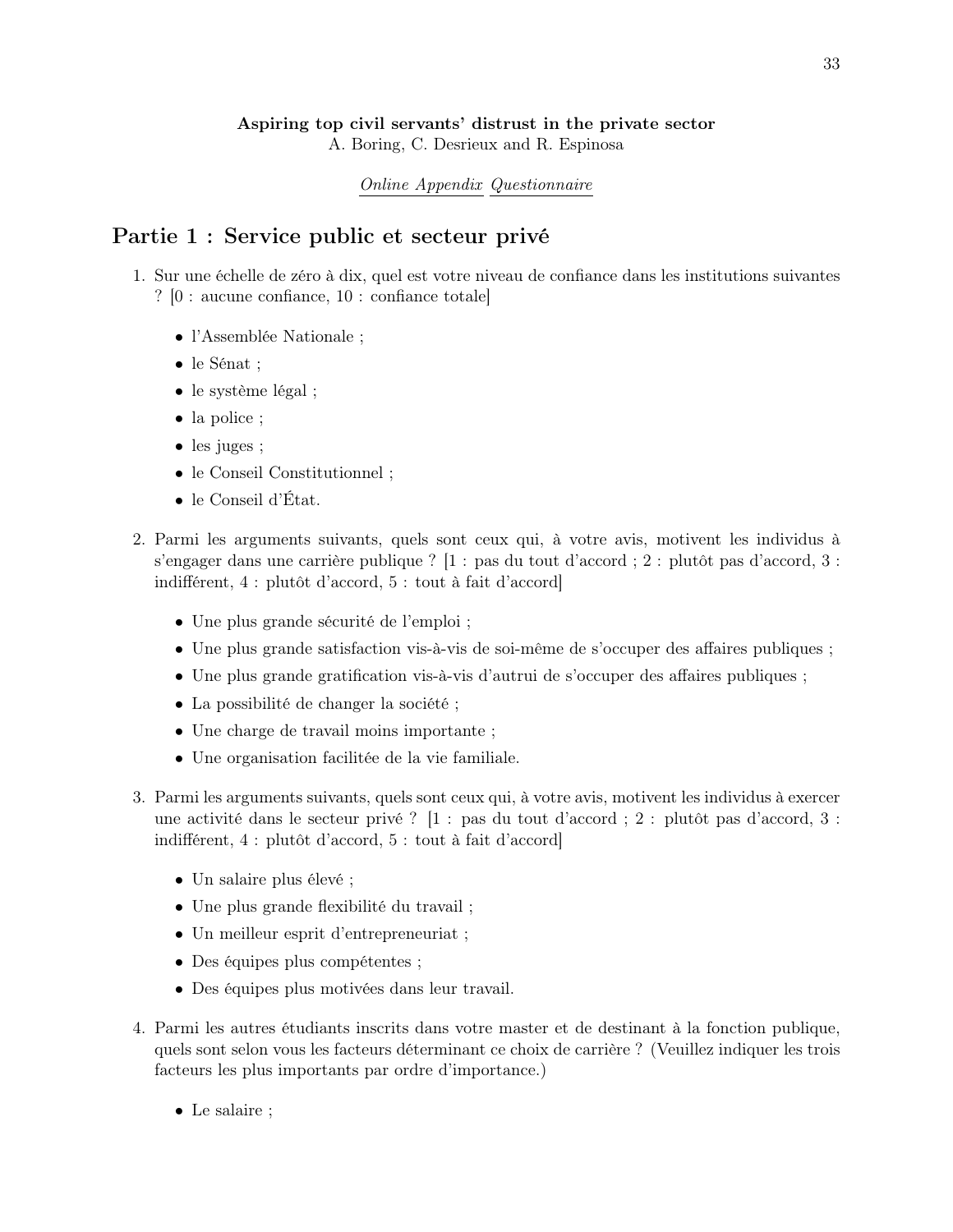- La sécurité de l'emploi ;
- La liberté d'entreprendre ;
- La charge de travail ;
- Le fait d'être utile à la société ;
- La reconnaissance sociale ;
- L'ambition politique ;
- L'équilibre de la vie familiale.
- 5. Pensez-vous que certains postes de fonctionnaires ne sont pas compatibles avec un mandat politique ? [1 : Non, aucun ; 2 : Oui, mais une minorité seulement ; 3 : Oui, la plupart ; 4 : Oui, tous]
- 6. Pensez-vous que cela soit plus facile pour un fonctionnaire d'occuper un mandat d'élu que pour un salarié ? [1 : pas du tout d'accord ; 2 : plutôt pas d'accord, 3 : indifférent, 4 : plutôt d'accord, 5 : tout à fait d'accord]
- 7. Pensez-vous que les fonctionnaires soient les plus qualifiés pour occuper des fonctions politiques ? [1 : pas du tout d'accord ; 2 : plutôt pas d'accord, 3 : indifférent, 4 : plutôt d'accord, 5 : tout à fait d'accord]

## Partie 2 : Relations sociales au travail

- 1. D'un point de vue personnel, vous paraît-il justifié qu'un délégué syndical bénéficie d'une protection renforcée par rapport aux autres salariés, notamment en matière licenciement ? [1 : pas du tout d'accord ; 2 : plutôt pas d'accord, 3 : indifférent, 4 : plutôt d'accord, 5 : tout à fait d'accord]
- 2. D'un point de vue personnel, vous paraît-il nécessaire aujourd'hui de renforcer les pouvoirs du salarié dans la prise de décision en entreprise (par exemple, par un renforcement de leur participation dans les conseils d'administration) ? [1 : pas du tout d'accord ; 2 : plutôt pas d'accord, 3 : indifférent, 4 : plutôt d'accord, 5 : tout à fait d'accord]
- 3. La justice prud'homale est aujourd'hui organisée autour des syndicats : les conseillers prud'homaux sont des individus élus par les salariés et par les chefs d'entreprise pour les représenter et trancher les litiges provenant de conflits individuels au travail. Ce système vous semble-t-il juste ? [1 : pas du tout d'accord ; 2 : plutôt pas d'accord, 3 : indifférent, 4 : plutôt d'accord, 5 : tout à fait d'accord]
- 4. Pensez-vous à titre personnel qu'il existe assez de contrôles de l'application du droit du travail en France (ex : inspection du travail) ? [1 : pas du tout d'accord ; 2 : plutôt pas d'accord, 3 : indifférent, 4 : plutôt d'accord, 5 : tout à fait d'accord]
- 5. Pensez-vous à titre personnel qu'il faille abaisser les seuls au-delà desquels une représentation syndicale en entreprise est obligatoire ? [1 : pas du tout d'accord ; 2 : plutôt pas d'accord, 3 : indifférent, 4 : plutôt d'accord, 5 : tout à fait d'accord]
- 6. Pensez-vous à titre personnel que les procédures de licenciement devraient être allégées ? [1 : pas du tout d'accord ; 2 : plutôt pas d'accord, 3 : indifférent, 4 : plutôt d'accord, 5 : tout à fait d'accord]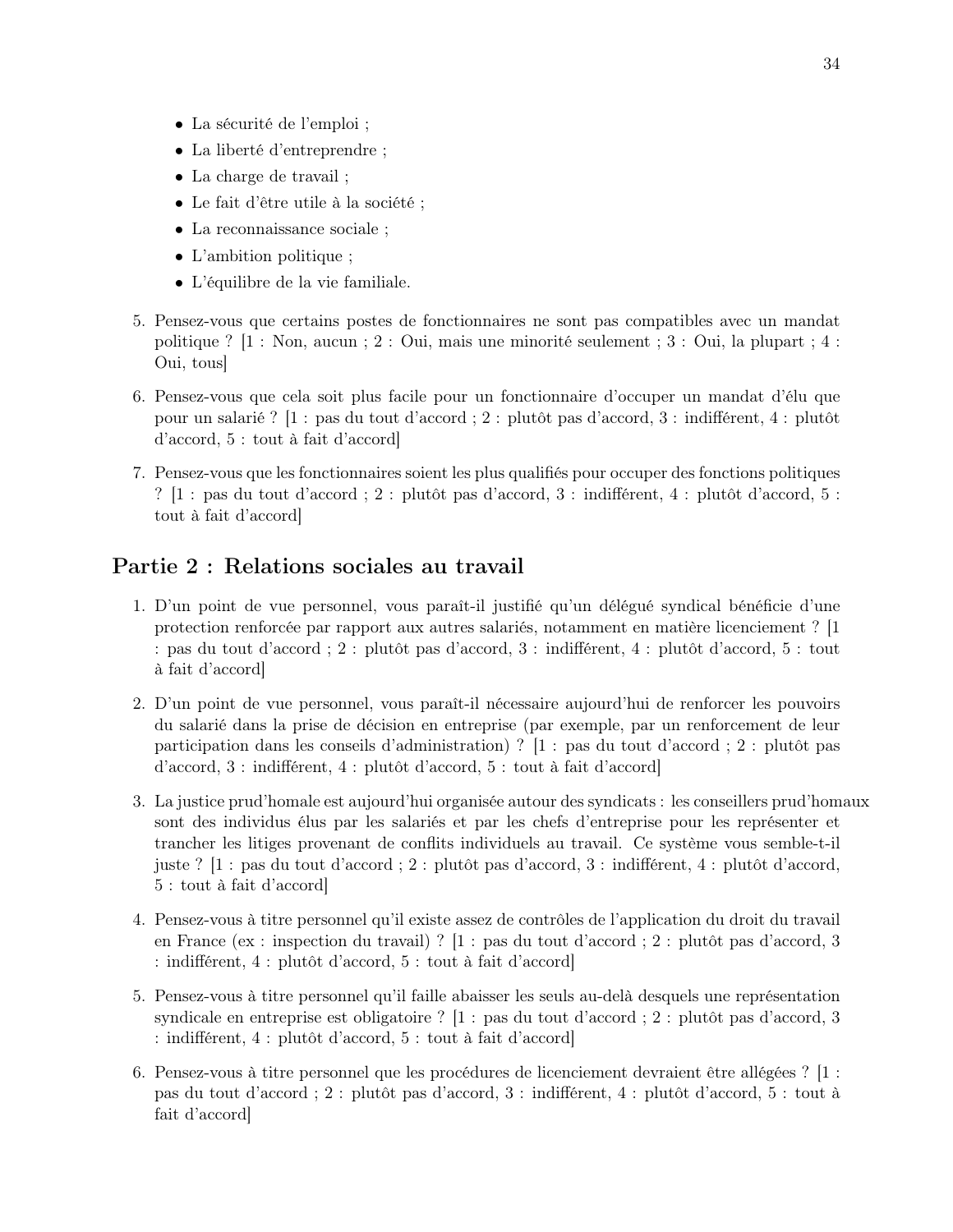- 7. Pensez-vous à titre personnel qu'il faudrait introduire une interdiction des licenciements lorsque les entreprises enregistrent des résultats positifs ? [1 : pas du tout d'accord ; 2 : plutôt pas d'accord, 3 : indifférent, 4 : plutôt d'accord, 5 : tout à fait d'accord]
- 8. Pensez-vous à titre personnel que, pour certains salariés, le seul moyen d'obtenir une rémunération équitable passe par les grèves ? [1 : pas du tout d'accord ; 2 : plutôt pas d'accord, 3 : indifférent, 4 : plutôt d'accord, 5 : tout à fait d'accord]

## Partie 3 : Économie d'entreprise

- 1. Pensez-vous à titre personnel qu'il soit facile de créer une entreprise en France aujourd'hui ? [1 : pas du tout d'accord ; 2 : plutôt pas d'accord, 3 : indifférent, 4 : plutôt d'accord, 5 : tout à fait d'accord]
- 2. Pensez-vous à titre personnel que les procédures administratives de création d'entreprises devraient être allégées ? [1 : pas du tout d'accord ; 2 : plutôt pas d'accord, 3 : indifférent, 4 : plutôt d'accord, 5 : tout à fait d'accord]
- 3. Pensez-vous à titre personnel que les procédures d'embauche des salariés devraient être allégées ? [1 : pas du tout d'accord ; 2 : plutôt pas d'accord, 3 : indifférent, 4 : plutôt d'accord, 5 : tout à fait d'accord]
- 4. Pensez-vous à titre personnel que le coût du travail -et notamment le paiement des charges sociales- soit un frein à l'emploi en France aujourd'hui ? [1 : pas du tout d'accord ; 2 : plutôt pas d'accord, 3 : indifférent, 4 : plutôt d'accord, 5 : tout à fait d'accord]
- 5. Pensez-vous à titre personnel qu'il soit aisé de trouver des financements pour créer une entreprise dans un secteur innovant en France ? [1 : pas du tout d'accord ; 2 : plutôt pas d'accord, 3 : indifférent, 4 : plutôt d'accord, 5 : tout à fait d'accord]
- 6. Pensez-vous à titre personnel qu'il soit facile pour les entrepreneurs de se reconvertir en cas d'échec de leur projet ? [1 : pas du tout d'accord ; 2 : plutôt pas d'accord, 3 : indifférent, 4 : plutôt d'accord, 5 : tout à fait d'accord]
- 7. Pensez-vous à titre personnel qu'un jeune entrepreneur peut facilement être conseillé et entouré dans ses démarches de création d'entreprise ? [1 : pas du tout d'accord ; 2 : plutôt pas d'accord, 3 : indifférent, 4 : plutôt d'accord, 5 : tout à fait d'accord]
- 8. Pensez-vous à titre personnel que le gouvernement devrait intervenir pour empêcher les chefs d'entreprises de recevoir des salaires excessifs ? [1 : pas du tout d'accord ; 2 : plutôt pas d'accord, 3 : indifférent, 4 : plutôt d'accord, 5 : tout à fait d'accord]

## Partie 4 : Carrière et orientation

- 1. Envisagez-vous de passer les concours de la fonction publique ? [0 : Non ; 1 : Oui]
- 2. Pensez-vous à moyen terme vous présenter pour un mandat politique ? [1 : Absolument pas ; 2 : Il y a peu de chances ; 3 : Probablement ; 4 : Tout à fait]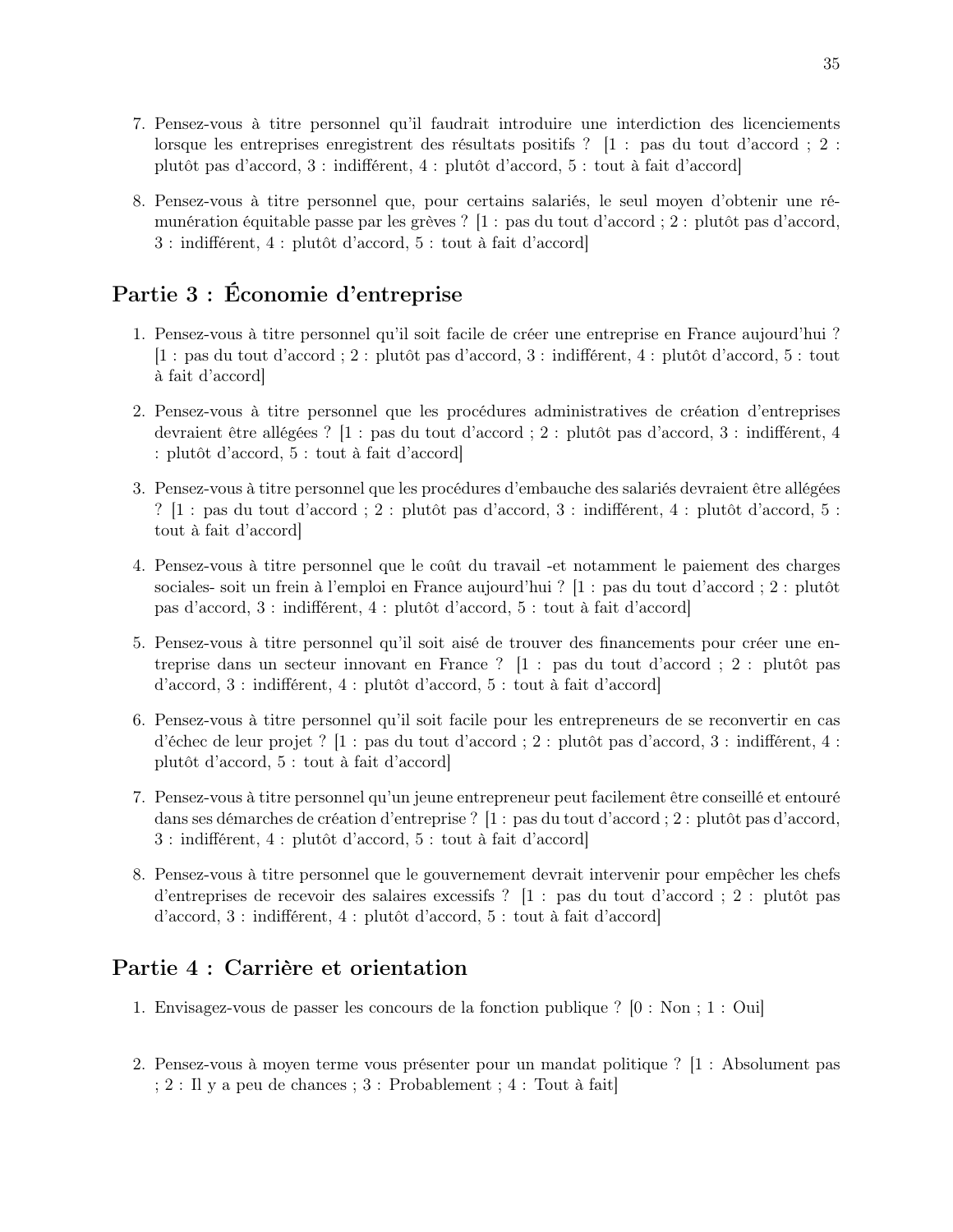- 3. D'un point de vue personnel, quels facteurs influencent vos choix de carrière ? (Premier facteur, deuxième facteur, troisième facteur)
	- Le salaire ;
	- La sécurité de l'emploi ;
	- La liberté d'entreprendre ;
	- La charge de travail ;
	- Le fait d'être utile à la société ;
	- La reconnaissance sociale ;
	- L'ambition politique ;
	- L'équilibre de la vie familiale.
- 4. Êtes-vous membre d'un parti politique ? [0 : Non ; 1 : Oui]
- 5. Militez-vous à Sciences Po ? [0 : Non ; 1 : Oui]
- 6. Êtes-vous membre d'un syndicat à Sciences Po ? [0 : Non ; 1 : Oui]
- 7. Êtes-vous membre d'une association Sciences Po ? (Hors parti, hors syndicat) [0 : Non ; 1 : Oui]

## Partie 5 : Cas pratique PPP

Énoncé On parle de gestion directe d'un service public local (distribution d'eau, collecte des déchets, approvisionnement des cantines scolaires, etc...) lorsque la collectivité locale concernée assure elle-même l'exploitation et la gestion de ce service. C'est une structure publique (une régie publique) qui assure le service. On parle de gestion déléguée lorsque la collectivité confie ce service à une entreprise, généralement privée, qui opère sous son contrôle. Le choix de l'entreprise privée se réalise le plus souvent par appel d'offres ce qui implique une mise en concurrence des candidats à la gestion du service.

- 1. D'un point de vue personnel, diriez-vous que la gestion déléguée est une bonne chose ? [1 : Non, pratiquement jamais ; 2 : Oui, mais dans quelques cas seulement ; 3 : Oui, dans la plupart des cas ; 4 : Oui, dans la majorité des cas]
- 2. Recourir à un contrat avec une entreprise privée pur gérer un service local vous paraît-il un moyen de... [1 : Non, pratiquement jamais ; 2 : Oui, mais dans quelques cas seulement ; 3 : Oui, dans la plupart des cas ; 4 : Oui, dans la majorité des cas]
	- Réduire les coûts de gestion ;
	- Encourager l'innovation ;
	- Améliorer la qualité des services.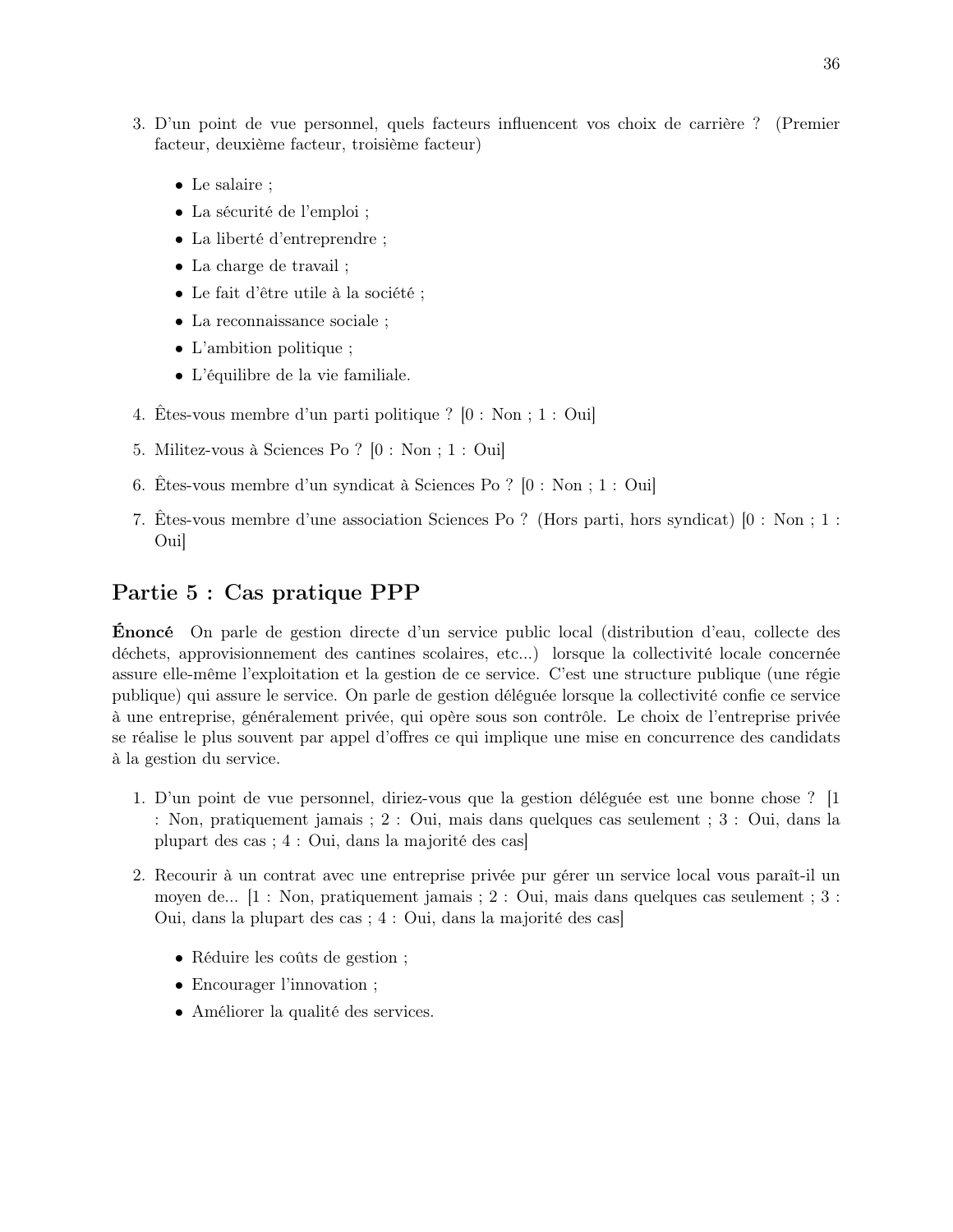Énoncé Consignes Les questions ci-dessous vous proposent d'analyser un cas relatif à un contrat entre une partie publique et une partie privée. Dans un premier temps, le cas vous est décrit de manière succinte, vous apportant les éléments nécessaires à la compréhension du litige qui oppose les parties. Ensuite, vous serez amené à répondre à plusieurs questions liées au cas. La plupart des questions sont sujettes à interprétation, si bien qu'il n'existe pas de "bonne" ou de "mauvaise" réponse : n'hésitez donc pas à donner votre avis.

Présentation du cas Considérons une autorité gouvernementale qui établit un contrat de concession avec une entreprise privée étrangère afin d'assurer la distribution de l'eau auprès de sa population. Cette entreprise emprunte en dollars pour réaliser les investissements nécessaires au contrat de concession. Quelques années plus tard, la monnaie du pays est dévaluée par décision du gouvernement, ce qui cause un important problème de rentabilité à l'entreprise privée : elle perçoit ses recettes en monnaie locale et a des charges en dollars, liées à son emprunt. L'entreprise demande alors à l'autorité gouvernementale une autorisation pour augmenter le prix de l'eau de 10% pour combler une partie de ses recettes manquantes. Le gouvernement refuse la réévaluation du prix. L'entreprise ne peut plus poursuivre ses investissements, et certains foyers ne parviennent pas à se faire raccorder aux réseaux de distribution d'eau. Excédée par ces problèmes de distribution d'eau à toute la population, l'autorité gouvernementale décide unilatéralement de mettre fin au contrat (avant son terme) en expropriant l'entreprise de ses investissements.

- 3. D'un point de vue purement personnel, pensez-vous que la décision d'expropriation de l'État était justifiée ? [1 : pas du tout d'accord ; 2 : plutôt pas d'accord, 3 : indifférent, 4 : plutôt d'accord, 5 : tout à fait d'accord]
- 4. Si vous aviez la possibilité d'indemniser l'entreprise investisseuse, vous proposeriez d'indemniser à hauteur de (une seule réponse possible) :
	- Aucune indemnité ;
	- Une partie de l'investissement ;
	- L'intégralité de l'investissement ;
	- L'intégralité de l'investissement et une partie des profits escomptés ;
	- L'intégralité de l'investissement et la totalité des profits escomptés ;
	- L'intégralité de l'investissement, la totalité des profits escomptés et des dommages punitifs.

Énoncé Arbitrage Afin de contester les décisions de l'Etat, l'entreprise investisseuse saisit une cour d'arbitrage internationale spécialisée ainsi que le droit de l'Etat concerné l'avait prévu lors de la signature du contrat.

- 5. À votre avis, quelle importance convient-il d'attributer à chacun des arguments suivants pour résoudre le litige ? [0 : aucune importance ; 10 : essentiel à la résolution du litige]
	- L'Etat doit respecter ses engagements vis-à-vis de l'entreprise investisseuse et lui garantir la pérennité de ses actifs.
	- L'Etat doit pouvoir nationaliser les secteurs qu'il estime essentiels au développement économique de son pays.